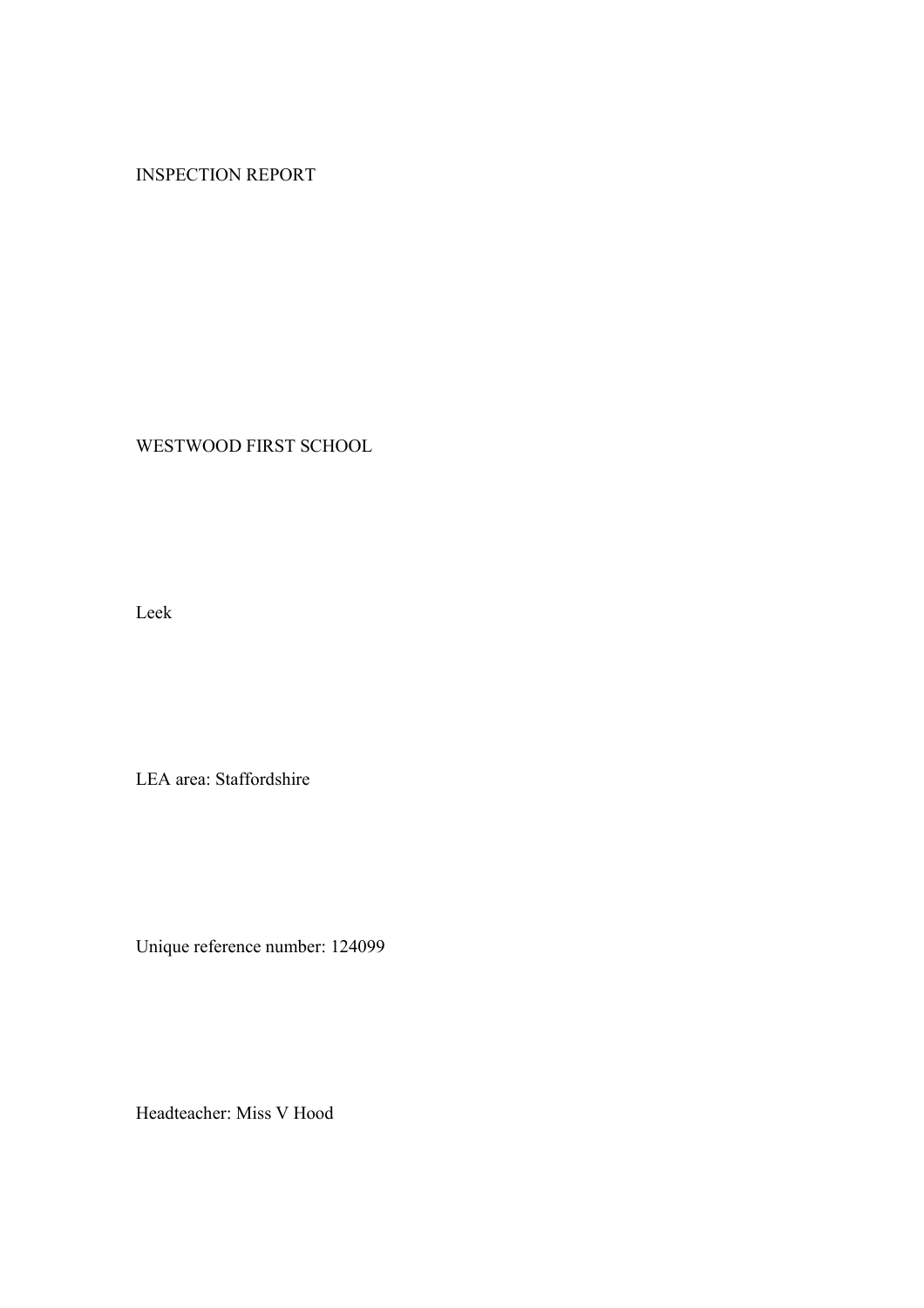Lead inspector: Mr Keith Edwards

Dates of inspection: 06 – 08 June 2005

Inspection number: 268240

Inspection carried out under section 10 of the School Inspections Act 1996 Crown copyright 2005

This report may be reproduced in whole or in part for non-commercial educational purposes, provided that all extracts quoted are reproduced verbatim without adaptation and on condition that the source and date thereof are stated.

Further copies of this report are obtainable from the school. Under the School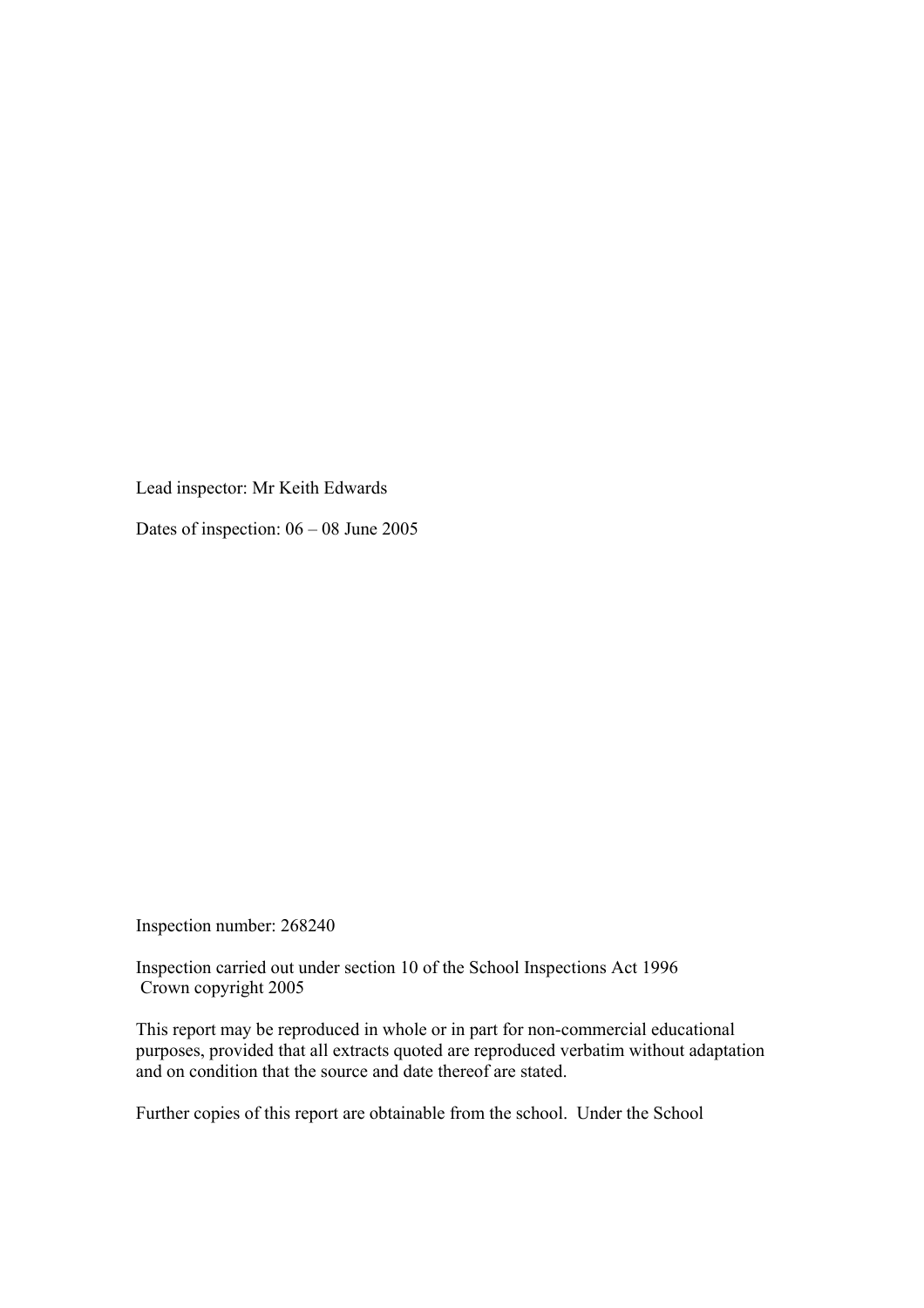Inspections Act 1996, the school must provide a copy of this report and/or its summary free of charge to certain categories of people. A charge not exceeding the full cost of reproduction may be made for any other copies supplied.

INFORMATION ABOUT THE SCHOOL

Type of school: First School

School category: Community

Age range of pupils: 4 to 9 years

Gender of pupils: Mixed

Number on roll: 301

School address: Westwood Road

Leek

Staffordshire

Postcode: ST13 8DL

Telephone number: 01538 483000

Fax number: 01538 483005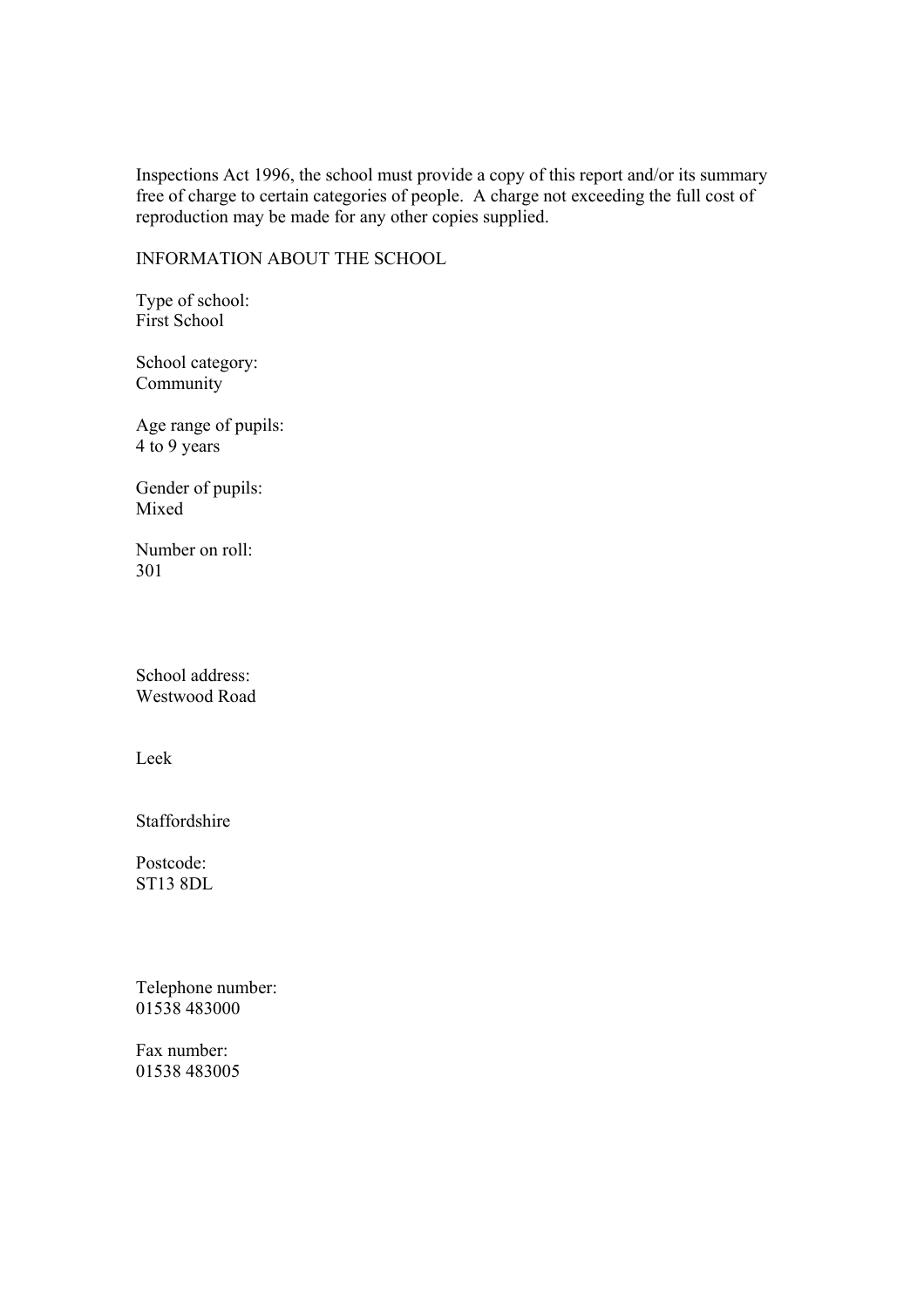Appropriate authority: The governing body

Name of chair of governors: Dr M Wiskin

Date of previous inspection: 02 May 1999

### CHARACTERISTICS OF THE SCHOOL

Westwood First School serves a suburban area of Leek in the Staffordshire moorlands. Numbers on roll have increased since the time of the last inspection and there are now 288 full-time boys and girls as well as 13 children who attend the early years class on a part-time basis. This is a larger than average school that draws most of its pupils from the immediate locality. An increasing number of pupils are drawn from further afield. Almost all of the pupils are white and almost all come from homes where English is the first language. Socio-economic circumstances are favourable for most families although seven per cent of the pupils have an entitlement to free school meals. This is well below the national average.

There is one intake into the reception class at the beginning of the academic year. Most of the children who start in the reception have had the benefit of pre-school experience. The attainment of the pupils on entry to their reception year is broadly average, although there is a significant variation in the pupils' achievement at the start of their full-time education. After the Foundation Stage, the children continue to be taught in single-age classes. There is a wide spread of ability in each class. Thirteen per cent of the pupils are on the school's register for special educational needs. This is below the national average. Four pupils have a statement of special educational needs.

The school received the Investors in People Award in 2002 and the Healthy Schools Award in 2003. The school has also been recognised as an ECO School and a Dyslexia Friendly School.

INFORMATION ABOUT THE INSPECTION TEAM

Members of the inspection team Subject responsibilities

21190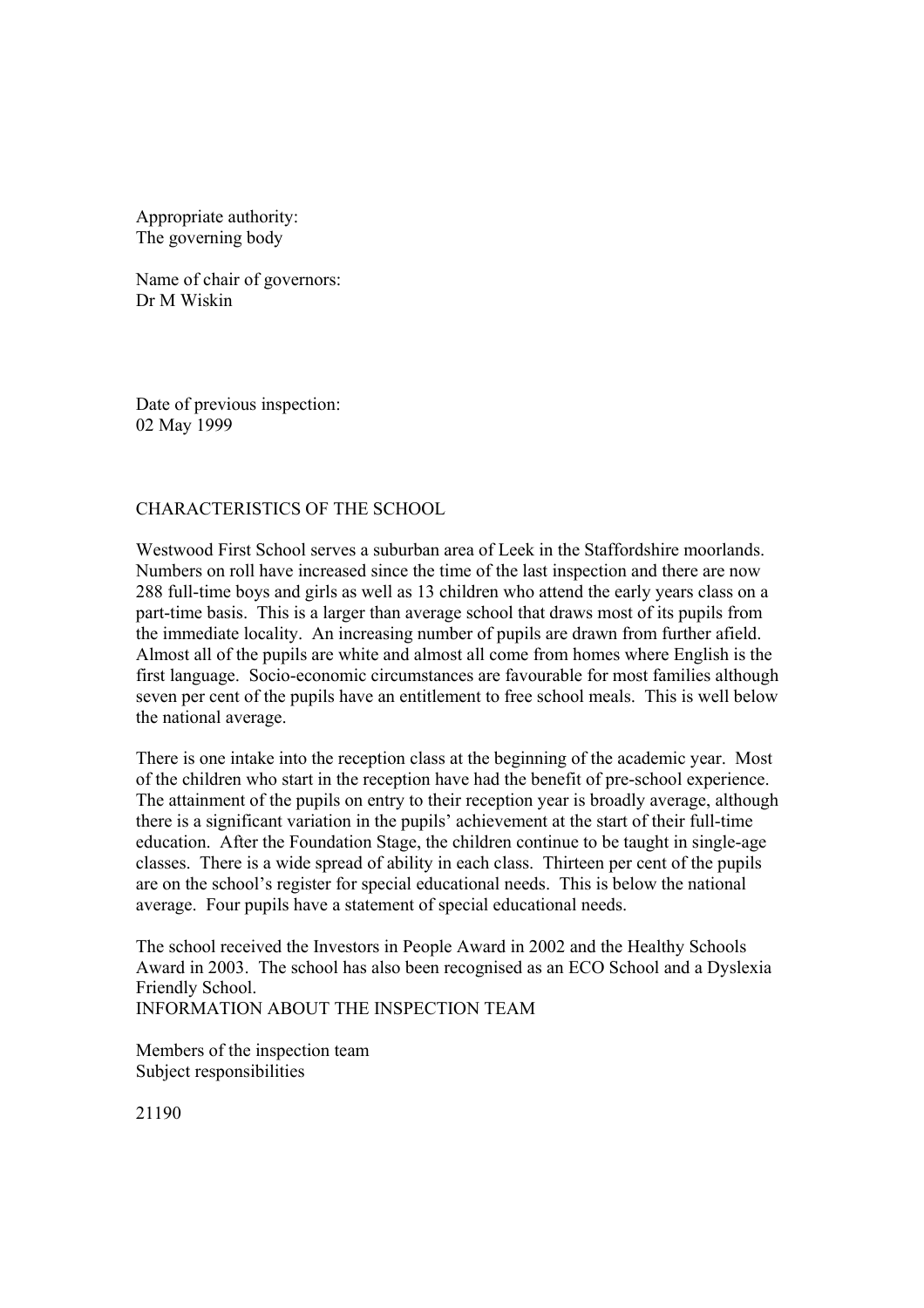Keith Edwards Lead inspector English English as an additional language Information and communication technology

9189 John Horwood Lay inspector

15236 Morag Thorpe Team inspector Art and design Design and technology Science Foundation stage

22274 Vera Rogers Team inspector **Geography** History Mathematics Religious education

8316 Jozefa O'Hare Team Inspector Music Physical education Special educational needs Personal, social and health education

The inspection contractor was:

Cambridge Education Associates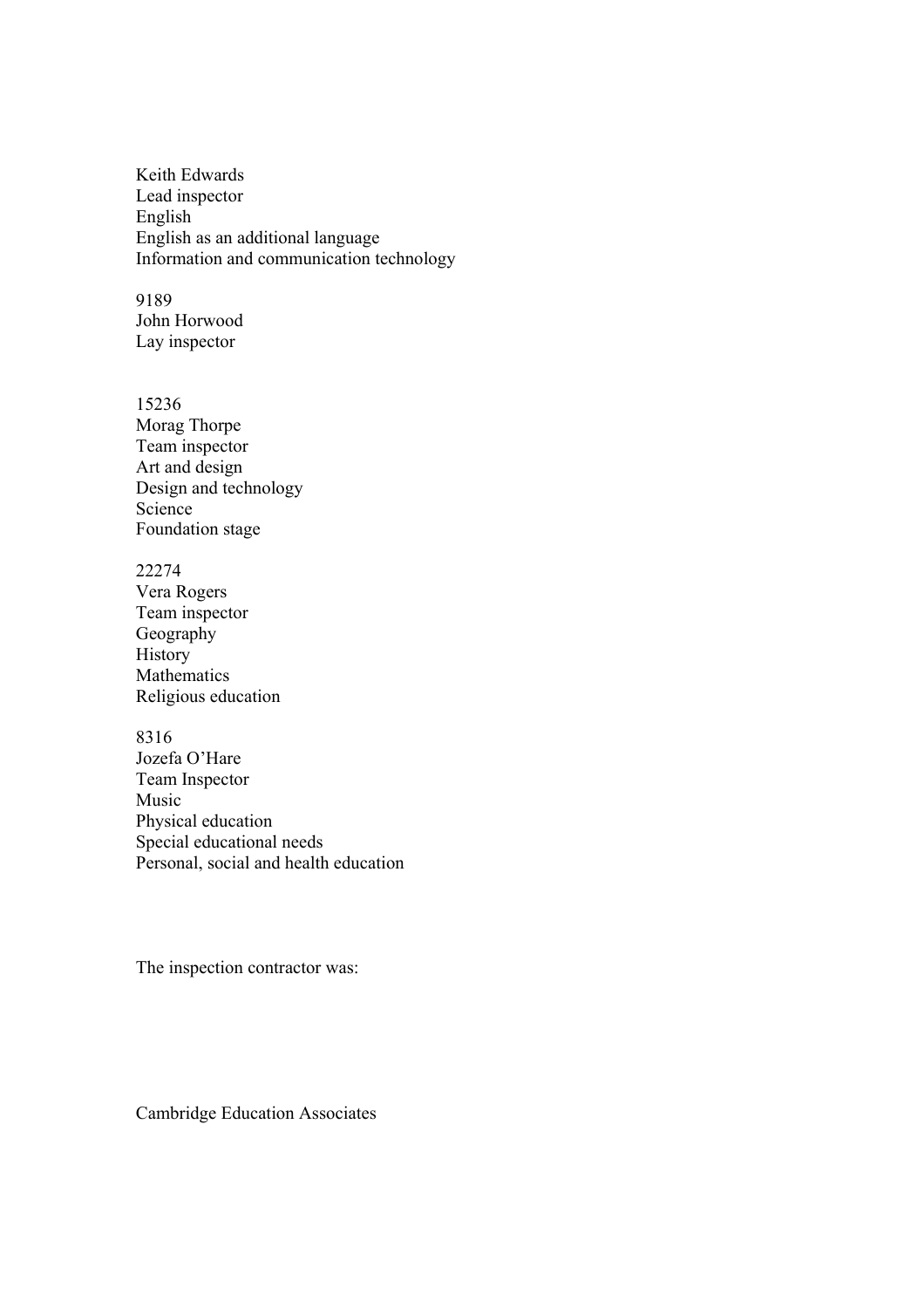Demeter House

Station Road

Cambridge

CB1 2RS

Any concerns or complaints about the inspection or the report should be made initially to the inspection contractor. The procedures are set out in the leaflet 'Complaining about Ofsted Inspections', which is available from Ofsted Publications Centre (telephone 07002 637833) or Ofsted's website (www.ofsted.gov.uk). REPORT CONTENTS

Page

PART A: SUMMARY OF THE REPORT 6

### PART B: COMMENTARY ON THE MAIN INSPECTION FINDINGS 8

### STANDARDS ACHIEVED BY PUPILS

Standards achieved in areas of learning and subjects

Pupils' attitudes, values and other personal qualities

### QUALITY OF EDUCATION PROVIDED BY THE SCHOOL 11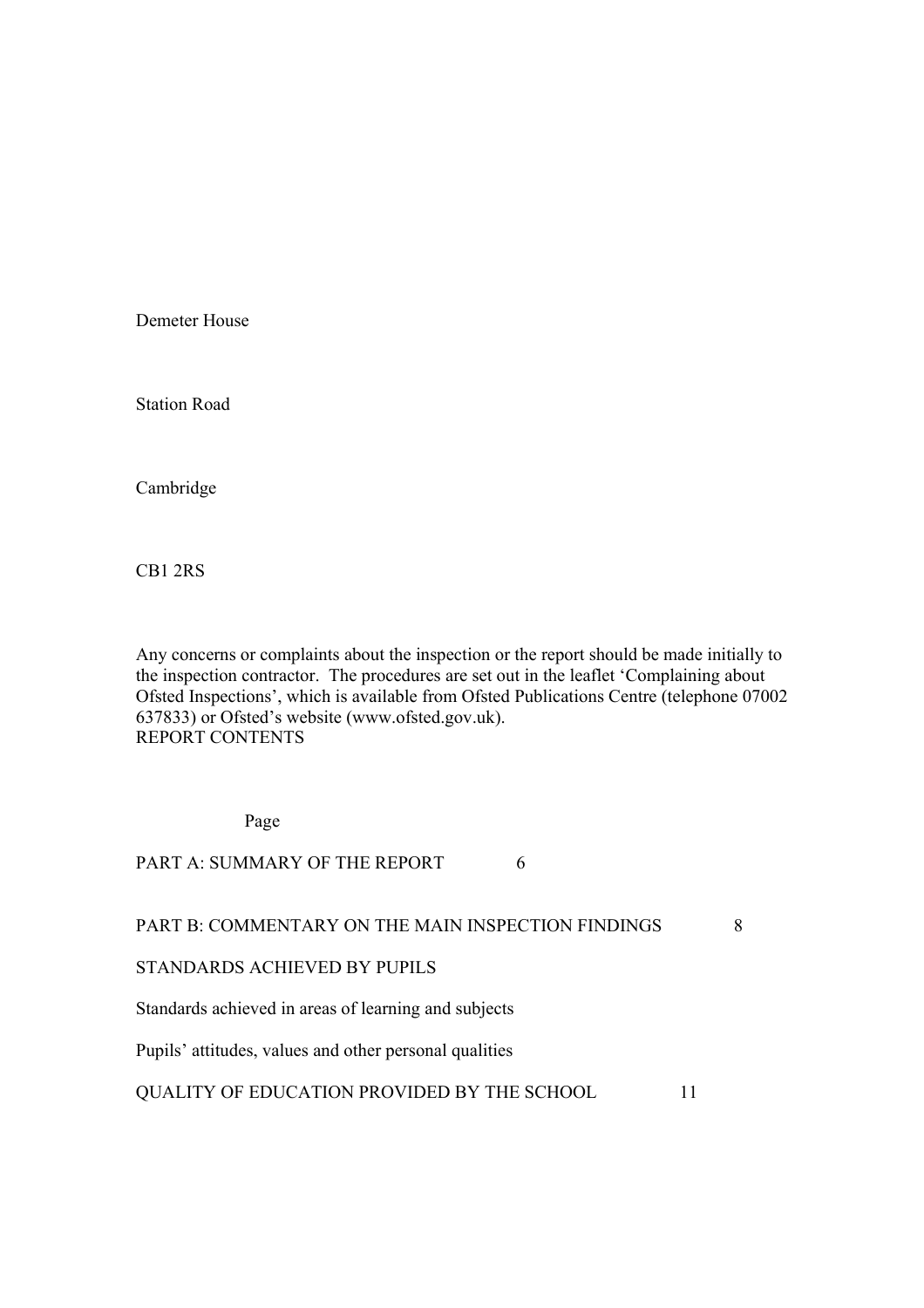Teaching and learning The curriculum Care, guidance and support Partnership with parents, other schools and the community

LEADERSHIP AND MANAGEMENT 16

# PART C: THE QUALITY OF EDUCATION IN AREAS OF LEARNING AND SUBJECTS 18

# AREAS OF LEARNING IN THE FOUNDATION STAGE

# SUBJECTS IN KEY STAGES 1 AND 2

# PART D: SUMMARY OF THE MAIN INSPECTION JUDGEMENTS 30

# PART A: SUMMARY OF THE REPORT

# OVERALL EVALUATION

This is a good school that has very good features. The headteacher provides very good leadership and this has led to significant improvements in the last two years. The management of the school is satisfactory as the senior management comes to terms with its role in raising standards. The quality of education provided by the school is good. There are inconsistencies in the quality of teaching and learning that are being addressed by the school. The school provides good value for money.

The school's main strengths and weaknesses are:

The headteacher has successfully laid the foundations for the future development of the school whilst maintaining the ethos where every member of the community is valued. Relationships are very good.

Standards in literacy and information and communication technology are above average in Year 2.

The school provides very well for the personal development of its pupils. There is a very good level of care and as a result the pupils' attitudes to learning and behaviour are good. The school has developed good links with the parents and very good links with the community.

The school has made significant improvements in the Foundation Stage and the provision for the younger children is now a strength of the school. However, the external accommodation for the younger children does not meet requirements.

The senior management team has not yet developed its role in monitoring and evaluating the work of the school and the quality of teaching remains uneven.

The junior reference library is unsatisfactory.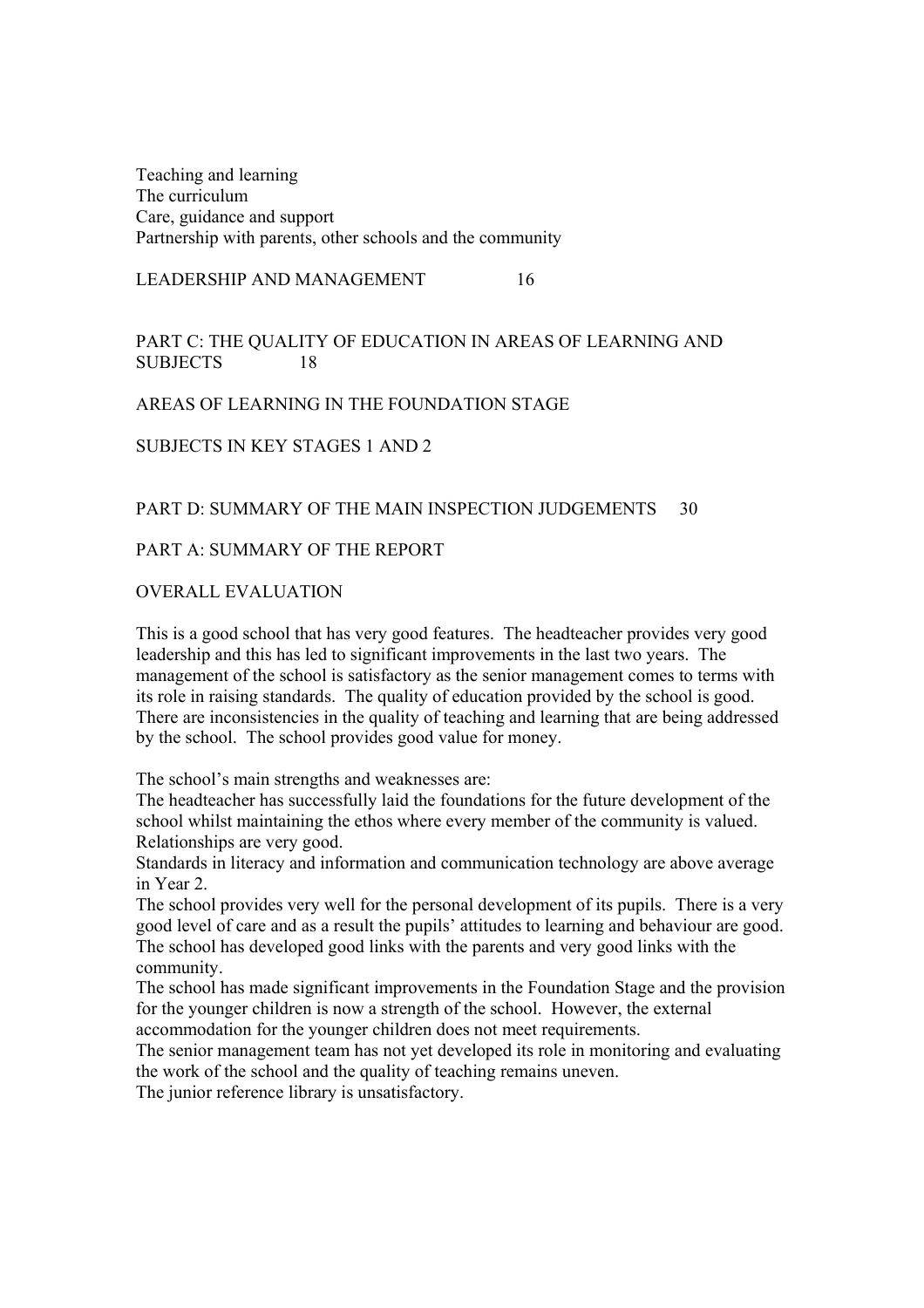Improvement since the last inspection in May 1999 has been satisfactory overall. However, the rate of improvement has accelerated since the appointment of the current headteacher. The school has dealt effectively with the key issues identified in the last inspection, particularly with the improvements made to the Foundation Stage. The school has ensured that there has been a very good improvement in the provision for information and communication technology and, as a result, standards are rising rapidly. Staff are now much more aware of the progress made by different groups of pupils and now plan more effectively for their learning.

### STANDARDS ACHIEVED

Results in National Curriculum tests at the end of Year 2, compared with: all schools similar schools

2002 2003 2004 2004 reading  $\mathcal{C}$  $\overline{C}$  $\overline{C}$  $\overline{C}$ writing D D B B mathematics D C C  $\mathcal{C}$ 

Key: A - well above average;  $B$  – above average;  $C$  – average;  $D$  – below average;  $E$  – well below average

Similar schools are those with similar percentages of pupils eligible for free school meals

The achievement of the pupils is satisfactory. The children make good progress in the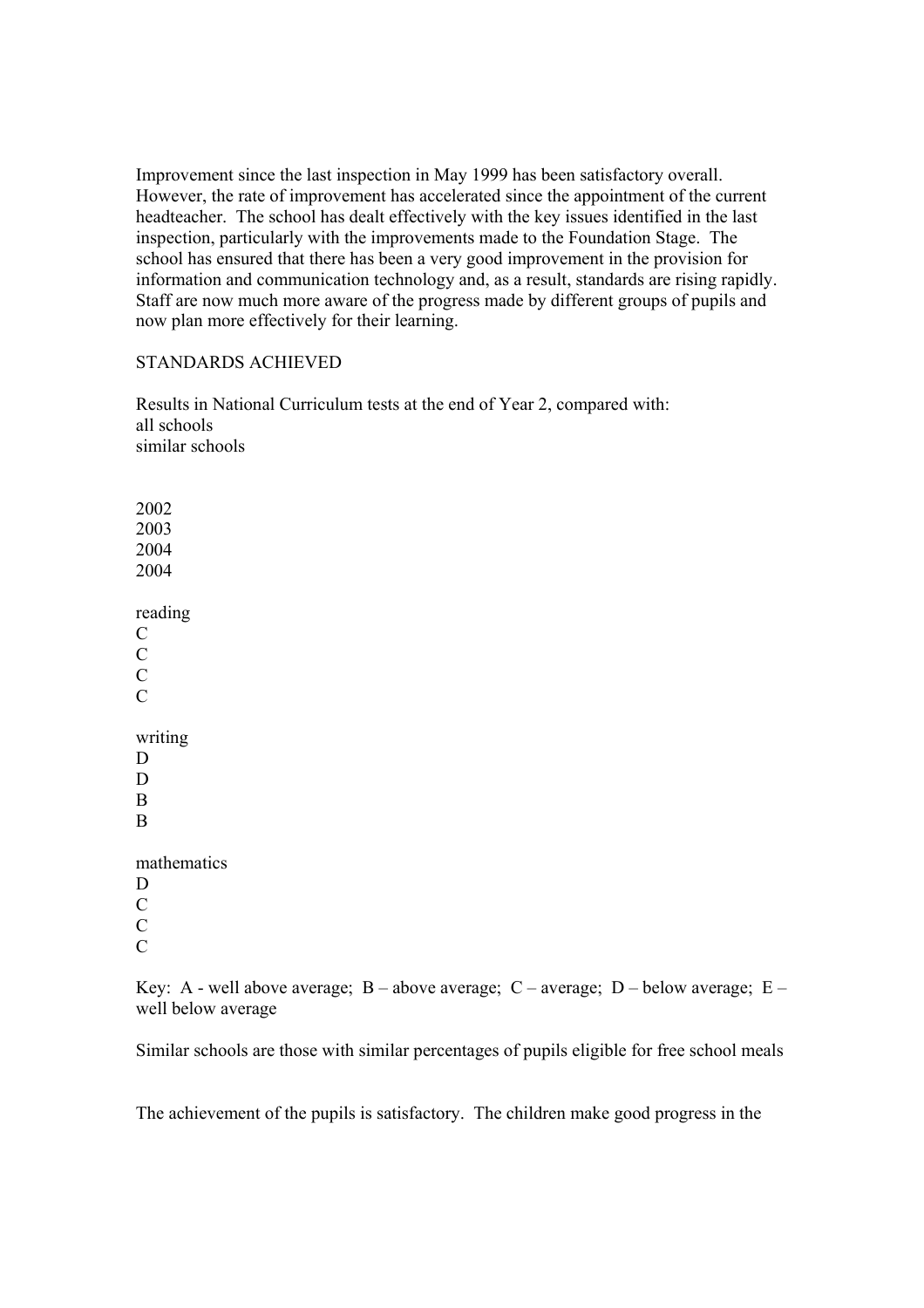reception classes and most pupils are set to exceed the early learning goals by the end of the Foundation Stage. This is because the pupils feel secure and the quality of teaching is very good. The pupils benefit from the systematic teaching of basic skills in Years 1 and 2 and most pupils achieve the expected levels in numeracy and science. Standards are above average in reading, writing and information and communication technology. This represents a significant achievement as the improvement in standards at the end of Year 2 has been below the national trend since 2000. The full impact of the improvement in assessment systems have yet to be realised for the pupils in Years 3 and 4 and standards are broadly satisfactory across the curriculum. Standards in information and communication technology are improving as the school makes full use of its new resources. There is some underachievement in science because of the lack of challenge for different groups of pupils, particularly those capable of more demanding work. Throughout the school, the pupils who have been identified as having special educational needs achieve well. This is because they receive good quality individual support and the teaching of the basic skills of reading, writing and number work is systematic. The quality and range of the pupils' artwork are delightful and make a significant contribution to the learning environment.

Because the school's provision is extremely effective, the pupils' spiritual, moral, social and cultural development is very good. The pupils grow to become mature, confident and responsible. The pupils have positive attitudes towards school and their behaviour is good. The pupils enjoy coming to school and attendance levels match the national average.

# QUALITY OF EDUCATION

The quality of education is good. Almost all of the unsatisfactory teaching in the last inspection has been eliminated. Teaching and learning are satisfactory. Much of the teaching and learning in the Foundation Stage and in Year 2 are very good and in some lessons they are excellent. In these classes, the planning is thorough and the range of activities prepared for the pupils is stimulating and effective in enabling the pupils to learn. Throughout the school, there are good standards of discipline and effective use is made of the classroom assistants, particularly in the support of pupils with special educational needs and in helping the pupils to develop their skills in information and communication technology. Although the school has worked hard to improve the quality of marking, there remains much inconsistency between classes and too little guidance on how the pupils can improve their work. In some subjects there is an over-reliance on published worksheets that do not challenge the pupils.

The school has worked hard on developing the curriculum to provide a stimulating range of opportunities for the children. The Foundation Stage curriculum is very good and the curriculum for the pupils in Years 1 to 4 is good and enhanced by a very good range of extra-curricular opportunities. The school has been particularly successful in its reorganisation of the Foundation Stage curriculum and in its approach to teaching literacy and numeracy. However, these improvements have yet to translate into higher standards for the pupils in Years 3 and 4. The school provides a very good level of care for its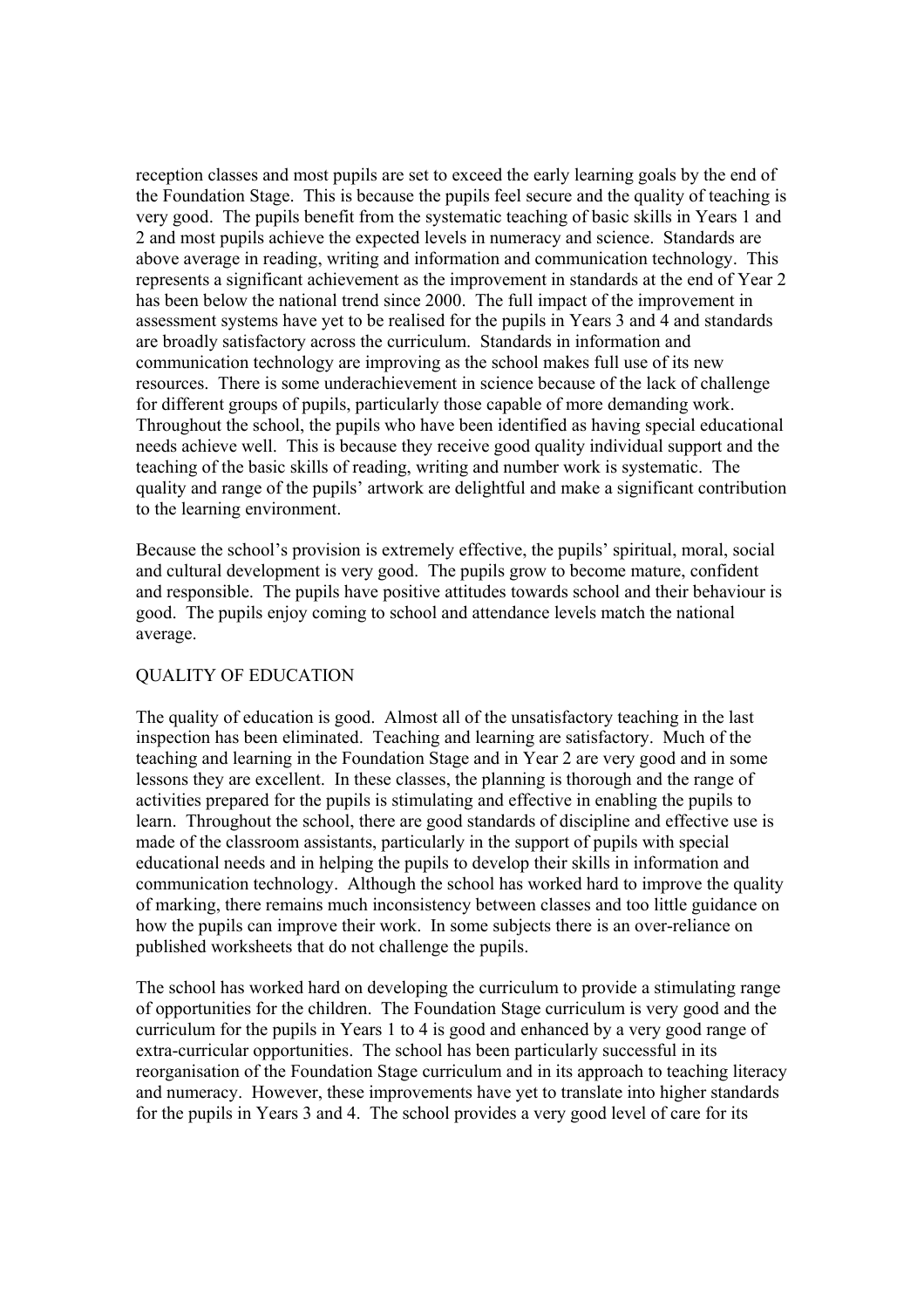pupils and relationships with the parents are good.

## LEADERSHIP AND MANAGEMENT

The overall quality of leadership and management is good. The headteacher provides very good leadership. The overall impact of the headteacher is very significant because she has motivated her colleagues to raise expectations of themselves and the children. She has a clear vision of how the school should be performing and has introduced a range of management innovations to make the school more effective. The management of the school is satisfactory overall. There remains scope for the development of the role of the senior management team to have a sharper focus on raising standards. The governors provide good support for the work of the school and are developing their role as critical friends.

# PARENTS' AND PUPILS' VIEWS OF THE SCHOOL

Parents are very satisfied with the school and think highly of it. The pupils are proud of their school and feel they are valued and well supported.

### IMPROVEMENTS NEEDED

The most important things the school should do to improve are: Develop the role of the senior management team. Improve the consistency of the quality of teaching. Develop the library and the accommodation to provide more appropriate outdoor facilities for the children in the Foundation Stage. PART B: COMMENTARY ON THE INSPECTION FINDINGS

## STANDARDS ACHIEVED BY PUPILS

Standards achieved in areas of learning and subjects

The overall achievement of the pupils, including those with special educational needs, is satisfactory. This is because the school has made significant improvements to the curriculum and to its assessment procedures. Standards are broadly in line with expectations at the end of Year 4.

Main strengths and weaknesses

Standards in literacy are above average at the end of Year 2.

The school is making very good use of its computers and interactive whiteboards and standards in information and communication technology are above average in Year 2. The children achieve very well in the Foundation Stage.

The improvement trend has been below the national norm since 2000 but the school is well set to reverse this trend.

Standards are broadly satisfactory in Year 4.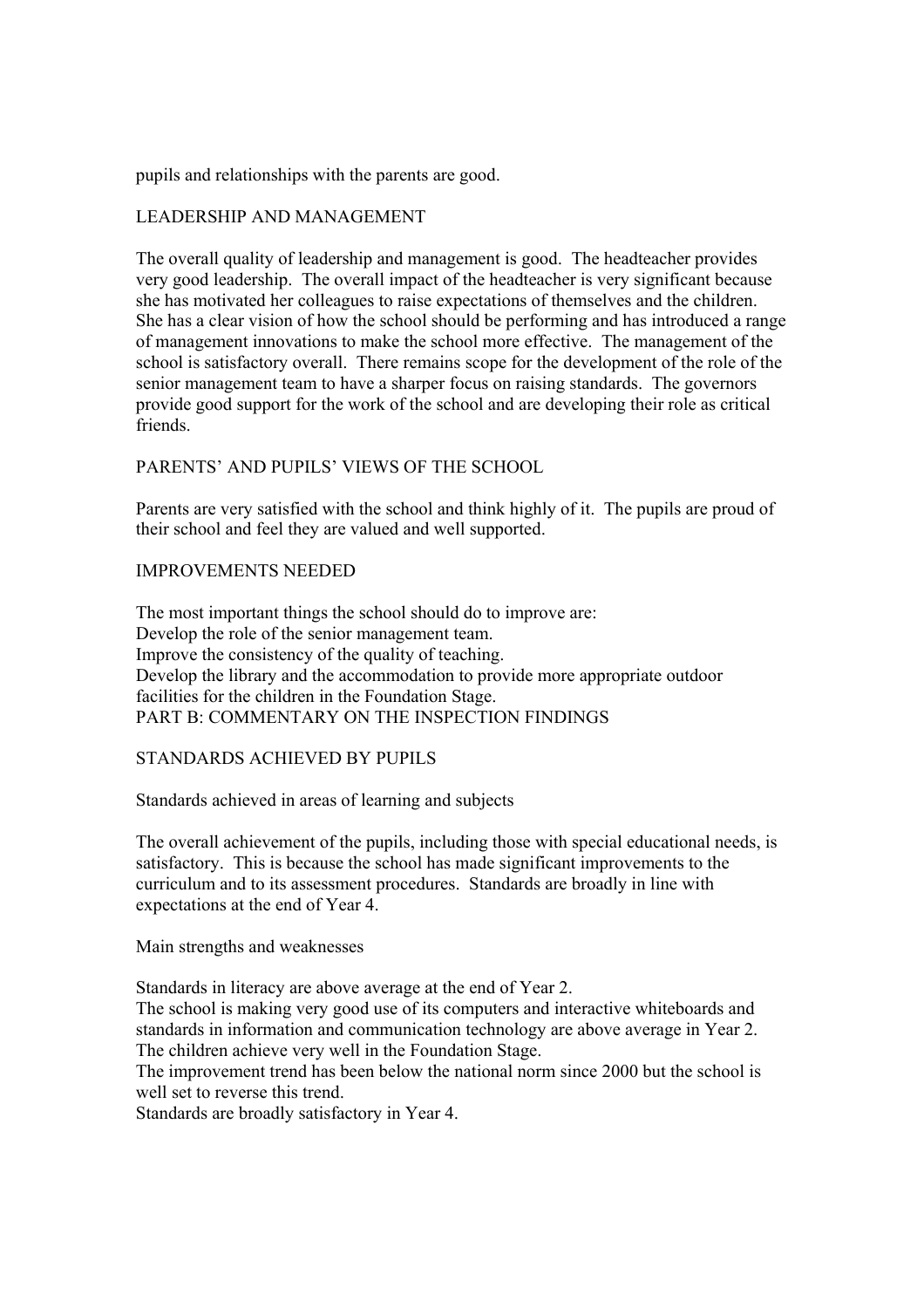### Commentary

Children in the Foundation Stage achieve very well and most of them exceed the early learning goals in all areas of learning. The higher attaining and some average attaining children are already working within the National Curriculum especially in reading and writing. The able and talented children are extremely well challenged and those who are learning to speak English as an additional language achieve very well because of the high quality support they receive and the expertise of the staff. Children with special educational needs achieve very well because all aspects of their development are rigorously recorded and the activities are very well matched to their attainment levels.

Standards in national tests at the end of Year 2 – average point scores in 2004

Standards in: School results National results

reading 16.2 (15.9) 15.8 (15.7)

writing 15.3 (14.4) 14.6 (14.6)

mathematics 16.2 (16.3) 16.2 (16.3)

There were 64 pupils in the year group. Figures in brackets are for the previous year.

In the national tests in reading, writing and mathematics for pupils in Year 2, the improvement in standards has been below the national trend since 2000. This is because the results in the national tests in that year were unusually high. Since 2001, there has been a steady improvement in the results in reading and mathematics. However, there has been a significant improvement in the pupils' achievement in writing as the initiatives taken by the school have begun to take effect. For example, the school has ensured that the pupils have more opportunities to discuss their work and this has benefited their confidence in their use of a broader vocabulary and added fluency to their writing. Standards in reading have also benefited from the systematic approach and the close working partnership with the parents. In mathematics, there is evidence of much improvement as the school has taken effective action on raising the achievement of the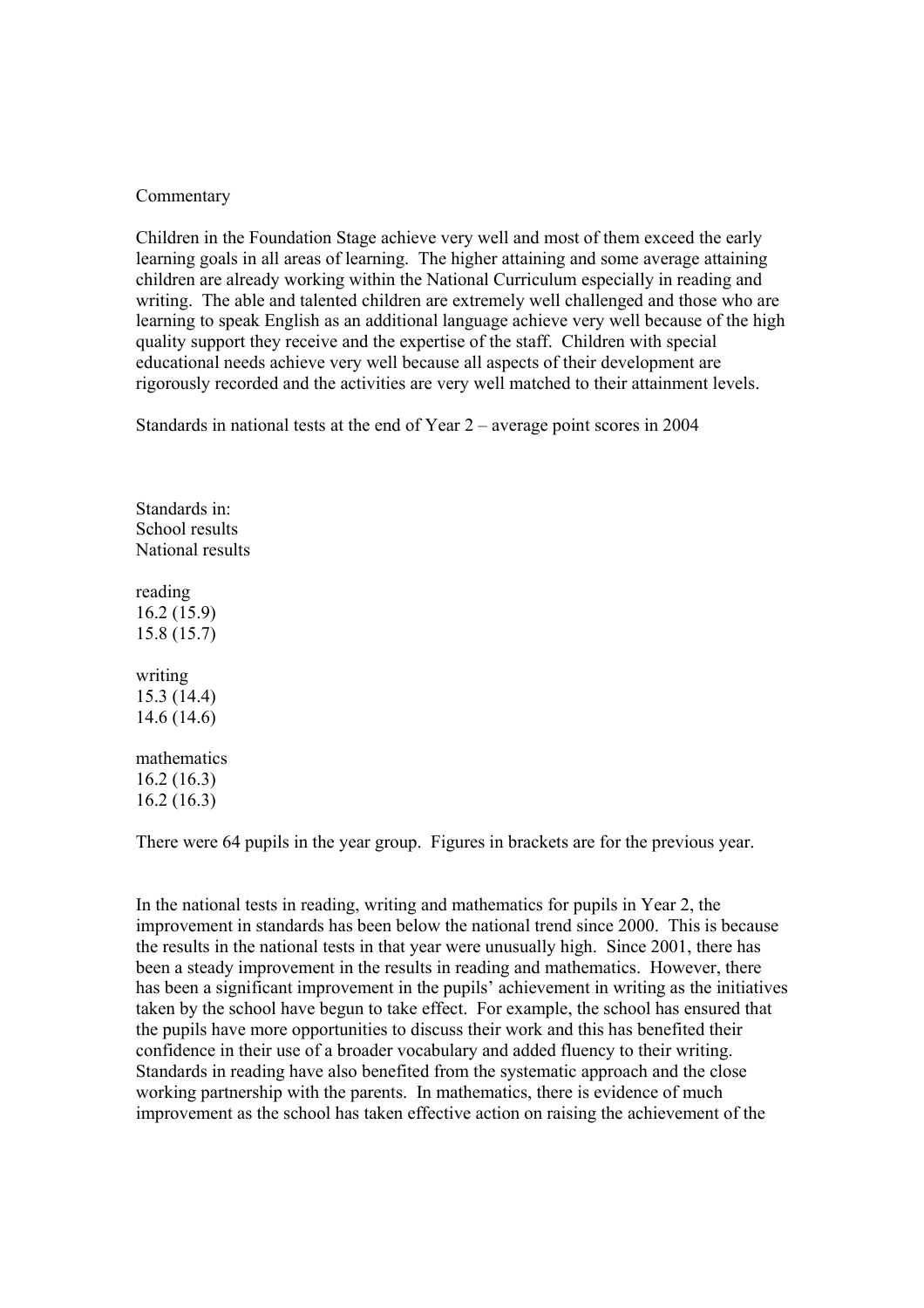higher attaining pupils. Indicative results of the current round of national assessments show a marked improvement for the pupils in Year 2. This is not the case in science where there is too little emphasis on investigative work and the pupils lack confidence in drawing conclusions from their observations. Standards in information and communication technology are above average in Year 2 as the pupils have benefited from the systematic teaching of skills and have been highly motivated by the regular use of the interactive whiteboards.

The pupils make steady progress in Years 3 and 4 and standards are broadly in line with national expectations. The staff are beginning to respond to the higher expectations demanded by the headteacher and there is evidence that the pupils are rising to the challenge, particularly in Year 4. However, the full impact of the initiatives introduced by the headteacher have yet to be realised.

Pupils with special educational needs have a wide range of needs and achieve well relative to their abilities, because the school is committed to inclusion. They benefit from specific help they receive, particularly in English, mathematics and in personal development. Occasionally, there is insufficient small group help in lessons, particularly for older pupils. Recent sets of test results have suggested that the girls have been achieving better than the boys. During the inspection, there was no evidence to suggest that this was the case.

While there are still key areas where the pupils' achievements can be improved and standards raised further, notably in science, the school's improvement strategy is beginning to take effect. There is a clear commitment to further improvement. The headteacher has made a detailed analysis of the pupils' performance and raised the expectations of staff and pupils. Most of the staff have responded well to the increased rigour in the management systems and have made effective use of assessment information. They have welcomed opportunities for further professional development and have gained a greater understanding of data analysis, monitoring and evaluation to support improvement.

Pupils' attitudes, values and other personal qualities

Pupils' attitudes and behaviour are good overall. Attendance is satisfactory but punctuality is good. The personal development of pupils, including their spiritual, moral, social and cultural development, is very good.

Main strengths and weaknesses

The very good relationships and the lack of any form of harassment contribute to creating a very good learning environment.

Pupils' experiences in the Foundation Stage provide a very good basis to their personal development that continues to be very good as they progress through the school. Pupils participate fully in the many activities available to them.

In some classes a minority of pupils are restless or demanding of the teacher's attention.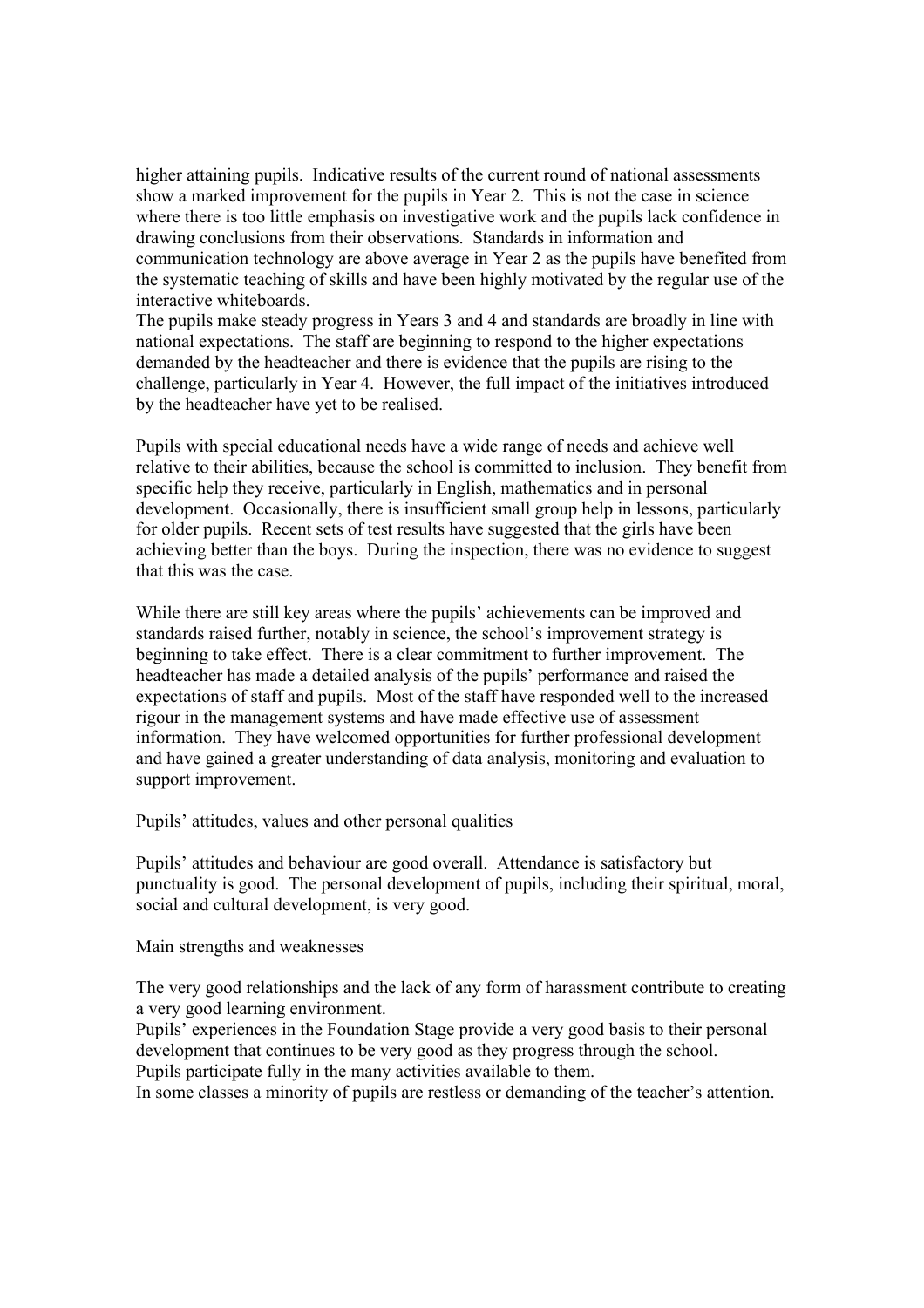### Commentary

The children are keen to come to school and enjoy being there. Most pupils are brought to school by their parents and arrive in a calm and orderly manner. The level of attendance has fallen since the last inspection but is still similar to the national average. The school currently has good measures in place to promote improved attendance and figures for this year so far are indicating about 0.5% improvement. The vast majority of pupils arrive at school on time and during the day punctuality to lessons is good.

Attendance

Attendance in the latest complete reporting year  $(\% )$ 

Authorised absence

Unauthorised absence

School data 5.1

School data 0.5

National data 5.1

National data 0.4

The table gives the percentage of half days (sessions) missed through absence for the latest complete reporting year.

The school provides many opportunities for pupils to contribute to both lessons and assemblies and they grasp these with enthusiasm. They also participate in significant numbers in the wide range of extra-curricular activities that are available to pupils of all age groups. To support the running of the school pupils can take on responsibilities such as being a member of the school council or the 'ECO' council supporting environmental projects within the school.

Very good relationships exist throughout the school with pupils and adults showing mutual respect and trust. These quality relationships contribute significantly to pupils' personal development and this is demonstrated by their confidence and self-esteem. There are only a very few ethnic minority background pupils in the school but there is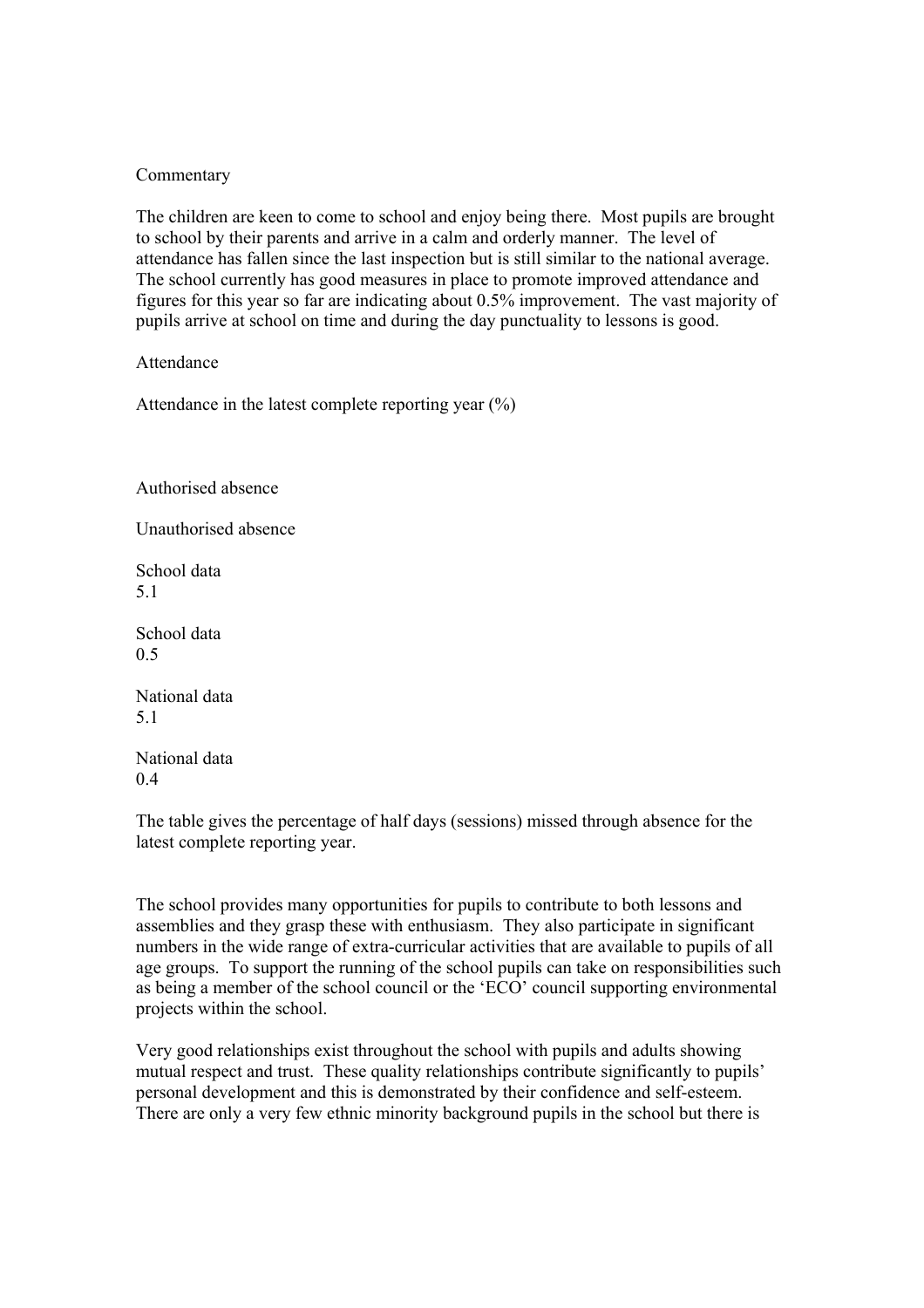total racial harmony.

Attitudes and behaviour are good overall. In the Foundation Stage and in many of the other classes they are very good. In some classes, however, behaviour is less well managed and learning is impeded. Where this occurs it is demonstrated by pupils causing distraction to others or by some pupils demanding the teacher's attention too often. At lunch and break times supervision is good and a range of activities is available to occupy pupils with the result that behaviour is consistently good. Although the dining area is crowded it is well managed and pupils are well behaved and show respect to adults and to each other. There was only one fixed term exclusion last year.

### Exclusions

Ethnic background of pupils Exclusions in the last school year

Categories used in the Annual School Census

No of pupils on roll

Number of fixed period exclusions Number of permanent exclusions

White – British

294

1  $\Omega$ 

White – any other White background

2

0  $\Omega$ 

Mixed – Any other mixed background

1 0

0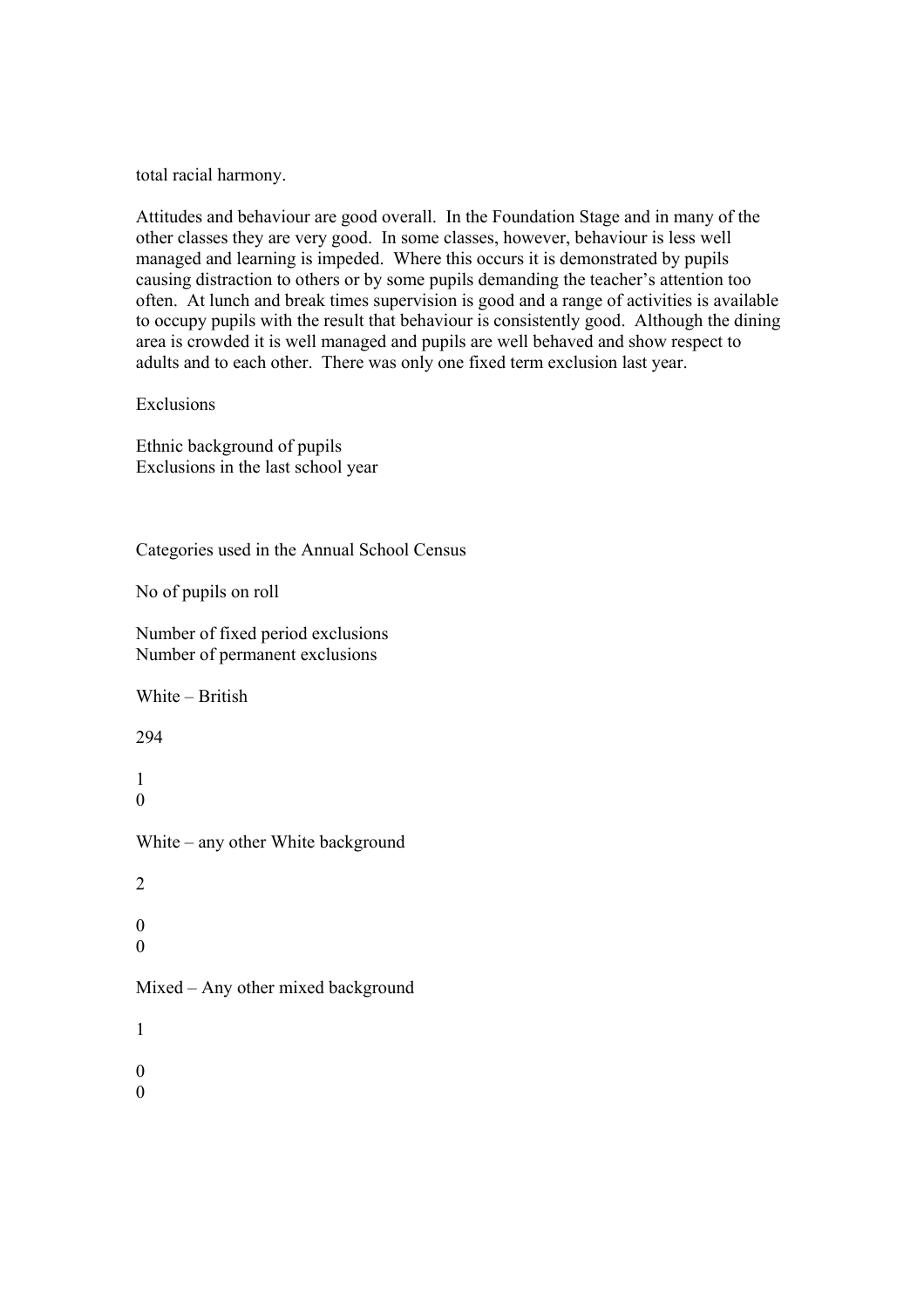Asian or Asian British - Indian

1  $\Omega$ 0 Any other ethnic group 3  $\Omega$  $\Omega$ 

The table gives the number of exclusions, which may be different from the number of pupils excluded.

Each aspect of the pupils' spiritual, moral, social and cultural development is very good. From the time the children enter the Foundation Stage they are encouraged to think about what they are learning and about the world around them and they frequently express amazement and excitement about what they are taught. Assemblies fully meet requirements for collective worship and there are good opportunities for reflection. The religious education lessons contribute well to both spiritual and cultural development with the studying of various faiths. Experiences in music and art also contribute to cultural development. As pupils progress through the school they quickly benefit from the positive social experiences and understand right from wrong. Moral issues are well promoted through assemblies and lesson content as well as by the example set by staff.

Since the last inspection there has been good improvement in the personal development of pupils, in relationships and in the attitudes and behaviour of Foundation Stage pupils. General levels of attitudes and behaviour have been maintained but attendance has declined.

QUALITY OF EDUCATION PROVIDED BY THE SCHOOL

The quality of education provided by the school is good. The quality of teaching and learning is satisfactory. The curriculum is good and the school provides a very good level of care.

Teaching and learning

The overall quality of teaching and learning is satisfactory.

Main strengths and weaknesses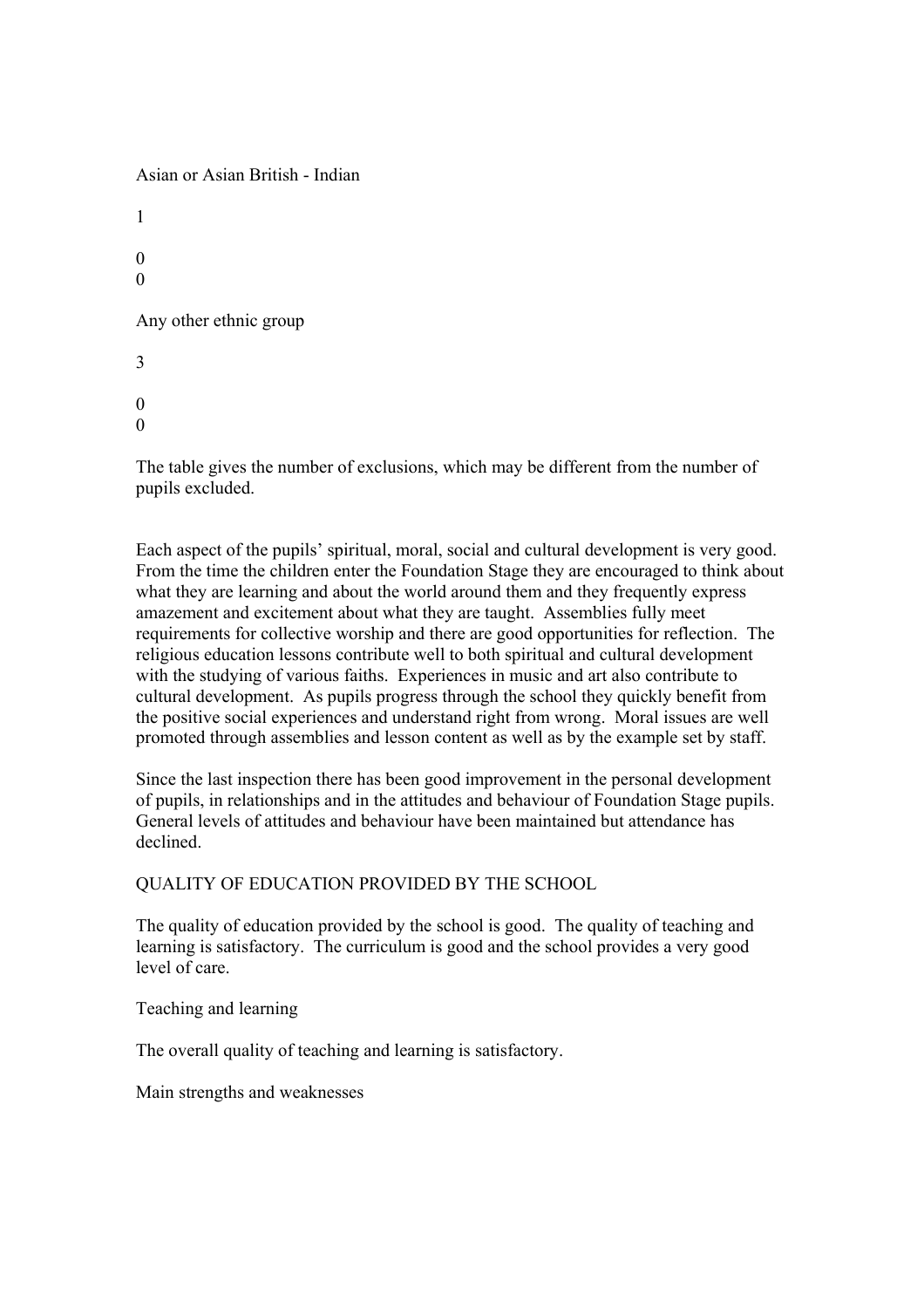The quality of teaching and learning in the Foundation Stage is very good. High quality teaching in Year 2 enables the pupils to achieve well in literacy. The quality of marking lacks consistency.

The school is successful in ensuring that those pupils with special educational needs achieve well.

The school makes good use of teaching assistants in helping the children to learn, but there are too few of them.

### Commentary

As a result of careful monitoring of the effectiveness of the teaching in each class, the headteacher has been successful in improving the quality of learning. The incidence of very good and excellent teaching has improved significantly since the last inspection as the headteacher has raised the expectations of her staff. During the inspection, the quality of teaching was good, with particular strengths in Year 2 and in the Foundation Stage. However, when the analysis of work is taken into consideration it is clear that the overall quality of teaching and learning is satisfactory rather than good. This still represents a significant achievement for the school.

Children get off to a flying start in both the Early Years and Reception classes because they are very well challenged and very well taught by an excellent team of teachers, nursery nurses and teaching assistants. The staff know the children very well and cater for their needs very effectively. Curricular planning is excellent in all areas of learning. The assessment of all aspects of children's learning is detailed, thorough and rigorously used to guide planning and amend the provision for both groups of children and individuals. The system is easily managed and all members of staff understand their responsibilities for specific aspects of assessment. The Foundation Stage profile is an invaluable document and computer records combined with day to day observations are very thorough, detailed and highly effective. The provision has greatly improved since the last inspection.

Throughout the school, assessment procedures have been sharpened so that the staff have a much greater awareness of the pupils' progress and where there are weaknesses in the pupils' understanding. This is beginning to impact on the teachers' planning. The headteacher has identified the quality of marking as a priority for development. The staff ensure that the marking of the pupils' work is up-to-date but much of the feedback to pupils is far too generous in its praise and there are too few pointers for further improvement.

Summary of teaching observed during the inspection in 35 lessons

Excellent Very good Good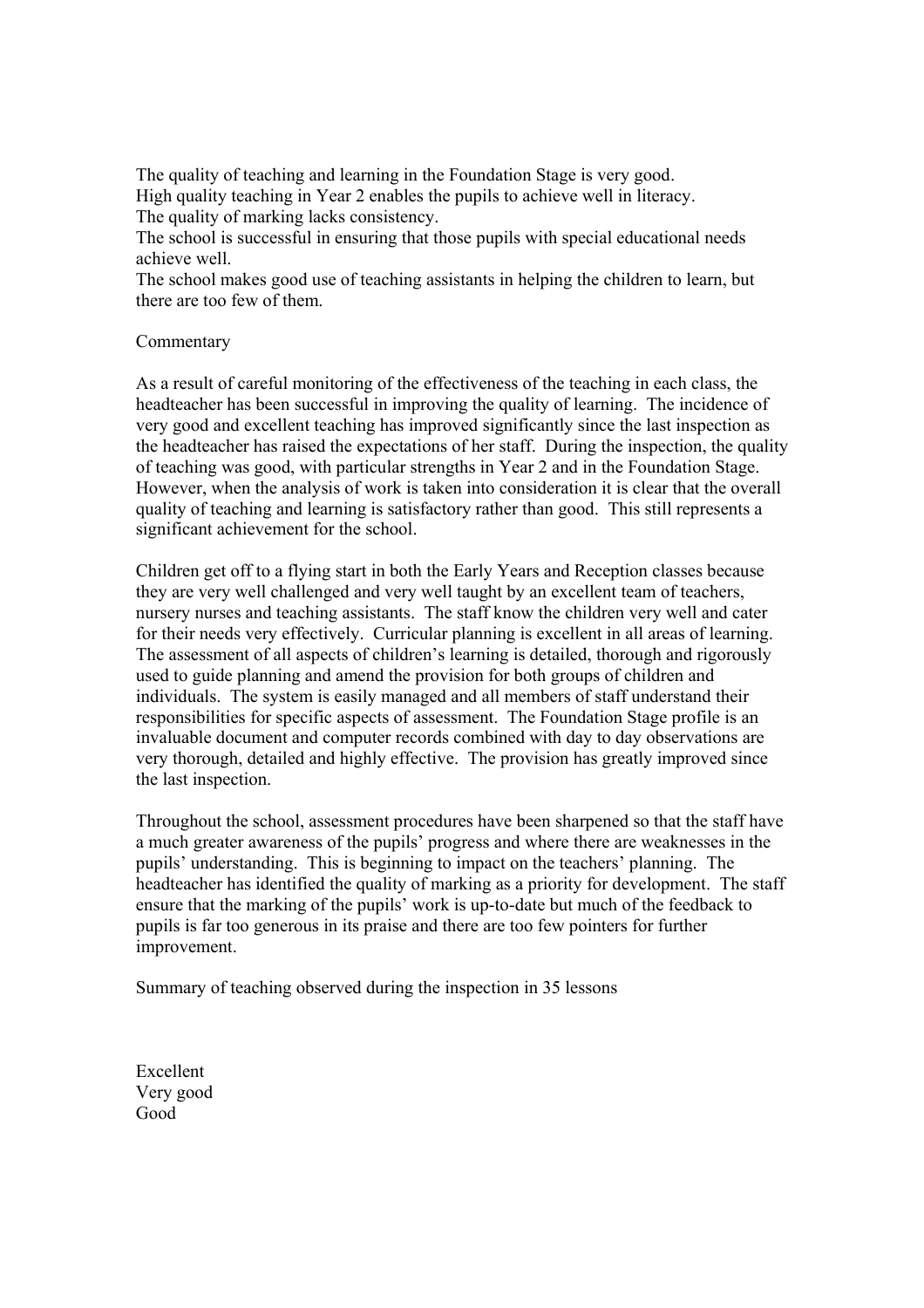The table gives the number of lessons observed in each of the seven categories used to make judgements about lessons; figures in brackets show percentages where 30 or more lessons are seen.

The teachers show a good understanding of the Literacy Strategy and have worked hard to ensure that the pupils have good opportunities to discuss different texts and to develop their skills of speaking and listening. They provide good opportunities for the pupils to express their ideas by writing reports in other subjects such as history and geography. English is well taught overall and there is particular strength in Year 2 where the quality of teaching and learning is very good. However, on too many occasions in other classes, the writing merely consists of completing missing words in published worksheets and this does little to develop the pupils' fluency. Numeracy and science are satisfactorily taught but there are too few opportunities for the pupils to set up their own investigations or to apply their skills in number to other subjects.

The teaching of pupils with special educational needs is good, particularly in Year 1 and 2. For pupils in Years 3 and 4, there is occasionally insufficient help to support teaching and learning in lessons. When this happens, the pupils struggle to complete their work. Teachers generally provide appropriately modified, but challenging programmes to meet pupils' needs. The combination of in-class support where this happens, and withdrawal for intensive small group teaching, for example, in 'Active Literacy', results in these pupils' good achievement. The thorough assessments maintained by teachers and support staff provide wide information and are used to inform planning.

Pupils are supported well within classrooms by class teachers and a small group of hardworking and effective team of teaching assistants. Class teachers ensure in their lesson plans that appropriate provision is made for pupils with particular learning needs and the teaching assistants provide good, and frequently very good, support for pupils. They monitor pupils' progress during lessons and provide a good blend of help and challenge. They make a very positive contribution to the pupils' learning in the computer suite when they frequently take the responsibility for group lessons. However, although the teaching assistants are effectively deployed, there are too few of them to meet the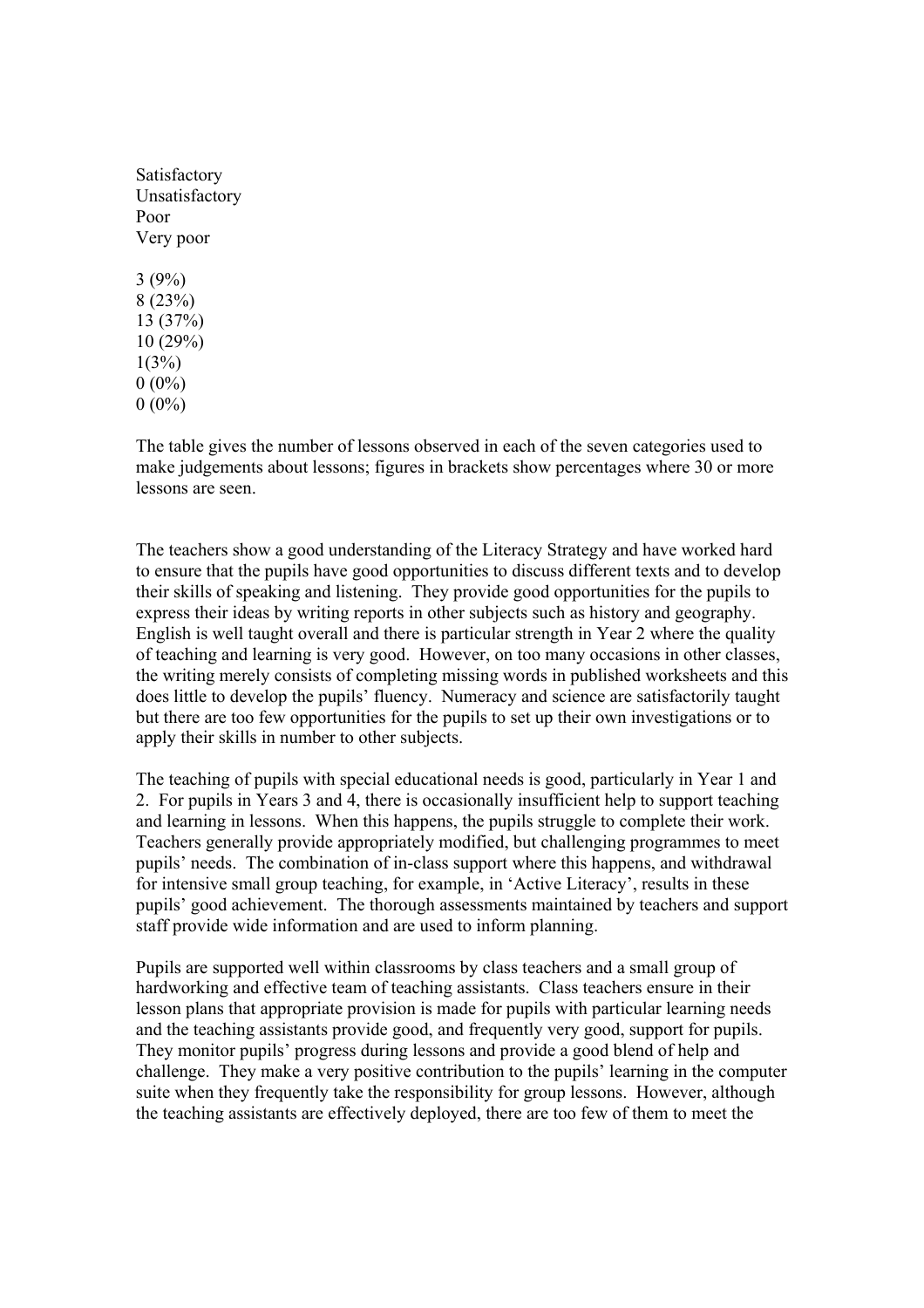## learning needs of all the pupils.

### The curriculum

The quality of the curriculum is good. It is very well enriched through carefully planned activities within and outside the school. Resources and accommodation are satisfactory, except for the outdoor play area for Foundation Stage children and the school library.

### Main strengths and weaknesses

The curriculum is broad and well balanced to enable the pupils to achieve well. The school offers many opportunities for enrichment within and outside the school. There is very good provision for pupils' personal, social, health and citizenship education, which has a positive effect on their attitudes and behaviour. The curriculum is innovative and inclusive; there are no barriers to pupils' learning. Provision for pupils with special educational needs is satisfactory overall.

### Commentary

The previous inspection judged the curriculum as good, but criticised the lack of a statement regarding drugs education. This now is in place and carefully built into the overall provision. The report included the need to improve use of information and communication technology across other subjects, providing more opportunities for creative writing and for speaking and listening through drama. Moreover, the report was highly critical of the provision for children in the Foundation Stage. Since then, the school has made very good improvements, because the curriculum for children is stimulating and imaginatively planned to provide for their varying needs. The very high quality and enriching range of learning opportunities in the foundation stage is very good with some excellent features; this is a most impressive improvement since the last inspection.

The curriculum is very well planned to provide a superb range of interesting, challenging and relevant activities. It is enhanced by a very imaginative range of visits and visitors. The staff have developed effective teamwork and provide very good role models. Their relationships with the children is very good. They monitor all aspects of children's learning and personal and social development very carefully. Parents commented very favourably on the provision in all classes and their involvement in their children's learning. The outdoor accommodation is unsatisfactory; children do not have continuous access to a safe outdoor area with a safety surface. This aspect was unsatisfactory at the last inspection and, although the co-ordinator and staff know how it could be improved, the financial implications are daunting.

The curriculum is broad and well balanced to enable the pupils to achieve well in subjects and across all areas of their learning. It is innovative and offers many very good opportunities for enrichment within and outside the school day. These include the Eco project, which motivates the pupils to achieve well in a range of subjects, as well as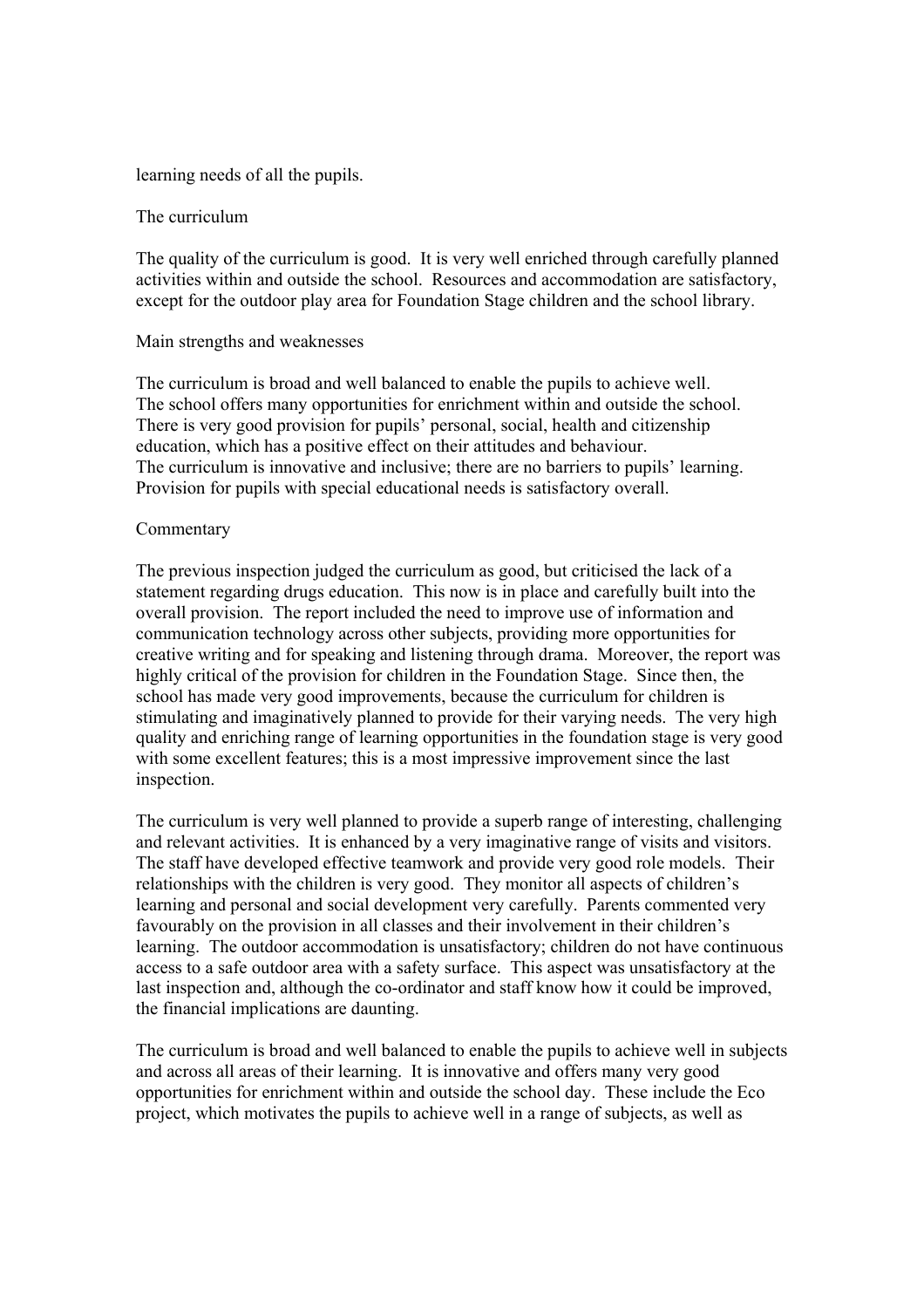enabling them to become independent learners, who enjoy learning. There are now very good links between subjects and areas of learning, without losing the rigour of the National Curriculum requirements. Statutory requirements are met in all areas. The school's determination to maintain breadth and balance in the curriculum can be seen in the provision for the pupils to participate in the arts, for example, such as Buxton Opera House and in themed days to celebrate occasions such as VE Day or Divali.

The school strongly promotes educational and social inclusion. It is evident in the good planning that generally gives due recognition to pupils, including those with special educational needs and those who are more able. As a result, there are no barriers to pupils' learning or to school life. The impact of these arrangements can be seen in the pupils' good achievement.

The very wide variety of extra-curricular clubs provides the pupils with very good opportunities to extend their learning. The carefully planned visits and visitors add expertise that enhances pupils' learning and personal development very well. Good examples include Shugborough where Year 2 pupils can experience Victorian life. Visits to Stanley Head for outdoor education enable the pupils to mix socially with others and to take up an interest for life. Moreover, the very high proportion of pupils who regularly participate in opportunities on offer to them outside the school day shows pupils' enjoyment of learning. In addition, the very good provision for pupils' PHSCE, which includes teaching about the dangers of drugs, prepares the pupils well for the next stage of their education.

Provision for pupils with special educational needs is satisfactory overall, but it is very good in Foundation Stage and good for Years 1 and 2. Currently, there is a satisfactory match of support staff to the curriculum. The main weakness lies in the deployment of support staff for the older pupils, who at times struggle with their work, because they have insufficient individual help. This was noted, for example, in a lower ability group in mathematics where the teacher had to cope with a wide range of pupils' abilities needing her assistance in order to make learning gains. However, a number of intervention strategies, such as Active Literacy and number work, are helping to raise standards in English and in mathematics.

The school has a good blend of experienced and newly qualified teachers, the latter receiving good mentoring. The staffing needs are appropriate to ensure that the curriculum is well delivered. Teachers and their assistants benefit from a very good programme of ongoing professional development. The headteacher's very good leadership is pivotal in creating a very effective spirit of teamwork among staff, which is a key factor in the school's improvements. The office staff provide a highly efficient and welcoming image for the school.

There is a satisfactory range of resources to support learning in most subjects and they are used well by staff and pupils for teaching and learning. The accommodation is satisfactory except for outdoor area for children in the Foundation Stage. The library is sparsely resourced and currently positioned at the end of a long corridor of classrooms.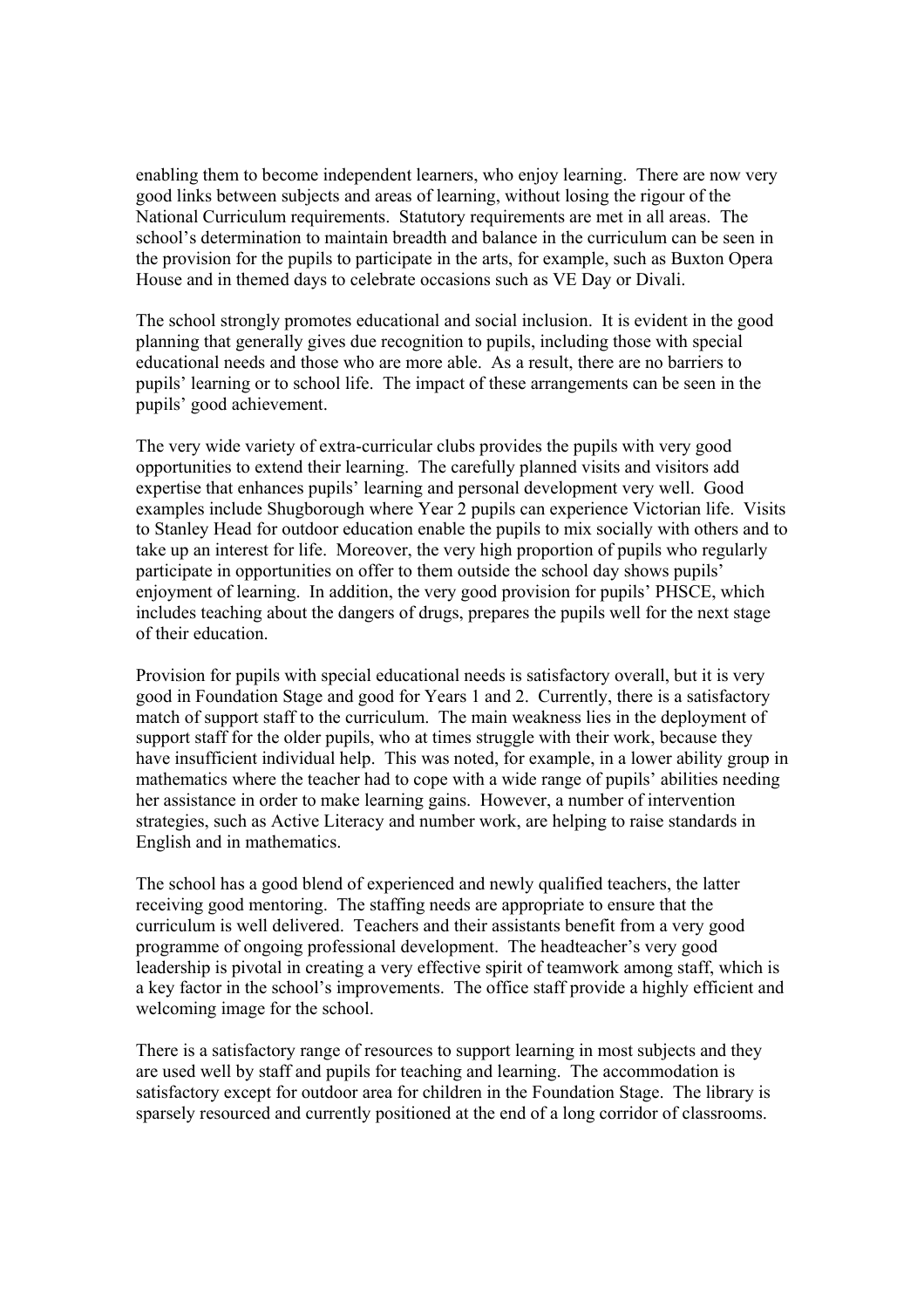As a result, it is not conducive to pupils' independent learning or inviting to engage them in reading and enjoyment of books. The play areas and fields are imaginatively developed and offer space for sports and for quiet reflection. The accommodation is well maintained by the site manager and his cheerful staff, and effectively enhanced by attractive displays that celebrate pupils' efforts and success.

Care, guidance and support

Provision for pupils' care, welfare, health and safety is very good. Provision of support, advice and guidance is good. Involvement of pupils through seeking, valuing and acting on their views is good.

Main strengths and weaknesses

The extent to which each pupil has a good and trusting relationship with one or more adult in the school is excellent.

The school provides very good care of pupils throughout and beyond the school day. The induction arrangements for new pupils are very good.

The school is very involved in health promoting initiatives.

# Commentary

Health and safety are well addressed in the school with a policy in place. All the requirements of the health and safety policy are carried out but the policy does not identify references to the appropriate procedures. Regular audits are carried out by the local education authority with governor involvement and issues are discussed regularly at governors' meetings. Risk assessments are carried out as required. Child protection procedures are fully in place with the headteacher being the designated responsible person. There is currently only one looked after child in school but the school has good links with the external agencies and with the care provider.

During the day all activities are well supervised. The school operates a breakfast club and an after school club to extend its provision of care. The parents of any pupil who does not arrive at school, with no notification received, are contacted as soon as possible to confirm their well-being. The school does not have a dedicated medical room but has sufficient trained first aid staff and first aid points at each end of the building. The percentage of pupils who responded on the questionnaire that there is an adult in school with whom they have a trusting relationship was exceptionally high. The school is actively involved in health initiatives such as healthy eating and happy playtimes and has been awarded a Health Promoting Schools award.

Relationships are very good in the school and the teachers know the pupils well enabling them to provide good support within lessons. Teachers have good opportunities to provide guidance to pupils during the day as the good behaviour of the pupils allows registration periods as well as lesson time to be used purposefully. The assessment processes are at an early stage of development which restricts how well informed the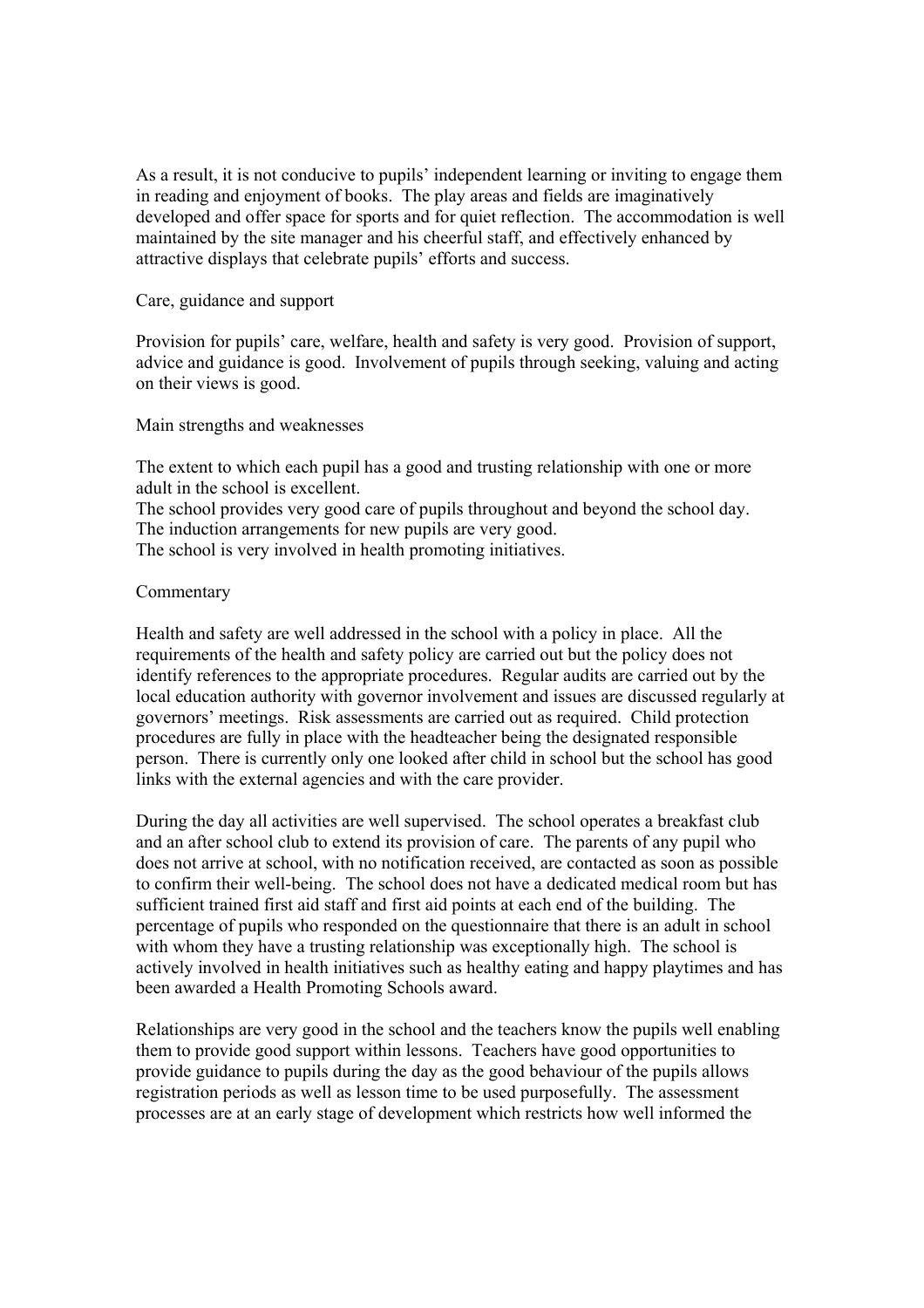teachers are about progress especially for the older pupils.

The induction procedures for new pupils are very good. Many will join from the private Early Years class, which is based on the school site and with which there are very close links. All parents are invited into school to see the facilities and have a presentation about the school. This first visit is kept fairly informal and in small groups. Parents are given booklets about the school and can ask questions. On their first day at the start of term, parents are invited to stay with their children for a short while until they are settled. Pupils who join at times other than the entry to reception will always meet the headteacher and be shown round the school; an appropriate class will be chosen and a 'buddy' selected for when they join.

The staff take every possible opportunity to ensure that children learn in a safe and stimulating environment. As there is no outdoor area which leads from the classrooms, they take extra care and time to ensure that children are very well supervised and that health and safety are a priority at all times.

Partnership with parents, other schools and the community

Links with parents are good. Links with other schools and with the community are very good.

Main strengths and weaknesses

Parental consultation and involvement in school activities are very good.

A very good partnership exists with the nearby middle school and this ensures very good transition arrangements are made for pupils.

The school is well used by the local community and there are very good arrangements for them to be consulted.

Very good partnership arrangements are in place which benefit pupils through the curriculum and through extra-curricular activities.

### Commentary

The parents' questionnaires and comments made at the parents' meeting show that parents are very pleased with most aspects of the school. They are particularly pleased that their children like coming to the school where staff expect them to work hard, that the school is well led and managed, that teaching is good and all children are treated fairly. Some parents identified that bullying had taken place but none was seen during the inspection and the school's actions seem to have worked well. The only other area of concern was about the information they receive on progress. The annual progress reports are considered to be satisfactory as they contain all the required information. The format of the reports does not make it easy for parents to identify how well their child is doing compared to expectations but there are other opportunities for them to find this out.

Parents have good opportunities to discuss progress at the termly target setting meetings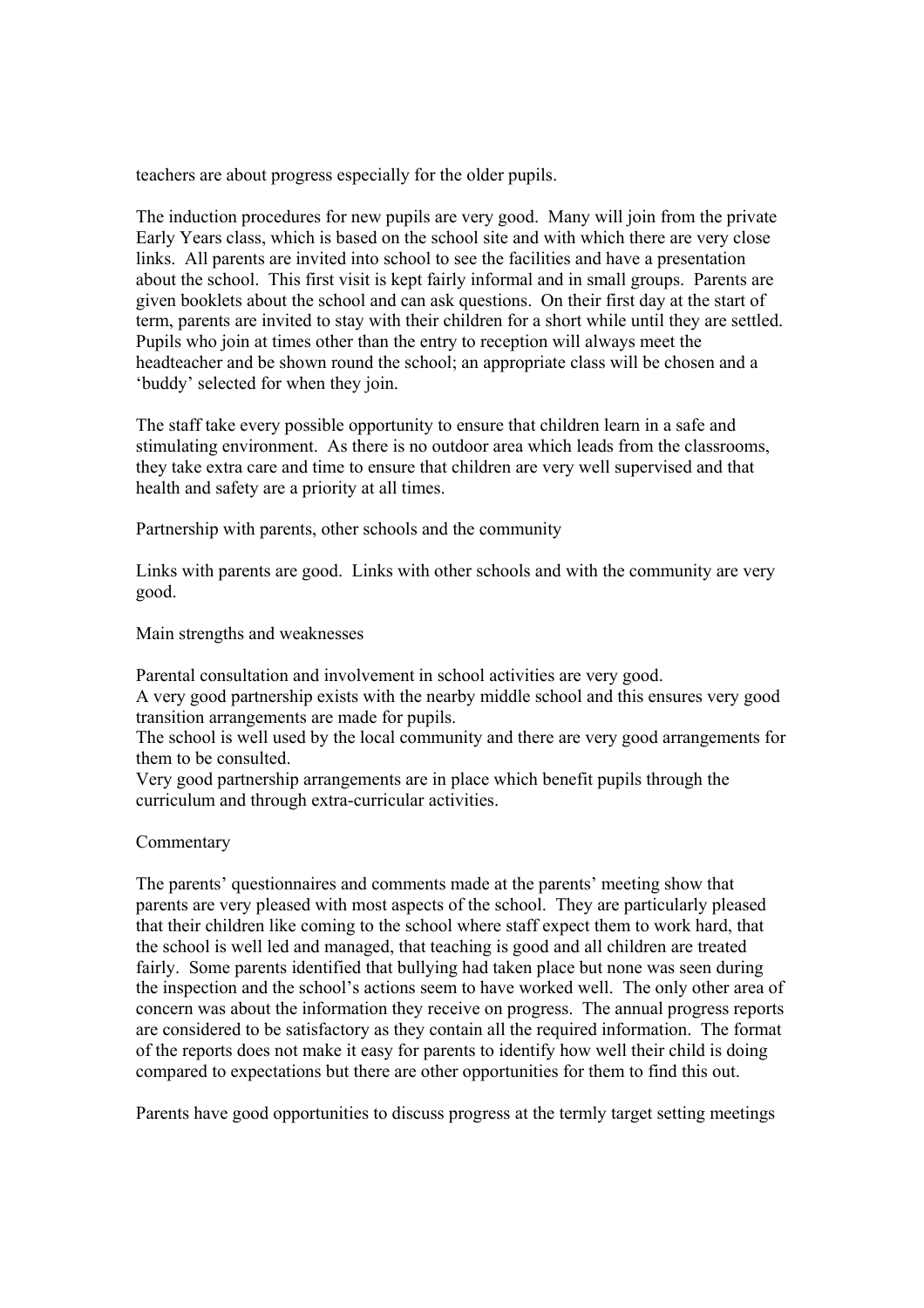as well as informal opportunities at the end of each school day. There are curriculum information evenings for parents although these have only been held every two years. The home school diary is used very well especially in the lower year groups. A questionnaire is sent to parents each year to gather their views and they are given comprehensive feedback. Information about the school is provided by regular newsletters to supplement the prospectus. There is a school website but this is currently being restructured.

Parental involvement is very good with a significant number helping in classes as well as supporting individual reading. Other parents will help on a casual basis such as on school trips. Parents of pupils who attend the after school computer club have the opportunity to join them towards the end of the course so that pupils can teach their parents what they have learnt. The Parent Teacher Association is very active and effective. The governors used to issue a combined prospectus and governors' annual report but have reverted to separate documents. Much of the information that has to be included in the governors' annual report has been omitted in error but it is available to parents within the prospectus.

The school premises are very well used by the community and a users' 'Community Forum' group has been established to ensure that they can all contribute their views. There are only limited business links but they are appropriate to this type of school. Pupils visit the local supermarkets and the local area as part of their studies and personal development. A local health unit has helped with improvements to the school grounds and links with the Salvation Army support pupils' spiritual development and general awareness.

During the day a private pre-school playgroup uses the school site and shares some facilities; this joint provision is well managed and the very good partnership contributes well to a smooth transition for pupils who move from the playgroup into the reception classes. The school has very good links with the local pyramid of schools and especially the nearby middle school to which most pupils transfer. There are benefits from the specialist arts status of the high school such as pupil involvement in a T-shirt project and a local special school provides support for disabled pupils. A partnership scheme whereby the Staffordshire sports co-ordinator spends one day each week in school and also supports extra-curricular activities is a significant benefit to pupils.

Parents commented on how welcome they feel in the Foundation Stage; they know their children's teachers and have a very good understanding of the curriculum and how they can help their children at home. The involvement of parents in their children's reading is particularly successful and has contributed to very high standards. The children benefit both socially and academically from the wide range of visits and visitors; recently they visited a Tram Museum and compared and contrasted modern day transport with transport many years ago.

# LEADERSHIP AND MANAGEMENT

The leadership provided by the headteacher is very good and this has led to significant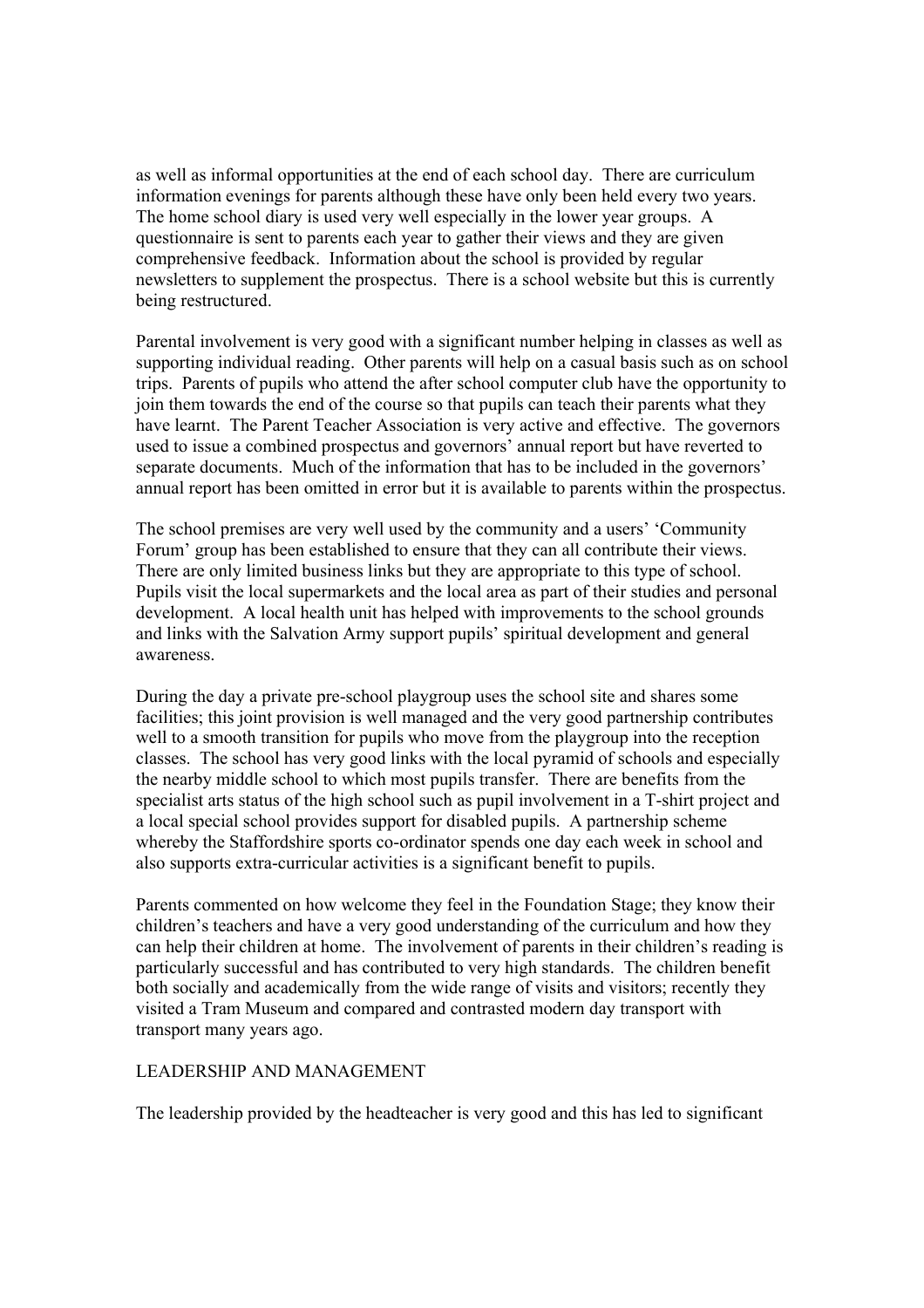improvements in key areas. The management of the school is satisfactory overall. The governance of the school is good.

Main strengths and weaknesses

The headteacher provides very clear and purposeful leadership. The governors support the school well and have a good understanding of the school's strengths and weaknesses. The management of the school's finances and resources is good. The leadership and management of the Foundation Stage are very good and these have led to significant improvements since the last inspection. There is scope for the development of the role of the senior management team in monitoring the work of the school.

# Commentary

The school benefits from very good leadership by the headteacher, a dedicated and supportive staff and a very supportive governing body. The headteacher has high expectations for the school and since her appointment two years ago, has made very good progress towards improving the quality of education provided for the pupils. She has done this through her clear vision for the school and her determination and ability to set appropriate priorities. This has been effective in developing a school ethos where there is a strong focus on valuing each individual member of the school community and a continuing emphasis on enabling them to improve their achievements. Her leadership is very effective in promoting equality of opportunity and the full inclusion of pupils from all abilities and backgrounds. Since her appointment, the headteacher has made changes to the senior management team although this is not yet sufficiently effective or engaged in carrying out its monitoring of the work of the school.

Since the previous inspection the school has improved its provision in the Foundation Stage and this is now of high quality. The co-ordinator provides very good leadership and management with some excellent features. She provides a sensitive balance of guidance, encouragement and support at the same time as ensuring that statutory requirements are fully met and assessment is rigorous and up-to-date. She monitors planning and assessments and is aware of the needs of individuals as well as groups of children. She monitors children's progress and supports teachers very well. The rigour and enthusiasm of the co-ordinator have been the driving forces that have contributed to the outstanding levels of improvement in provision for children since the last inspection. Apart from the outdoor provision, the many unsatisfactory aspects identified at the previous inspection have been fully addressed.

Improvements have been made in other key areas for development identified in the last inspection, particularly with regard to introducing more rigorous systems to assess and monitor the achievements of pupils. These are used satisfactorily to set individual and group targets in English and mathematics. However, in other subjects, assessment is not yet used sufficiently to match the work to the needs of the pupils. Marking remains an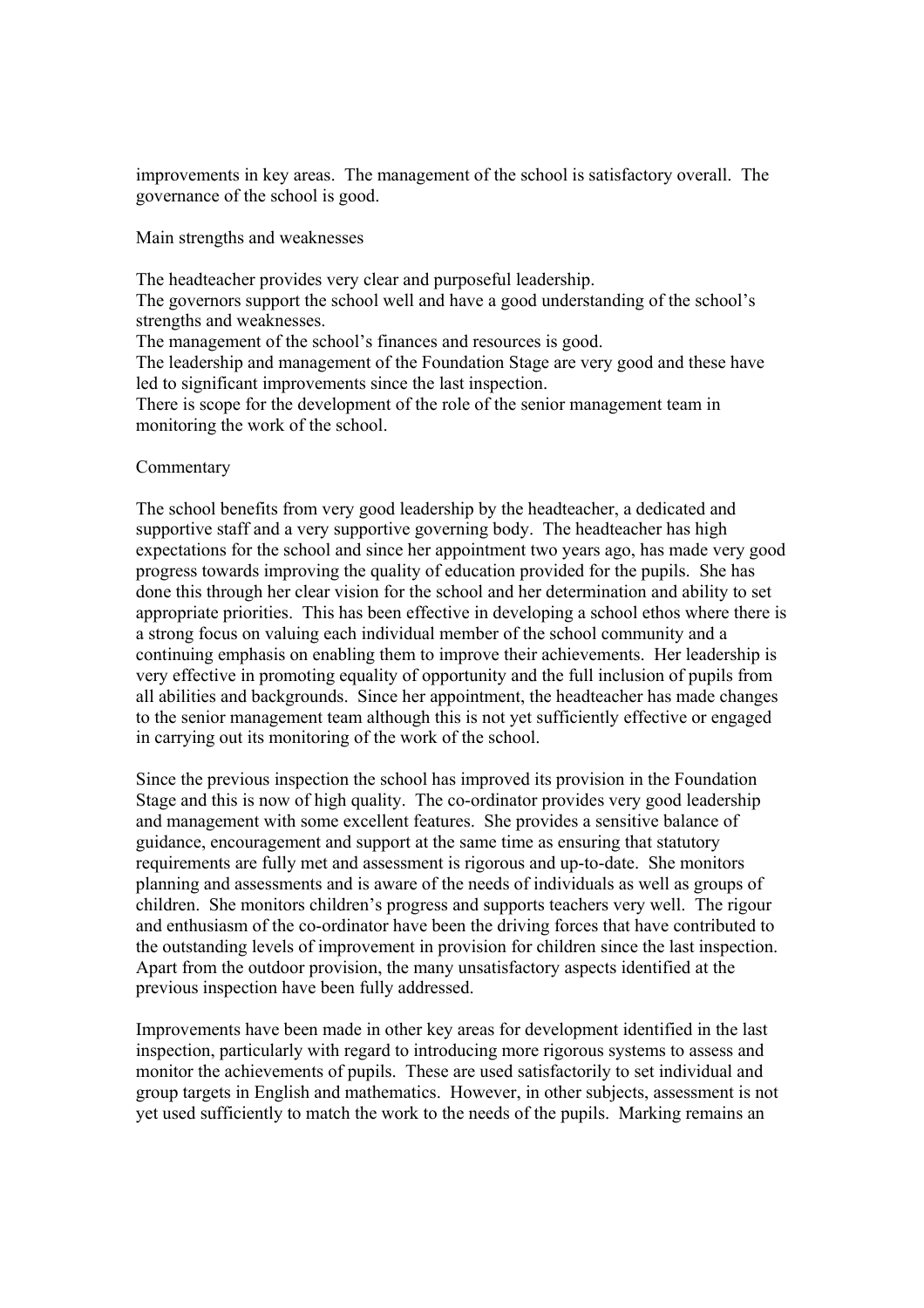area which is inconsistent across the school.

The staff and governors contribute to the school's development plan. This clearly sets out the priorities for improvement over a three-year period and for the forthcoming year in all areas of the school and curriculum management. The school identifies some good criteria for success although these do not yet fully identify clear measures for judging whether value for money has been achieved. There are clear systems in place for the monitoring of teaching and learning and this is being used well to bring about improvements to the quality of teaching and curriculum planning. Systems to assess and monitor the pupils' work in English and mathematics have been established. The careful analysis of the pupils' performance both termly and in national tests is now a strong feature of the school. From this, areas for improvement have been identified and form the basis of much of the school's development planning.

The governing body fulfils its statutory duties well and operates efficiently and effectively through a well-organised committee structure. Governors are very supportive and knowledgeable about the school and ensure that resources are used wisely. Several governors visit the school regularly and governors receive regular monitoring reports from subject co-ordinators which outline progress in school developments. Consequently they are well informed about the school's strengths and weaknesses.

### Financial information

The governors and the headteacher efficiently manage the school's finances. The governing body has a finance sub-committee with members who have very good financial experience and which meets regularly and receives good information from the school. The headteacher and the administration staff carry out the day-to-day financial management effectively. The best value principle is well used in the school and supported by the governing body. Specific funds are spent appropriately. Both the headteacher and the governors ensure that spending is linked to the development plan and therefore to raising standards. The large carry forward this year arose because of an underspend on predicted supply cover but a significant portion of it has been allocated within this year's budget to spend on priority items within the school development plan. The school provides good value for money.

Financial information for the year April 2004 to March 2005

Income and expenditure  $(f)$ 

Balances (£)

Total income 726,650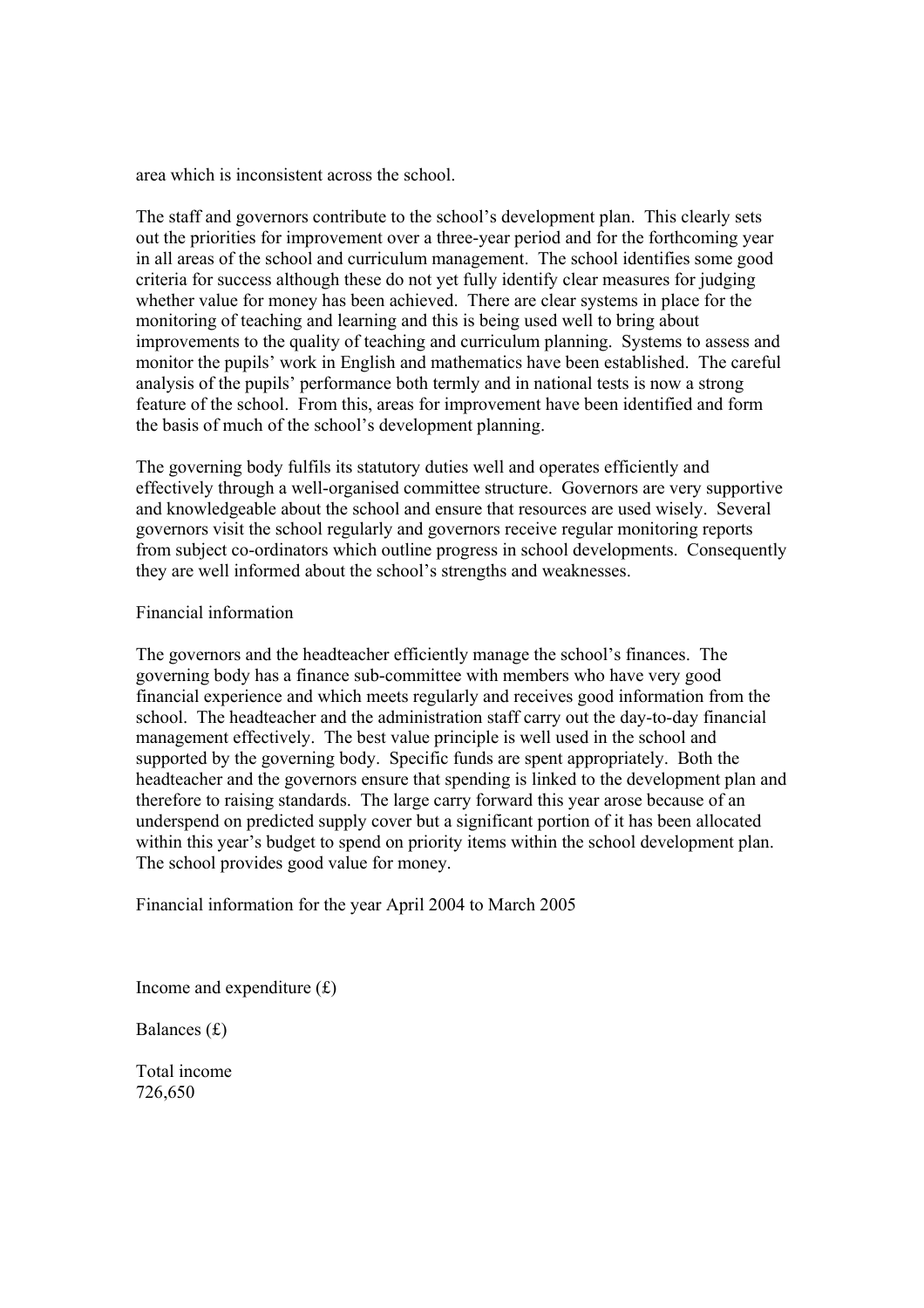Balance from previous year 52,472

Total expenditure 702,390

Balance carried forward to the next 76,732

Expenditure per pupil 2,345

# PART C: THE QUALITY OF EDUCATION IN AREAS OF LEARNING AND **SUBJECTS**

# AREAS OF LEARNING IN THE FOUNDATION STAGE

The school provides very well for all children in the Foundation Stage and children in the Early Years class have an excellent beginning to their school career.

All aspects of the Foundation Stage are strengths and children are very well prepared for Year 1. Children attend the Early Years class for either a morning or an afternoon session and at the end of the year transfer to one of the two Reception classes.

Provision for children in the Foundation Stage is very good with some excellent features. This shows a significant improvement since the previous inspection when it was unsatisfactory. Children are very well prepared for transfer to Year 1. Children achieve very well as a result of very good teaching and curricular planning. The staff ensure that the precise learning needs of all children are identified early through very good assessment systems and very effective links with families. The children, including higher attaining children, those with special educational needs and those who speak English as an additional language achieve very well. They are very well motivated and their learning is focused yet fun.

# PERSONAL, SOCIAL AND EMOTIONAL DEVELOPMENT

Provision in personal, social and emotional development is very good.

Main strengths and weaknesses

Very well-planned activities and resources increase children's independence and their ability to work in groups.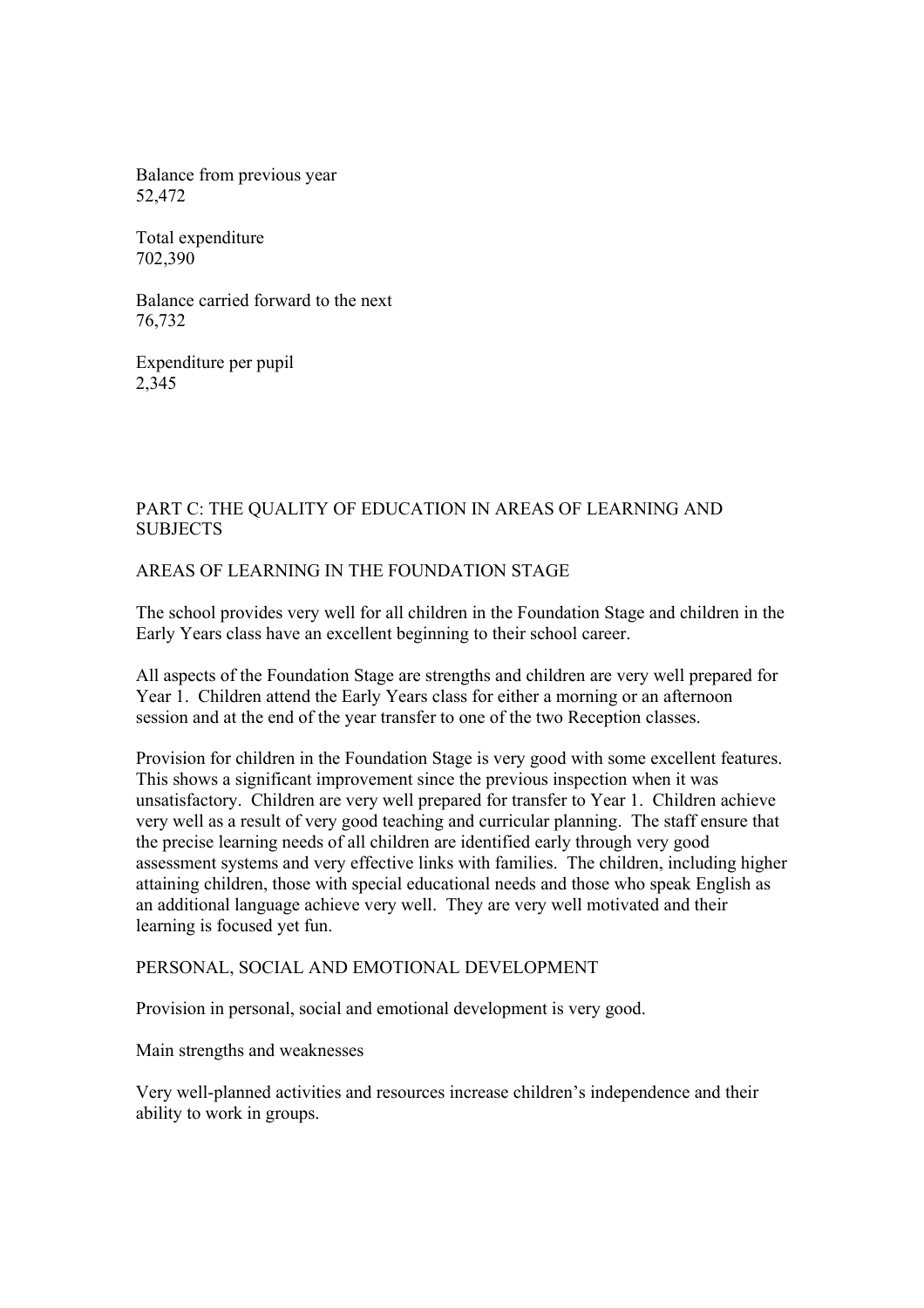Very good teamwork ensures that all children achieve very well.

Children make very good progress throughout each year and between the Early Years and Reception classes.

Teachers plan an enriching range of special events that contribute to children's very good understanding of Christianity and other faiths.

Teachers and teaching assistants support children very well and they develop high levels of self-confidence.

# **Commentary**

The staff work as a very cohesive and effective team and children are introduced sensitively but thoroughly to classroom routines and working in groups. The staff know the children very well and plan activities which interest them and ensure that they achieve very well. They take time to talk to them and use praise very effectively to raise children's self-esteem. They give sensitive reminders about behaviour. Relationships between staff and children are very good. Teachers, the nursery nurses and teaching assistants give children very good examples of social conduct and behaviour. In the Reception classes children build on their previous knowledge of class routines and are given more responsibility for their own learning. Teachers ensure that all children have a very good balance between guided activities and a wide range of choices. This makes a very good contribution to all aspects of their personal development. During these activities all adults ensure that children are purposefully involved. They use these opportunities for rigorous monitoring of attainment, achievement, attitudes and behaviour. From the calendar of celebrations and special events, children share in many celebrations from a wide range of cultures and religions. They are very well prepared for life in multicultural and multi-faith Britain.

# COMMUNICATION, LANGUAGE AND LITERACY

Provision in communication, language and literacy is very good.

Main strengths and weaknesses

Teaching is very good with many excellent features and is very carefully focused towards developing children's language skills in all activities.

The teaching of reading is very good and children's speaking and listening skills are very well promoted through all areas of learning.

The curricular planning, assessment systems and use of assessments to guide planning are very good.

The very effective partnership between home and school contributes to the many opportunities for parents and teachers to be involved in their children's reading and share in the observations and recording.

# Commentary

Most children quickly adapt to the routines and exciting activities in the Early Years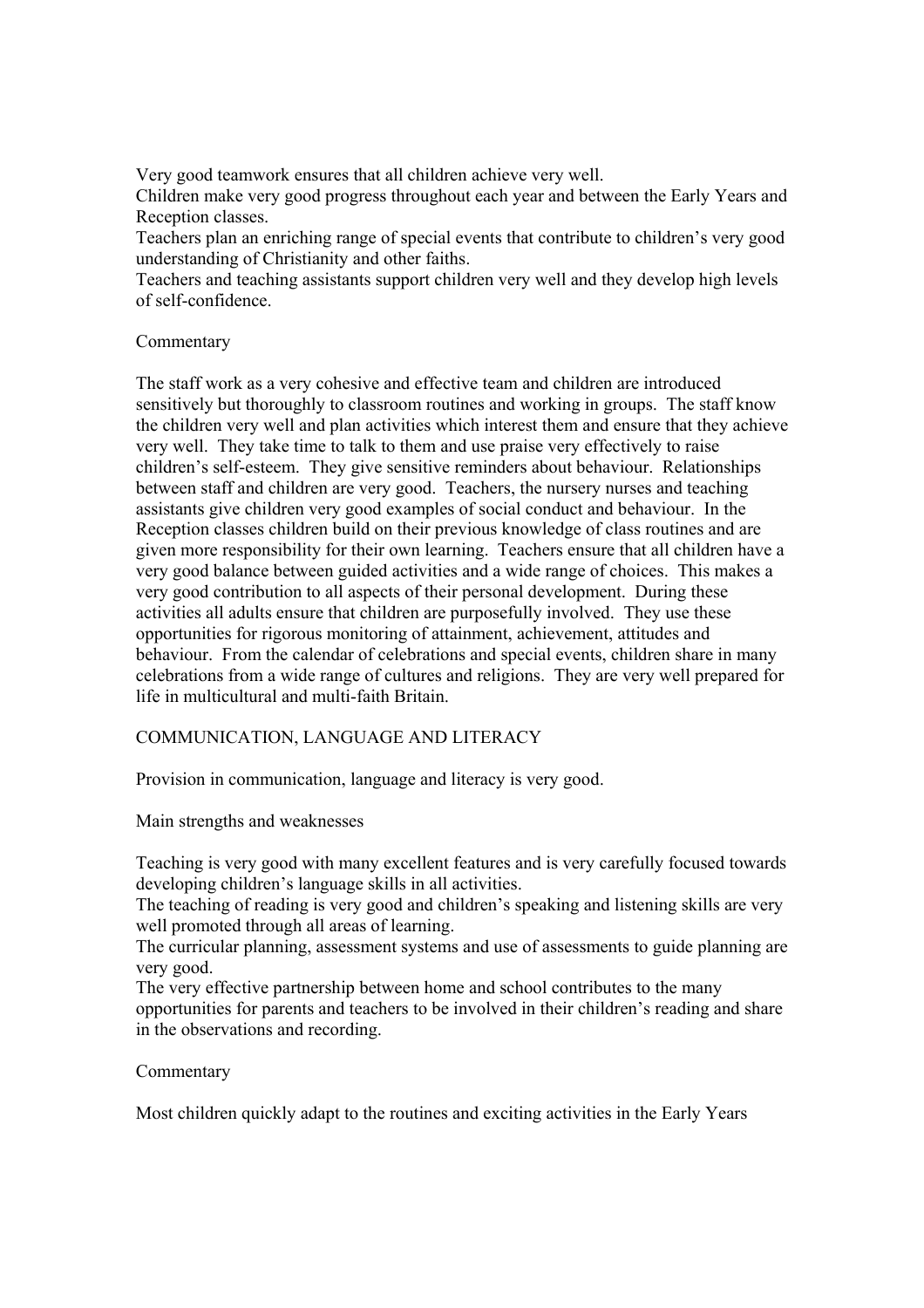class. They listen to and participate in a wealth of stories and songs. Most children speak with confidence, listen carefully and are very enthusiastic learners. During the inspection children shared the book 'The Rainbow Fish' and enjoyed and understood the story. Their summaries were succinct and showed very good understanding of the sequence of events.

In the Reception classes children achieve very well and the majority are well placed to exceed the early learning goals in this area of learning. Most children read fluently and accurately with very good understanding as the books chosen are well matched to their abilities and interests. Children who speak English as an additional language also achieve very well. Children enjoy books and speak with interest and understanding about their favourite stories.

Very good relationships give children the confidence to speak and all adults listen and respond to their comments. The teachers have developed very rigorous and tightly structured plans for the teaching of sounds. Most children are therefore able to say the sounds, recognise them in books and practise them during writing activities. They are encouraged to hold pencils with the correct grip. Children learn handwriting skills well because of very good teaching. Standards show very high levels of improvement compared to their attainment on entry to the classes.

The teaching of handwriting is highly successful. Children are taught how to hold pencils with the correct grip and consequently they form letters accurately. Higher attaining and some average attaining children write sentences using creative vocabulary and accurate punctuation. During the inspection children wrote messages in a bottle related to their topic on the seaside.

# MATHEMATICAL DEVELOPMENT

Provision in mathematical development is very good with some excellent features.

Main strengths and weaknesses

Children achieve very well as a result of very good teaching. Teachers plan an exciting range of activities which ensures that children understand numbers and apply their skills to other areas of learning. Children have very positive attitudes and apply mathematical skills to other areas of learning with confidence and understanding.

### Commentary

Children achieve very well and the majority exceed the early learning goals due to very good teaching and assessment in each class. Most children add and subtract using numbers to ten and the majority count to 50 and sometimes 100. They recognise a wide range of two-dimensional and some three-dimensional shapes. Children create interesting mathematical patterns showing a very good awareness of shape and colour.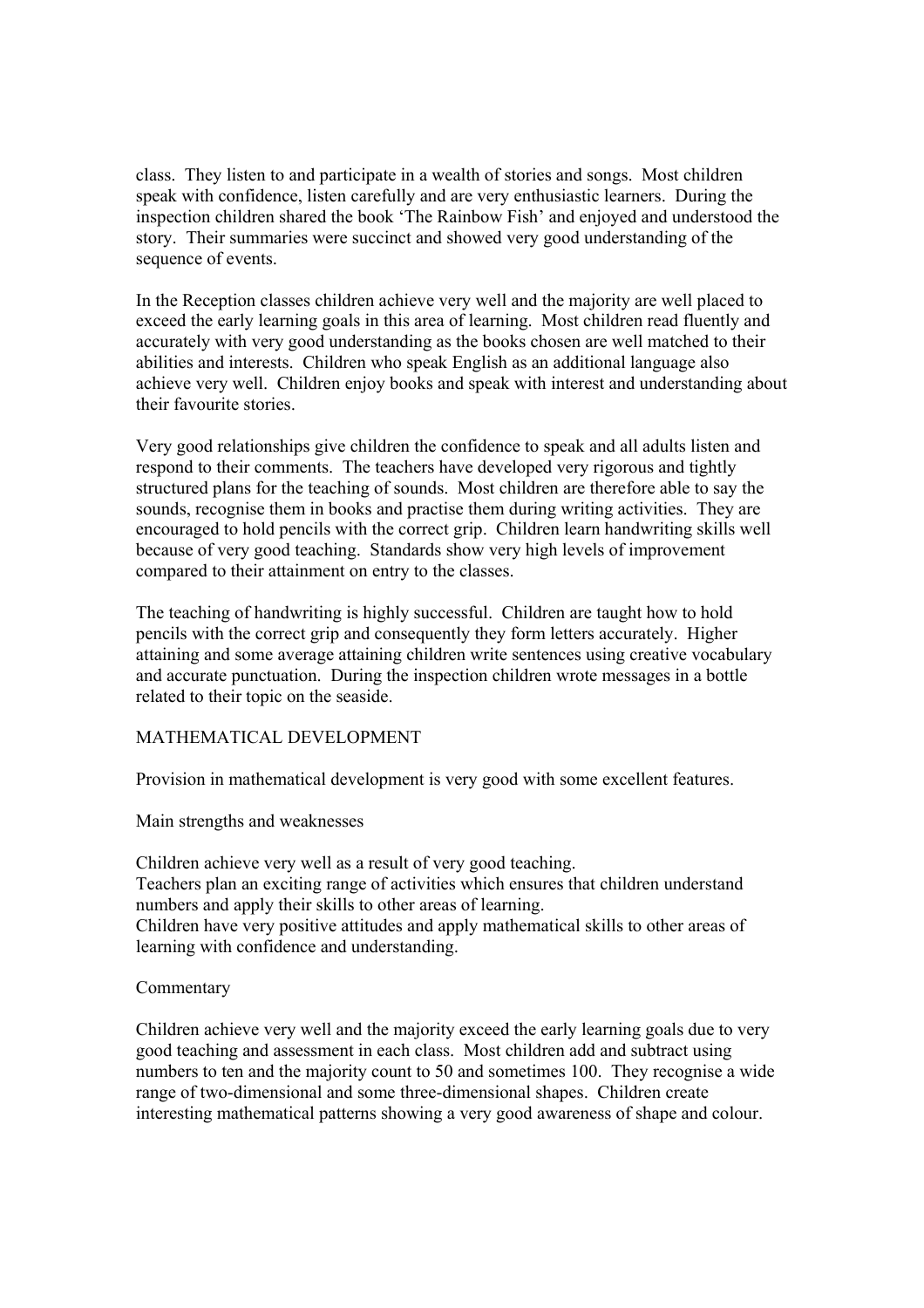During the inspection they compared the shapes and detail of living things found in the sea. Children's knowledge and understanding are very good in all aspects of number, shape and space and problem solving.

The teachers have high expectations and successfully develop the children's confidence and make learning exciting and relevant to them. Children apply mathematics to most areas of learning; they are encouraged to look for patterns and shape in art and knowledge and understanding of the world. ICT is very successfully incorporated into this area of learning to develop children's understanding of number. Very effective class activities at the end of the lessons give children opportunities to demonstrate their new learning and also consolidate mathematical skills.

# KNOWLEDGE AND UNDERSTANDING OF THE WORLD

Provision in knowledge and understanding of the world is very good.

Main strengths and weaknesses

Children's learning is greatly enhanced by the exciting range of activities and very good range of visits and visitors.

Children have frequent opportunities for using ICT.

Literacy and numeracy skills and children's creativity flourish during the stimulating range of activities.

Children have a very good understanding of some essential aspects of a healthy lifestyle.

# Commentary

As a result of very good teaching children achieve very well in all aspects of this area of learning. During the year, teachers and nursery nurses provide very well for children's scientific, technical and social aspects of learning. Children's learning is very well developed through the wide range of investigations planned. During the inspection, the theme 'The Seaside' captured their interest and developed their creativity. They enjoyed the discovery elements of the subject especially using the 'Feely Bag' when they relied on their sense of touch to identify unusual objects such as starfish and loofahs. The classrooms were transformed into seaside environments and children's learning thrived as they shared in the 'Under the Sea' play areas. Children have many opportunities for making models from a wide range of construction equipment, are confident and capable users of ICT and identify many pieces of equipment that are powered by electricity. During their previous topic they compared present day lifestyles and transport systems with those of earlier historical periods. Throughout the year they have a wealth of opportunities for sharing in festivals and celebrations related to Chinese New Year, Diwali and sharing foods from different cultural groups.

# PHYSICAL DEVELOPMENT

Provision in physical development is good.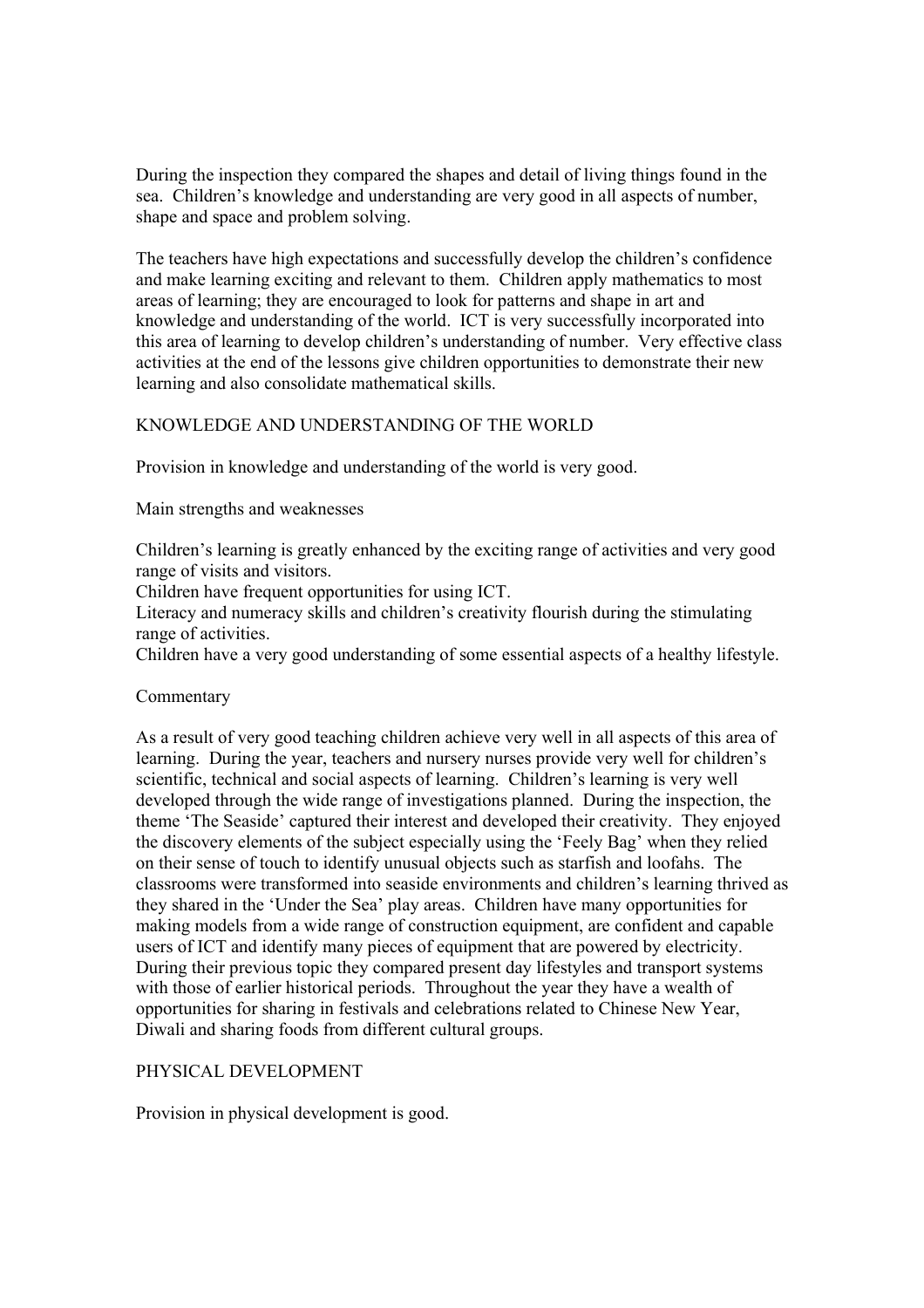Main strengths and weaknesses

The very high quality teaching contributes to very good achievement in all classes. Very effective use is made of the available resources to ensure that children make very good gains in learning.

This area of learning is one of the features which develops children's understanding of a healthy lifestyle.

The outdoor accommodation is unsatisfactory, has no safety surface and therefore limits the wide range of activities that children should participate in.

# Commentary

Children in the Reception classes show very good physical control and creativity when they created movements related to 'The Rainbow Fish' story. Children are very well included in all activities; able and talented and higher attaining children have additional challenges and those with special educational needs benefit from support in all activities. These lessons contribute very well to children's personal and social development.

Children handle construction equipment, paintbrushes, scissors and pencils with very good levels of dexterity and accuracy. Most children in the Reception classes hold pencils correctly and are taught handwriting skills very well. Teachers have very high expectations of the children. The lower-attaining children and those with special educational needs benefit from very good support and encouragement and achieve as well as others in the class. Most children in the Reception classes already exceed the expected levels in this area of learning.

### CREATIVE DEVELOPMENT

Provision in creative development is very good.

Main strengths and weaknesses

Teachers plan a wide range of exciting activities in all aspects of this area of learning. Children use a very wide range of media and develop confidence and a wide range of skills in the use of colour, texture and shape.

Children have many opportunities for singing and playing musical instruments.

### Commentary

Children gain confidence in using an increasingly wide range of resources because of very good teaching and curricular planning. They use a wide variety of materials to create pictures and models with a good feel for texture and shape. Children develop speaking and listening skills very well as they discuss the materials used and compare designs.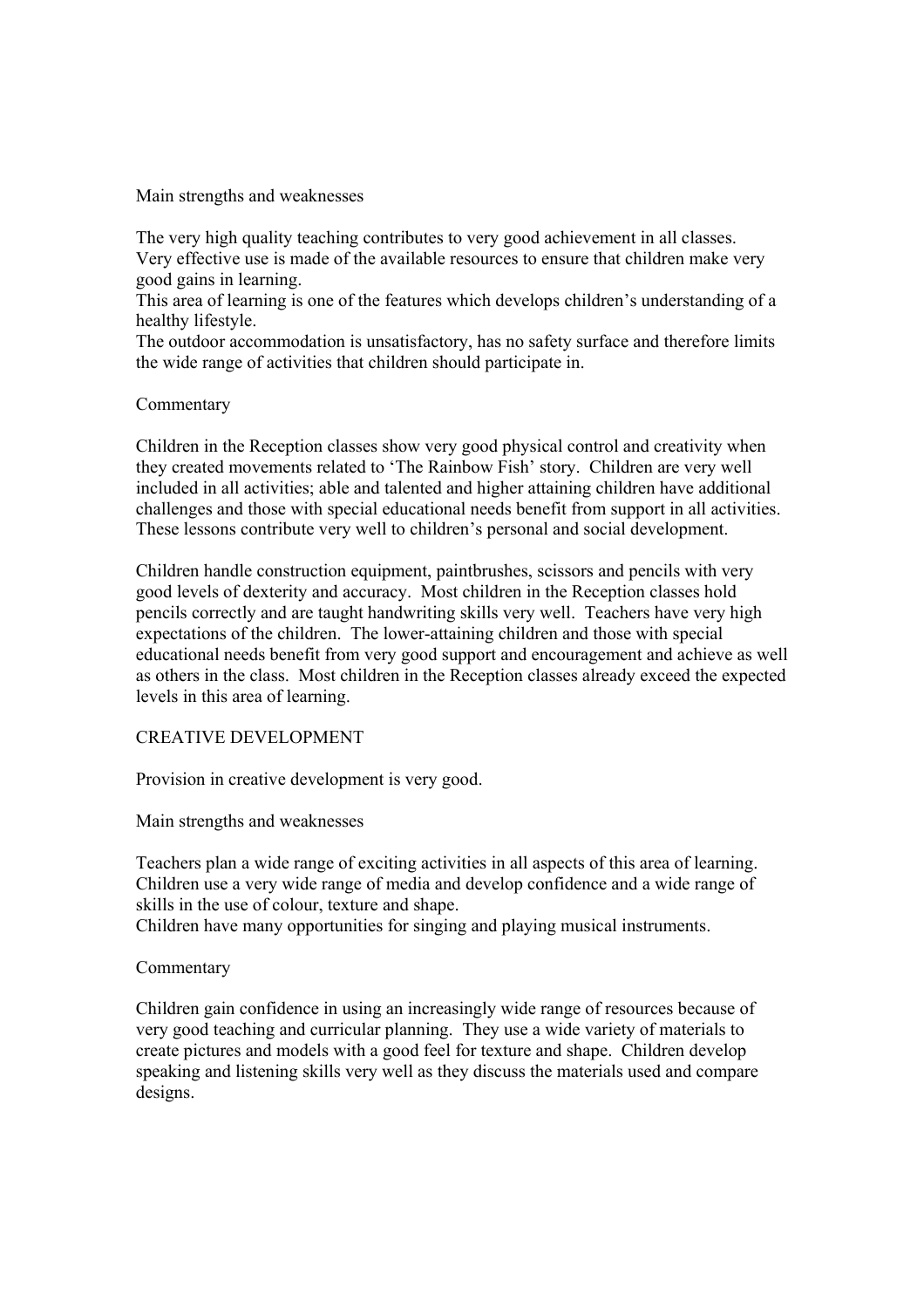They use paint programs in ICT to generate a wide range of pictures. During the planned and informal music activities children sang a wide range of songs tunefully with accurate pitch, good dynamics and accurate rhythm.

From the lessons observed, displays and discussions with children, most of them are well placed to reach the expected levels in this area. Children achieve very well because teaching and learning are very good in all aspects. Planning shows that over the year children have a very wide range of creative opportunities. They experiment when mixing paint and using modelling materials. A particular strength is their very good awareness of shape and texture in art. The staff encourage children to speak and use their imagination in a wide range of activities. SUBJECTS IN KEY STAGES 1 AND 2

### ENGLISH

Provision in English is good.

Main strengths and weaknesses

Standards in reading and writing are above average in Year 2. The quality of teaching and learning is good. The subject is well led and managed. The school's library facilities are inadequate. The school makes too much use of worksheets.

### Commentary

The headteacher has made standards in literacy a priority area and has introduced a number of strategies to improve standards. This is because recent national test results for pupils in Year 2 have shown the pupils' performance to be below those pupils attending similar schools. Standards in writing have been below average. The school has changed its approach to the teaching of literacy and as a result standards are clearly improving. This is reflected in the improved SAT results in reading and writing in Year 2 in 2004 and early indications suggest that the current national assessments will continue this upward trend.

A key element of the school's strategy for raising standards in English has been the improvement in the Foundation Stage and the emphasis placed on speaking and listening. In every class, the pupils are encouraged to discuss their ideas in pairs or small groups. This practice is a common feature not only in English lessons but also in other subject areas. This strongly encourages the pupils to develop their vocabulary and raises their confidence to communicate their ideas in writing. Standards in speaking and listening are above average throughout the school. For example, in a Year 4 class, groups of pupils performed their own rap poems confidently and offered constructive criticism of the work of other pupils.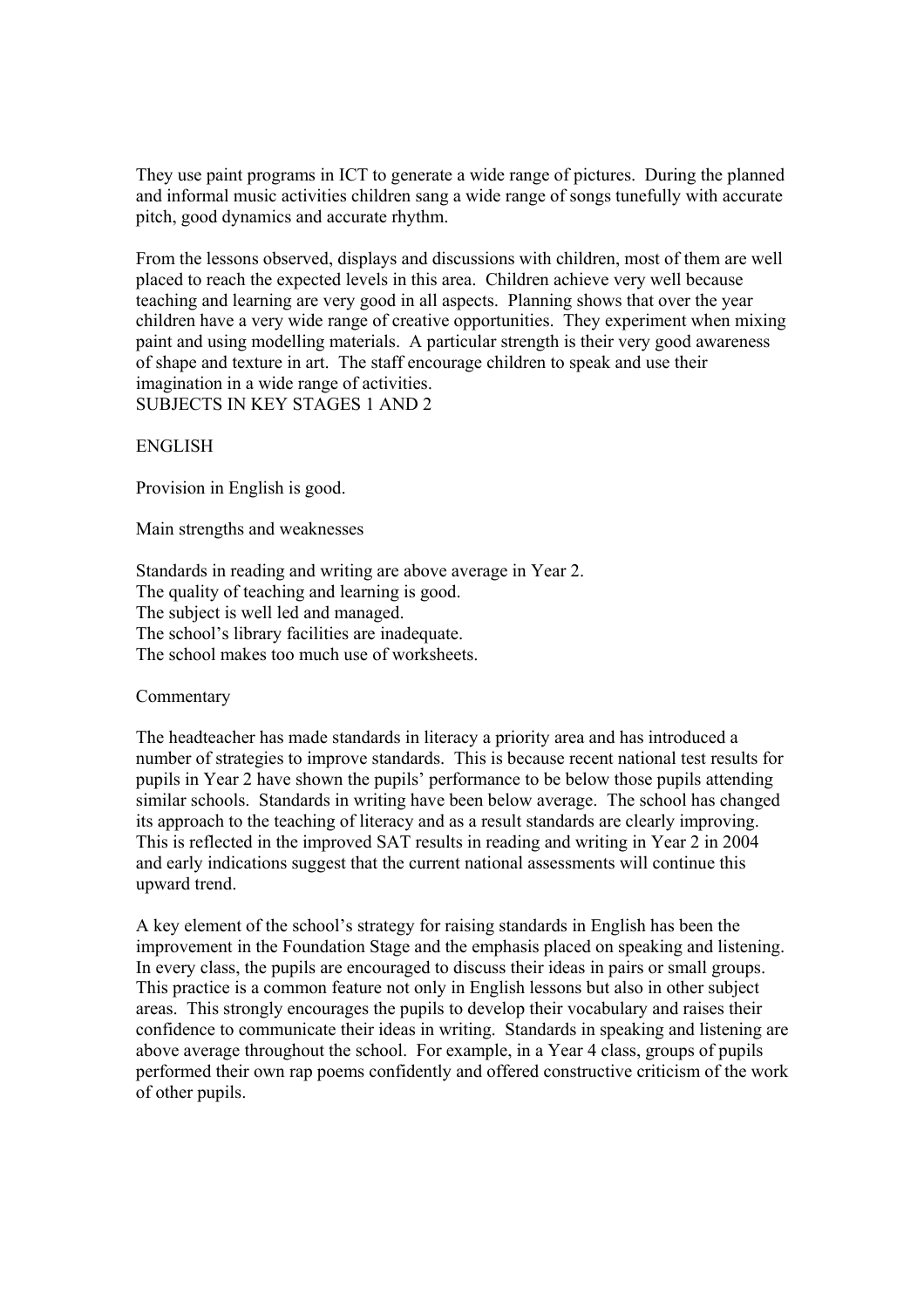The subject leader has ensured that reading is taught systematically on a daily basis and this approach has resulted in clear signs that standards are improving. Assessment is used accurately to ensure that the pupils are reading at the appropriate level and that there is a good range of books available to them. Adult support is used effectively and in the best lessons, notably in Year 2, the pupils are gaining confidence and are highly motivated to improve. In Years 3 and 4, the pupils are developing their reference skills and are making good use of information and communication technology to practise locating information efficiently. However, the library is poorly situated and its organisation does not encourage independent usage by the pupils. Many parents reinforce the school's efforts to promote reading by providing good support and encouragement at home within the context of a carefully planned homework system, particularly for the younger pupils.

As a result of a whole-school initiative to improve the quality of the pupils' writing, there are clear signs that standards are rising. The school has developed good procedures to assess the achievements of its pupils, based on regular evaluations by class teachers and information gained from the assessment of pupils' attainment in national tests. Teachers are beginning to make good use of this information to monitor the pupils' progress more closely and to set individual targets in writing. These are shared with the pupils, who are quite clear about what they need to concentrate on if they are to improve. A wholeschool handwriting style is taught systematically and this has a positive effect on the presentation of pupils' work. The pupils have good opportunities to write for a range of purposes but in some classes, there is too much emphasis on commercial worksheets that provide little challenge and motivation for the pupils.

The quality of teaching in English ranges from satisfactory to very good and lesson observations, coupled with a scrutiny of pupils' work, indicate that teaching is good overall throughout the school. The quality of teaching is particularly good in Year 2 and has led to improved pupil progress. Teachers demonstrate good subject knowledge and have good classroom and behaviour-management skills. These allow most lessons to progress at a good pace. Teachers use day-to-day assessment well to match tasks to pupils' abilities and learning needs. Where teaching and pupils' progress are very good, the teachers' enthusiasm for the subject, their impressive rapport with the pupils and comprehensive subject knowledge, combined with well-developed questioning skills are common features of the lesson. However, there are still inconsistencies in the quality of marking.

The attitude of the pupils makes a significant opportunity to their achievement. Their attitudes and behaviour in lessons are very good and this strongly supports learning. In the best cases, the pupils work enthusiastically together, respond very well and confidently to their teacher's questions and work independently without the need for frequent intervention by the teacher.

The subject is well led and managed. Despite the school's growing success in the subject, the leadership is not complacent. Effective monitoring systems and further professional development have improved the quality of teaching. Assessment procedures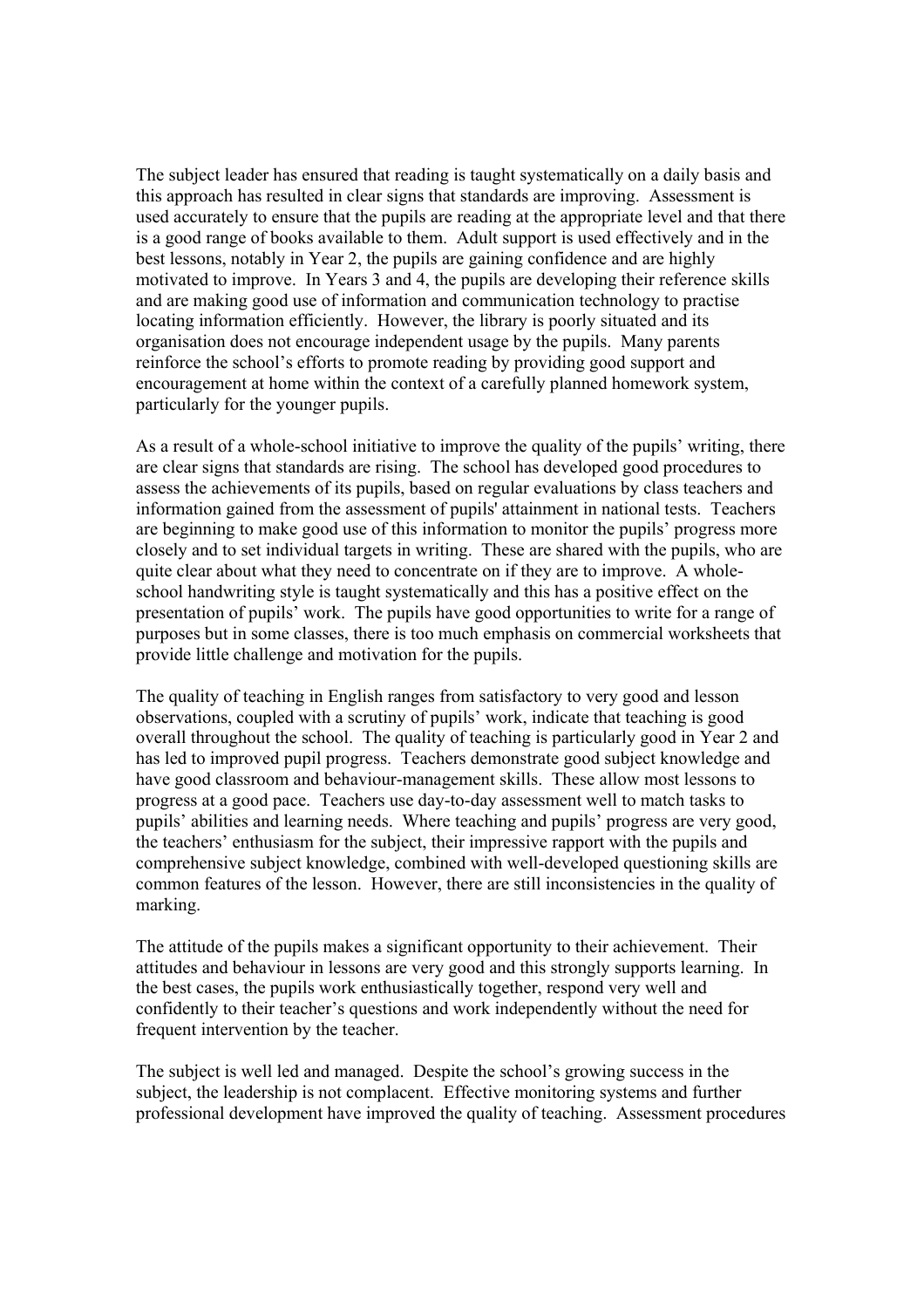are now effective and the pupils have a good understanding of what they need to do to improve. The school ensures that those pupils requiring additional support receive it.

Language and literacy across the curriculum

Although there are opportunities for pupils to use their writing skills in other subjects such as the humanities and science, there is an over-dependence on the use of worksheets or other exercises that do not require the pupils to develop their writing.

#### MATHEMATICS

Provision in mathematics is satisfactory.

Main strengths and weaknesses

Teaching seen during the inspection was mainly good. The leadership and management of the subject are good. Marking is not always used sufficiently well to help pupils improve. There is insufficient support in some lessons.

### Commentary

Evidence from the inspection indicates that standards by the end of Year 2 are likely to be in line with those expected. This is similar to the results of the 2004 national tests, although it is anticipated that there will be an increase in the number of pupils who achieve at the higher levels. This follows the improving trend in standards seen over the past two years. Pupils in Year 4 are in line to achieve the expected standards for their age.

Since the last inspection the school has fully implemented the National Numeracy strategy and adopted a common planning format for teaching. In order to improve the standards that the pupils achieve, the school has more recently adopted setting arrangements based on their abilities, which helps in planning work that meets the needs of the individuals more closely.

The quality of teaching and learning is satisfactory overall, although in the lessons seen during the inspection, teaching was mainly good, with some strong teaching particularly in Year 2. Although teaching has improved since that reported at the time of the last inspection, there remains a variation in the quality of teaching across the school which ranges from very good to satisfactory. Teachers have a secure knowledge and understanding of the subject. There is very good use of a range of strategies, resources, including the interactive whiteboards and tasks which engage the interest of the pupils. In the most effective lessons, the teachers have high expectations of the pupils, the pace of lessons is brisk and the teachers' levels of questioning and discussion develop pupils' learning well. Tasks given are interesting and appropriate. The oral and mental sessions are appropriate and used well to engage the interest of the pupils and develop their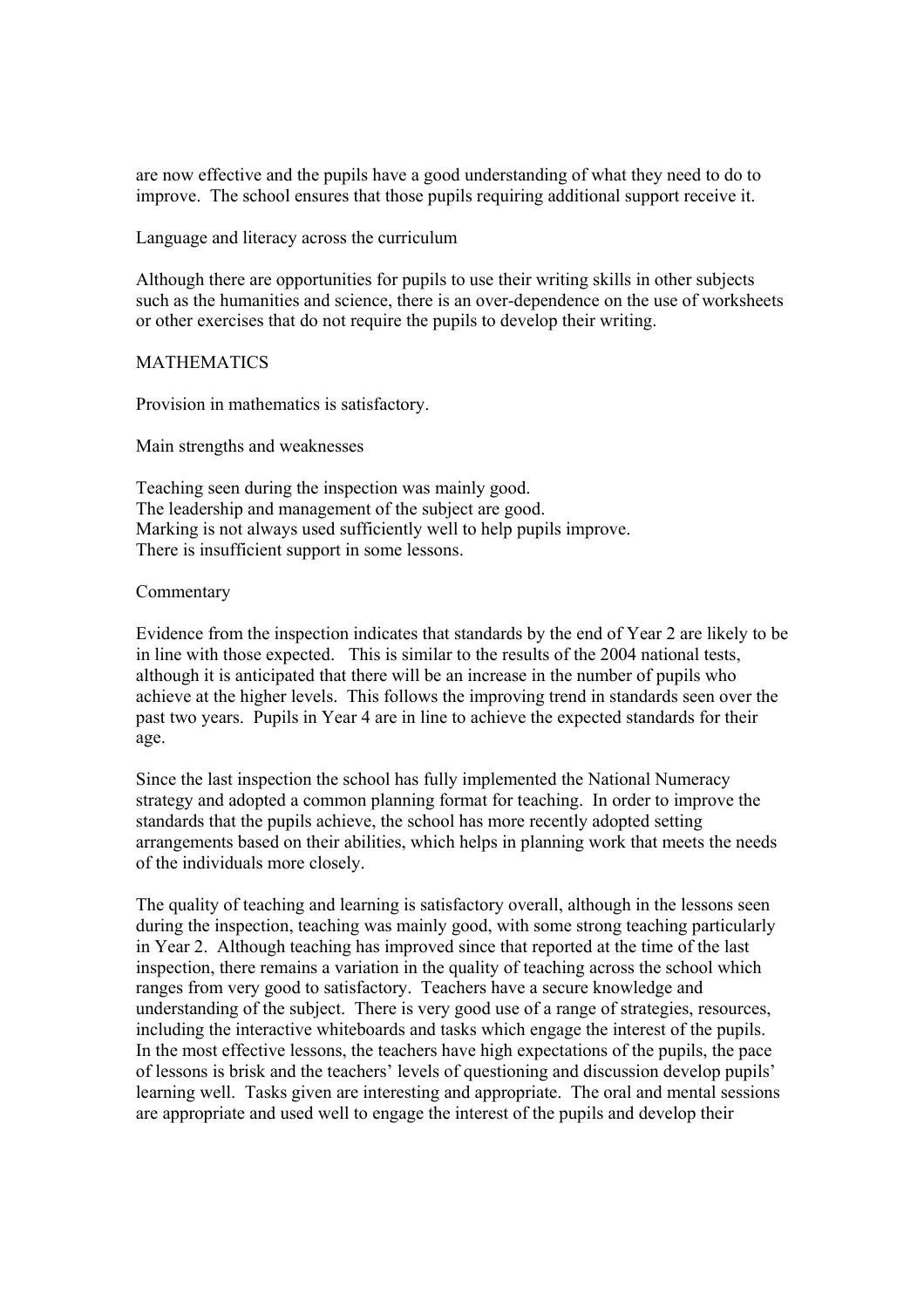learning. In the less effective lessons, the pace is often slower and activities and tasks are not sufficiently challenging so that learning loses momentum. A factor which affects the teaching and learning in mathematics is the lack of support assistants available in lessons. This means that some pupils, particularly the youngest and those with special educational needs, are not always able to work at their independent tasks successfully.

Pupils' work is marked regularly and they are given appropriate praise with reference made to the success criteria identified for the lessons. However, the marking of their work does not give pupils sufficient direction on how to improve. The school has sound procedures to assess the achievements of its pupils, based on regular evaluations by class teachers and standardised tests. This information is used to track the pupils' achievements and to set targets for groups of pupils and individuals. In some classes these are used well and referred to during lessons; however, in other classes there is no evidence of them being used. The presentation of pupils' work is generally satisfactory and good in those classes where teachers insist on high standards.

The leadership and management of the subject by the co-ordinator are good. She evaluates the results in standardised and national tests to identify any common weaknesses within year groups. There are regular opportunities for monitoring standards and teaching across the school in accordance with the school's policy.

Mathematics across the curriculum

The pupils have some opportunities to use and apply their mathematical skills in other subjects such as science and geography, for example when studying coordinates and drawing graphs. There are also opportunities for pupils to use ICT to support their learning in mathematics with the use of appropriate programs and teachers are using the interactive whiteboards effectively.

# **SCIENCE**

Provision in science is satisfactory.

Main strengths and weaknesses

The school's commitment to investigations contributes to pupils' positive attitudes to the subject.

The wide range of visits and visitors contribute to pupils' good understanding of environmental aspects of the subject.

Pupils understand the importance of recycling and the 'ECO' club contributes to their social and moral development.

Assessment is not used thoroughly enough to guide planning for higher attaining pupils. There are inconsistencies in the quality of presentation.

Commentary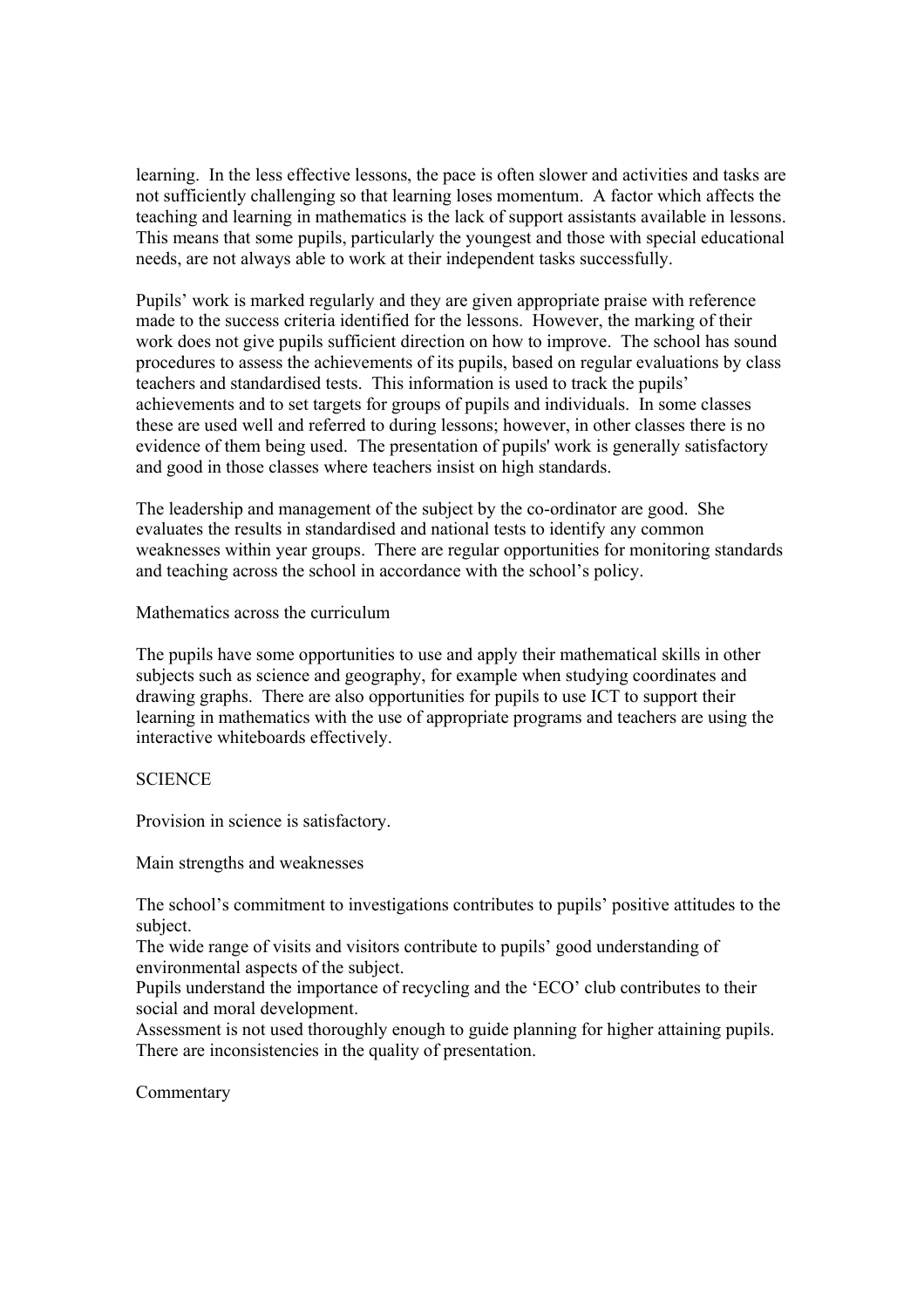The majority of pupils in Year 2 are well placed to attain the national average and those in Year 4 attain the levels expected for pupils in this year group. Overall, pupils make satisfactory progress with strengths in the investigative elements of the subject.

Pupils behave well especially when they are involved in scientific investigations. During the inspection pupils in Year 4 were overawed at the range of minibeasts they found in the school grounds. They identified spiders and a wide range of insects and compared and contrasted their physical features. They also understood how different creatures are adapted to the environment. Pupils in Year 2 classified a wide range of living things according to physical features, their environments and lifestyles.

Teaching and learning are satisfactory overall. Particular strengths are in the planning of investigations and observations which give pupils good opportunities for classification and developing their reasoning skills. Teachers promote the accurate use of scientific vocabulary and make effective use of mathematics and ICT skills to support learning. They do not plan more challenging work for higher attaining pupils and the analysis of work shows many instances when children of all abilities were given the same work. In the lessons observed, pupils with special educational needs were well catered for as the class teachers supported them.

Teachers use a very good range of strategies to gain the interest of pupils and the activities given are interesting and appropriate. The discussion sessions are used well and involve all pupils. In the recording parts of the lessons the work planned does not take into account sufficiently the ability range of the pupils in each class. This leads to unsatisfactory levels of challenge for the higher attaining pupils and this aspect, which was a weakness at the last inspection, has not been adequately addressed. Although pupils' work is marked regularly and they are given praise, the marking does not give sufficient direction on how to improve. The presentation of pupils' work is inconsistent and at times praise has been given for untidy work.

The curriculum is satisfactory overall. Strengths are the wide range of visits for example to a nearby wildlife centre featuring creatures from the British Isles and the range of investigations planned. Pupils are very well motivated by the 'ECO' club and have a very good understanding of environmental issues including recycling. Pupils understand the importance of a healthy diet and the benefits of exercise to the body. An unsatisfactory aspect is the overuse of worksheets which do not allow for sufficient independent recording and the unsatisfactory level of challenging activities for higher attaining pupils.

The leadership and management of the subject are satisfactory; strengths are in the development of investigations and the range of visits planned. Although the co-ordinator monitors pupils' work, this has not yet resulted in sufficiently different and more challenging work for higher attaining pupils.

# INFORMATION AND COMMUNICATION TECHNOLOGY

Provision in information and communication technology (ICT) is good.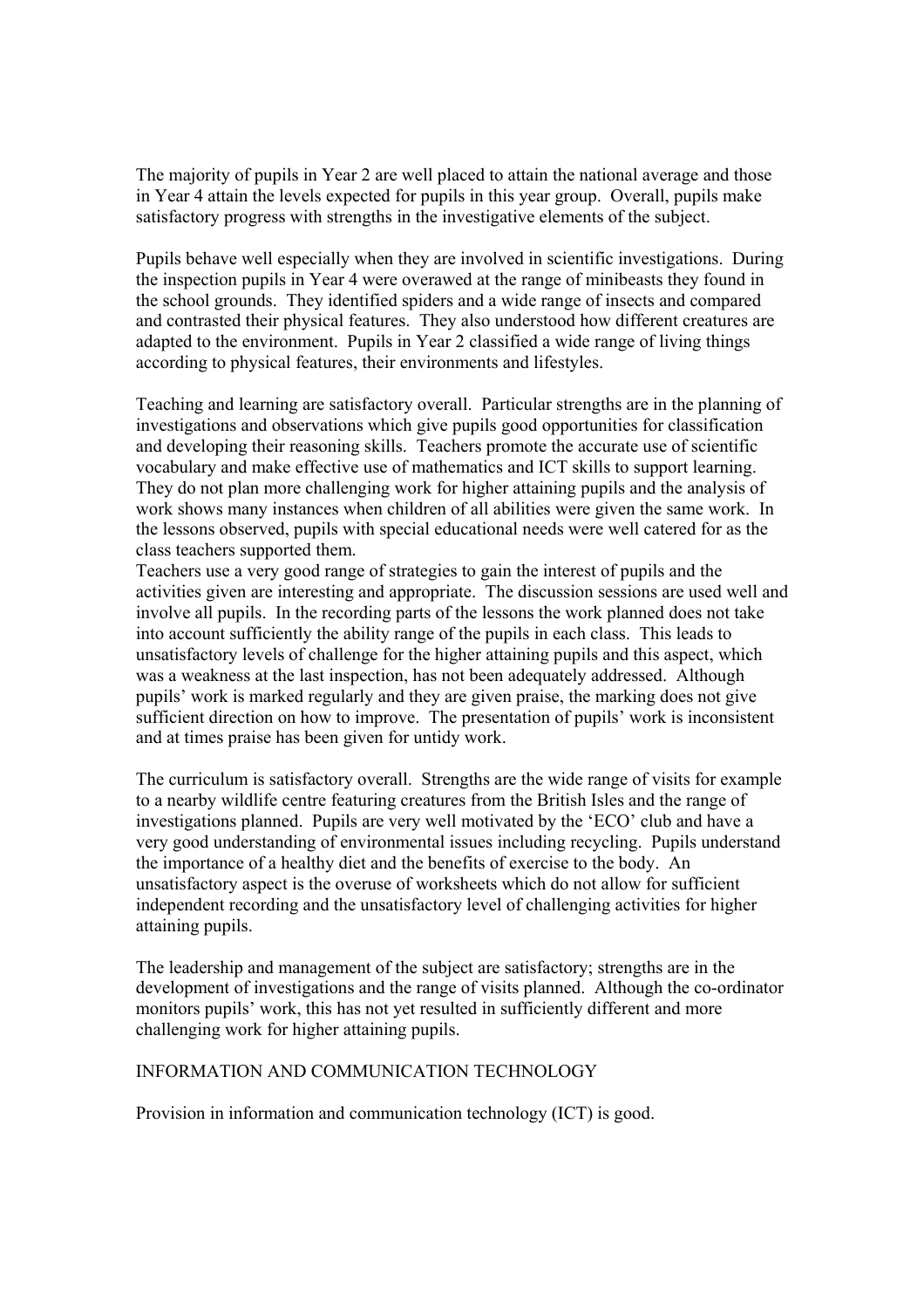Main strengths and weaknesses

Because of effective leadership, the provision has improved significantly since the last inspection.

The pupils are making good progress.

The school makes good use of ICT to support learning in different subjects. The school makes good use of teaching assistants to teach basic skills. Assessment procedures are at an early stage of development.

### Commentary

Standards in Year 2 are above the levels expected and they are in line in Year 4. The situation is improving as the staff become more confident with their use of the new technology, particularly the interactive whiteboards. The pupils make good progress because lesson plans are detailed and well focused upon the developing pupils' skills. The school's commitment to training all staff has led to increased confidence and a willingness to use information and communication technology to support learning across the curriculum. The school's computer suite is timetabled regularly for each year group to ensure that the basic skills are taught systematically and this is working well. Pupils with special educational needs are very well supported.

The quality of teaching is good overall. The development of the teachers' expertise and knowledge and that of the teaching assistants has been well managed and this has enabled the new resources to be used to good effect. For example, the staff make effective use of the interactive whiteboards installed in every classroom. The computer suite is carefully timetabled to enable pupils to have regular access to computers. This enables all of the necessary skills to be taught systematically. In one very good lesson, on branching data bases, the teaching assistant provided an excellent model of the processes involved and had high expectations of the work the pupils were going to produce. Her focused questioning and practical demonstration involving the imaginative use of toy figures enabled the pupils to be clear about the purpose of the lesson. The explanations and instructions were clear, and when the pupils found difficulties with the process these were dealt with quickly. This meant that the pupils were kept busy and involved in their work. These factors, together with the quality of the relationships, which enabled the pupils to feel comfortable about sharing their mistakes, created a successful positive learning environment.

The subject is very well led and managed and the issues raised at the time of the last inspection have been fully resolved. The school has sufficient computers for the number of pupils and most other resources are readily available. Although simple assessment procedures have been introduced to provide staff with clear information about each pupil's progress, the subject leader recognises that more use could be made of the data to pitch the work set more accurately for the different ability levels in each class. There is a clear and appropriate vision of how standards in ICT should be raised and how its use in other subjects will be achieved. The improvement made since the last inspection has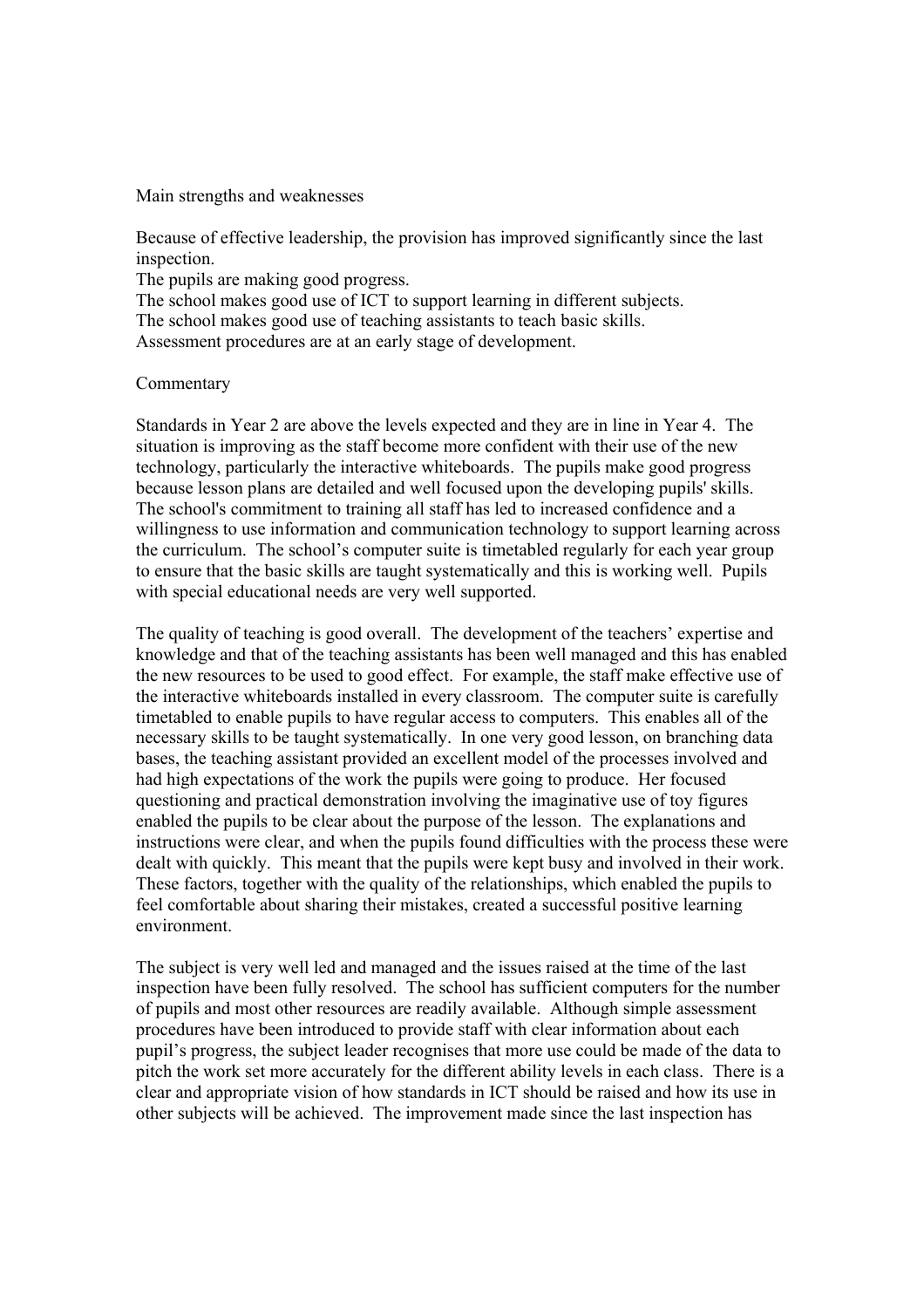been very good.

Information and communication technology across the curriculum

Throughout the school, good use is made of digital photography to record special events.

### **HUMANITIES**

As only two religious education lessons were observed it is not possible to make a secure judgement about teaching. Evidence from pupils' written work shows that throughout the school standards are in line with the expectations of the locally agreed syllabus. Pupils have a satisfactory knowledge of different religions and they understand the significance of some aspects of religion, such as celebrations and symbols. The subject makes a good contribution to pupils' spiritual development by widening their appreciation of the range of beliefs in the world around them and understanding the lifestyles of followers of different faiths in a sensitive and reflective manner.

In the lessons seen, the quality of teaching was good in one lesson and satisfactory in the other. In the more effective lesson in Year 2 pupils were comparing Christianity and Buddhism. In this lesson the teacher engaged the interest of the pupils well by using a range of strategies such as giving them the opportunity to take part in a meditation exercise. She used resources, such as the interactive whiteboard, well to illustrate some of the practices of Buddhists in Thailand. In the satisfactory lesson in Year 4, when pupils were considering the importance of water to life, the pace of the lesson was often too slow so that pupils lost interest and were not fully involved in the learning.

The co-ordinator was absent during the inspection so that it is not possible to make a judgement about the leadership of the subject. However, management of the subject is satisfactory. The co-ordinator has monitored teaching and learning in lessons and teachers' planning. Resources for the subject are sufficient to deliver the curriculum. A range of visits and visitors to school also help to bring the subject alive for pupils, for example some have taken part in the mediaeval pilgrimage to Lichfield Cathedral. At present there are no procedures for assessment although this has been identified as an area for future development.

During the inspection it was possible to observe only one lesson in geography and two lessons in history. Inspection findings are based on the small number of lessons seen, the analysis of pupils' work, teachers' planning and discussion with the subject coordinators.

Inspection evidence indicates that pupils are in line to achieve the expected standards in geography by the end of Year 2 and Year 4. Planning is based on national guidance (QCA), alongside the school's scheme of work. Pupils have opportunities to develop their knowledge of their own area and contrasting areas through a range of visits, events and visitors to school. For example, pupils across the school celebrate a 'world week' when aspects of life in countries around the world are celebrated. During the inspection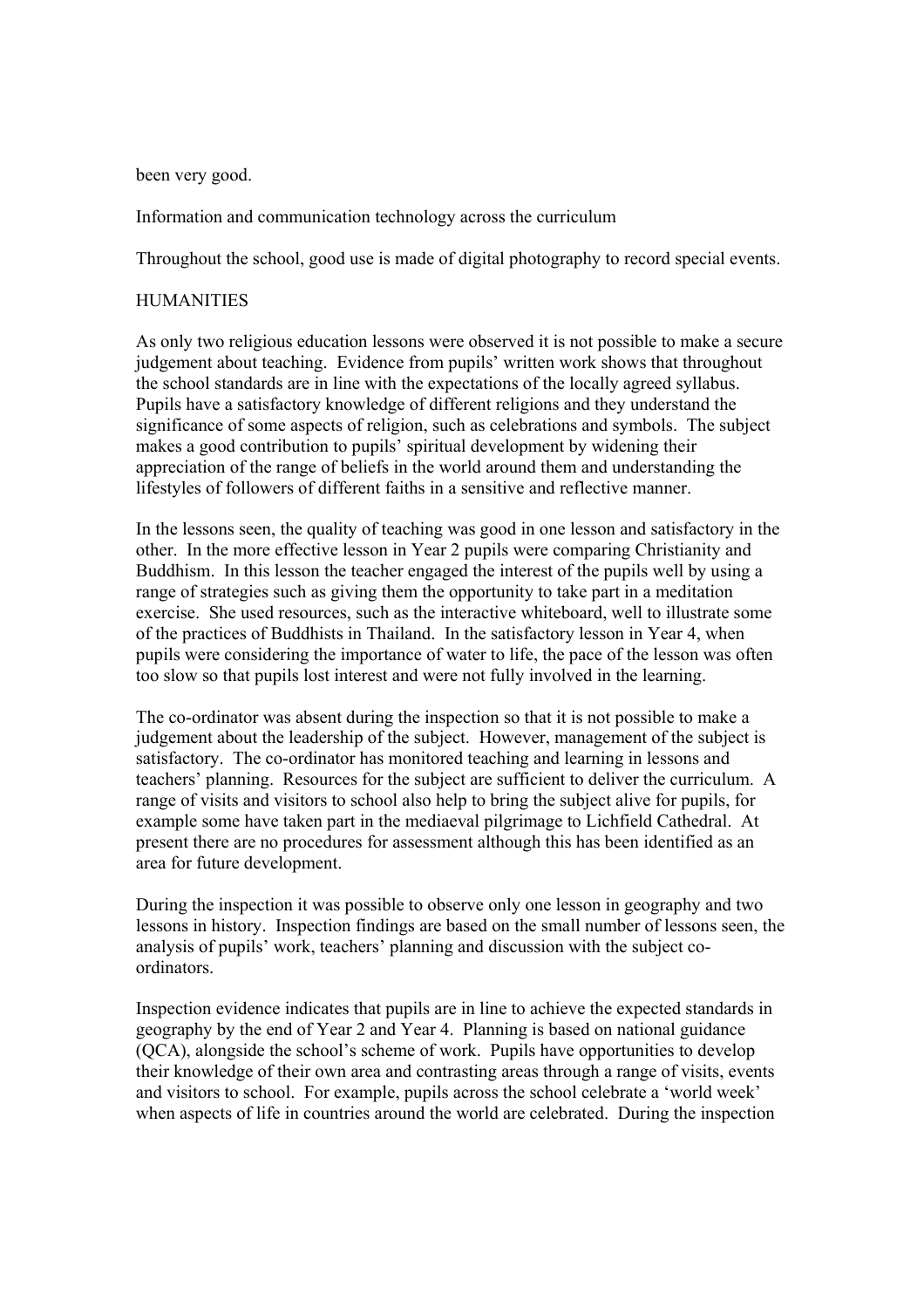the focus of pupils' studies in Year 2 was a Mexican Day when pupils learned about Mexico. In this lesson, the teaching and learning were good. The lesson was well planned and good use made of the interactive whiteboard to assist pupils to locate Mexico on a world map. As a result of their earlier work, pupils were then able to begin to make comparisons between their own town, a town in Mexico and Struay. During that day they also had opportunity to practise a Mexican dance during their physical education lesson. Great emphasis is being placed on improving pupils' understanding of environmental issues with visits to a local environmental centre by Year 4 and the ECO activities which are emphasised across the school. ICT is being used increasingly to support pupils' learning in geography. Scrutiny of pupils' earlier work, however, does not show sufficient attention to setting work to match the range of abilities, with too much emphasis on pupils completing the same worksheets.

The co-ordinator has good subject knowledge and manages the subject well. She has had the opportunity to monitor teaching and learning, teachers' planning and pupils' work. Assessment takes place at the end of each unit of work and is based on national guidance.

From an examination of pupils' previous work, standards in history are broadly in line with the average. Earlier work indicates that coverage of the subject is satisfactory and is well supported by a range of visits and visitors to school that bring the subject to life. For example, pupils in Year 2 visit Shugborough Hall where they experience life as a pupil in a Victorian school. Pupils in Year 3 experience an 'archaeological dig' at the local museum and take part in a Tudor Music workshop with a visitor to school. Older pupils visit the nearby museum when studying events and domestic life during World War 2. However, evidence from pupils' earlier work indicates that there is too much emphasis placed on pupils of all abilities across a year group completing the same commercially produced worksheets, rather than on developing their historical understanding and skills.

As only two lessons were seen, it is not possible to judge the overall quality of teaching. However, from the evidence of pupils' earlier work it would appear that learning is satisfactory overall. Of the lessons seen, teaching was satisfactory in one lesson and unsatisfactory in the other. Although both lessons were clearly planned, in the more effective lesson the teacher ensured that all pupils were appropriately challenged and the focus of pupils' learning was clear. Where teaching was unsatisfactory, pupils' learning was insufficiently focused and as a result pupils' were confused and unclear about the main points of the lesson. Additionally, the tasks given were not matched to the abilities of the pupils so that learning was slower than it could have been for all abilities.

The co-ordinator has recently taken over responsibility for history which she manages satisfactorily. She has had some opportunity to monitor the teaching and learning and regularly monitors teachers' planning. She recognises the need to develop work to meet the needs of all abilities as an area for future development.

# CREATIVE, AESTHETIC, PRACTICAL AND PHYSICAL SUBJECTS

Physical education was inspected in depth and is reported below. Music was sampled.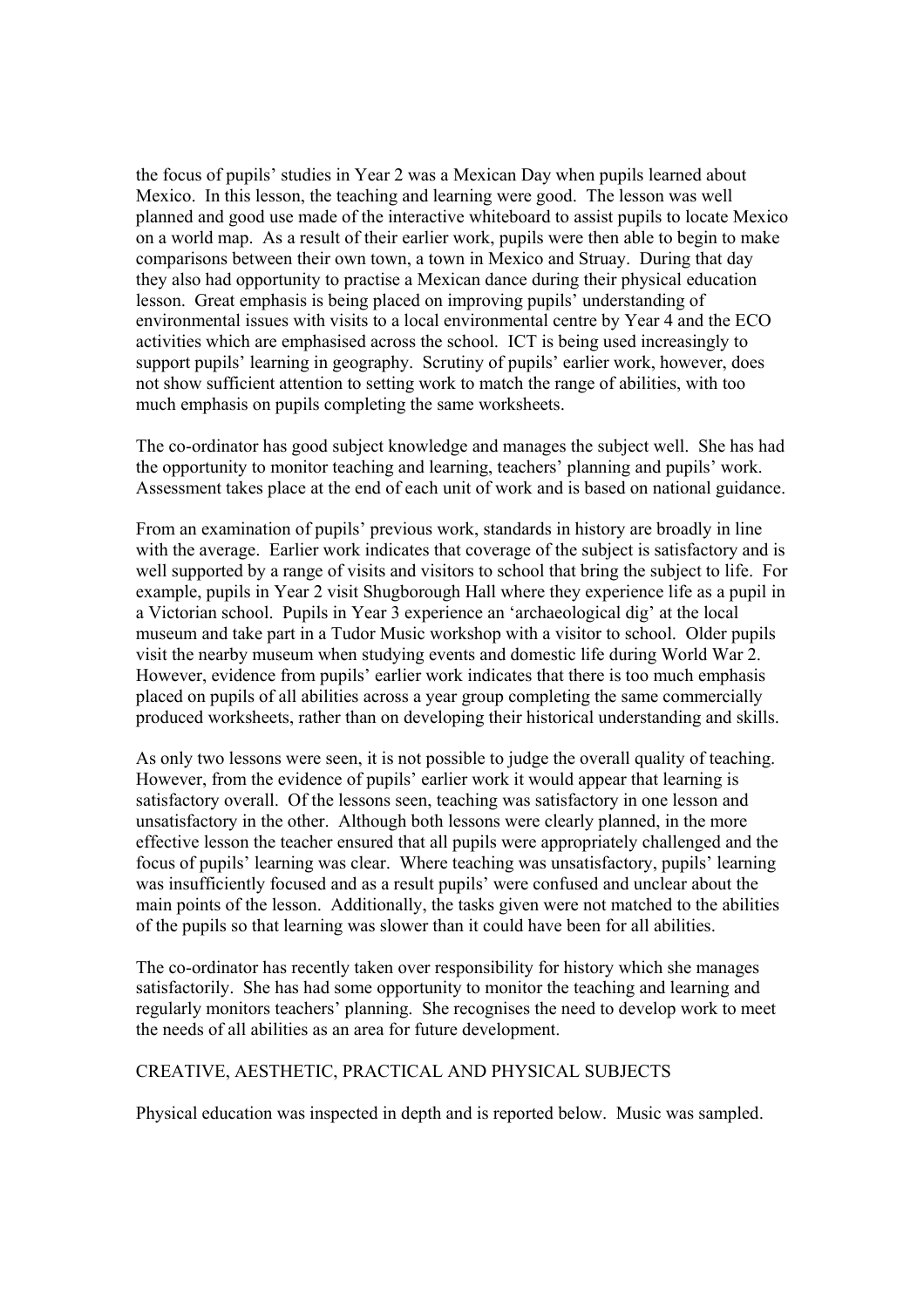No overall judgements were made as no art and design lessons were observed. The very attractive displays of work show a wide range of high quality art and standards above national expectations. Pupils' artistic and creative skills develop very well. They incorporate art from a wide range of cultures, styles and historical periods into their work. Outstanding features include:-

The use of sketchbooks in Years 3 and 4 where pupils make visual notes.

Observational drawings of plants.

Fabric printing and art in the style of Roy Lichenstein.

The design elements of art, especially for wallpaper and textiles.

Patterns after the style of Paul Klee.

The headteacher and staff have planned an exciting curriculum which gives pupils very good opportunities for developing a wide range of artistic skills and knowledge of art from a wide range of cultures. This subject promotes pupils' spiritual, cultural and multicultural awareness very successfully.

In design and technology the school uses national guidelines as a basis for its work, so there is an assured progression of skills. Pupils have many opportunities for designing, making and evaluating their work. Work on display showed very effective crosscurricular planning especially with art and science and high quality designs. In Year 4, pupils designed working models based on pneumatics and they had designed, made and evaluated their products very well. In Year 2, pupils created models with well formed heads and accurate facial details. Food technology is very well promoted when pupils devise healthy sandwiches and meals. The curriculum is well planned and pupils develop a good understanding of the requirement for identifying a need, making an initial design and evaluating the final result.

In music one lesson was observed in Year 3. In the lesson seen, the singing and rhythmical awareness was within those expected of pupils of this age group. The pupils listened attentively to differing excerpts of music and were able to identify different instruments, suggesting 'the strings' and a full range of orchestra'. Good links were made with history, where the pupils were given homework to find information about Napoleon. In assemblies, all pupils enthusiastically and tunefully joined in the hymn singing. The subject is enhanced by an after school club, currently in preparation for an inter-school performance. In addition, there are music specialists who provide violin and cello lessons to pupils, for which their parents pay.

Physical education

Provision in physical education is good.

Main strengths and weaknesses

Pupils achieve well through good teaching and learning. Very good extra-curricular activities and sport enrich the subject.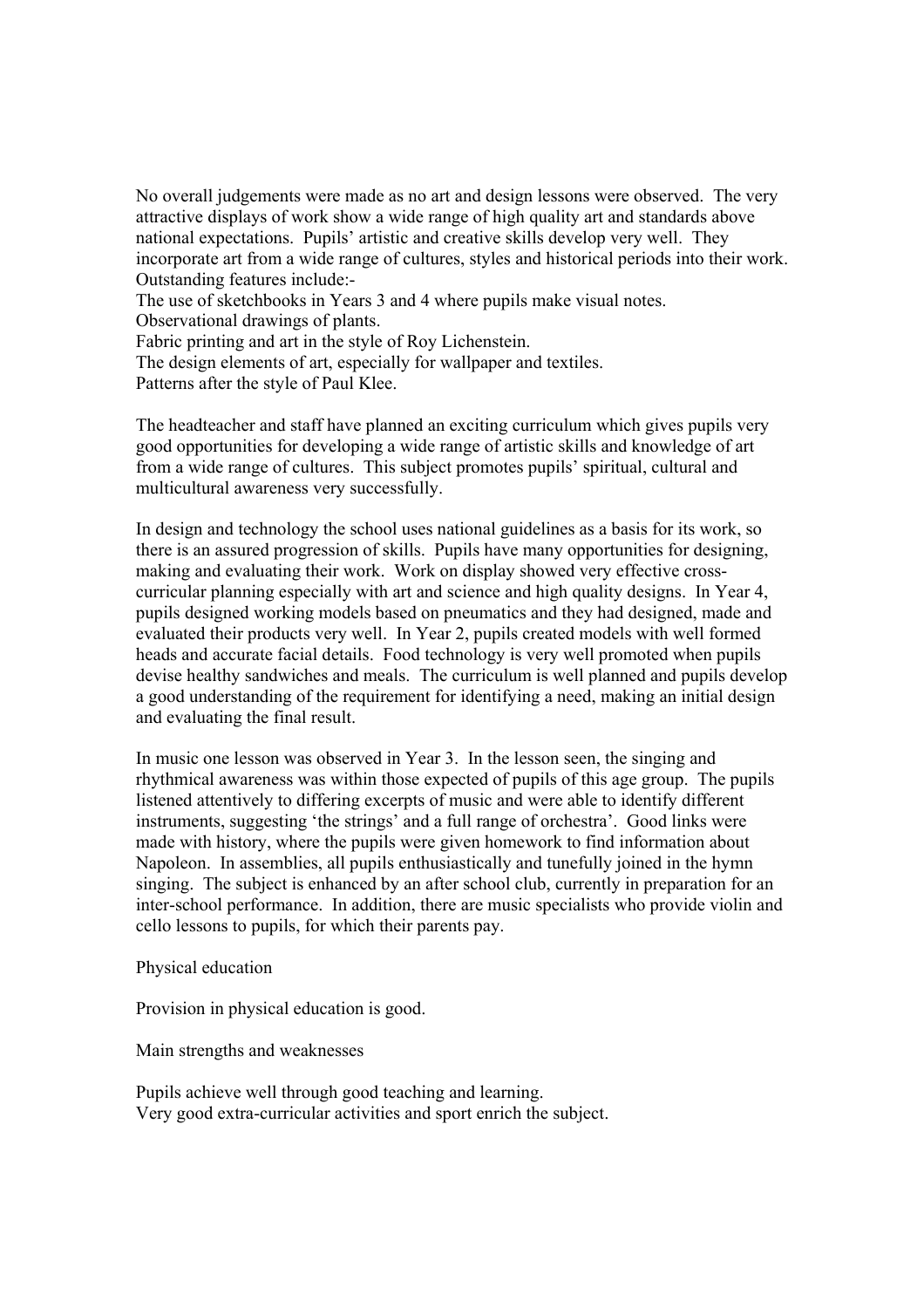Physical education is led and managed well.

### Commentary

The previous inspection report judged that pupils reached the expected standards. Since then, the school has made good improvements, because standards are now above expectations. There is a good range of learning opportunities on offer for pupils in the subject. The school's participation in the national initiative for the schools' physical education project is effectively enhancing this provision. The very close links with the middle school through shared teaching is having a very positive effect on the overall standards and pupils' achievements.

Pupils' good learning is the direct result of the good teaching they receive at the school. All pupils, including those with special educational needs and those who are more able learn well. Lessons are well organised, with tasks being made progressively more challenging and teachers provide the pupils with good opportunities to self-evaluate their performance against success criteria. In a very good lesson in Year 2, for example, the teacher encouraged the pupils to evaluate each other's athletics skills and to make further improvements. Similarly in another Year 2 class, the very good teaching of dance skills enabled the pupils to move expressively and to communicate ideas and feelings in response to Mexican music.

Pupils' very good behaviour and attitudes make a positive contribution to pupils' good learning, as observed in lessons. In addition, the very good range of extra-curricular activities, in which pupils participate well, provide extension and enrichment to pupils' learning. As a result, the subject contributes very well to pupils' personal development. There is a wide range of activities and coaching sessions, which successfully enhance the school's provision in physical education.

The subject is well led and managed. The enthusiastic co-ordinator has put into effect numerous plans to develop the subject. She ensures coverage of all areas of the curriculum, including swimming. She has introduced various initiatives such as Active Heart Fitness, outdoor education at Stanley Head and has raised the profile of the subject. In addition, the school has enjoyed numerous successes in inter-school competitions and galas. The hall, which is small and used for midday meals, puts limitations on time being made available for physical education.

### PERSONAL, SOCIAL, HEALTH AND CITIZENSHIP EDUCATION

Pupils are provided with very good opportunities to develop in personal, social, health education and citizenship. The PHSCE curriculum is well structured and timetabled. The pupils are provided with very good opportunities, where they can engage in discussions that develop their ability to consider the feelings of others, listen carefully to others' point of view and develop their social skills. These sessions are supported by the development of citizenship through subject lessons and through the school's involvement in the ECO project. For example, in history, the pupils experience what life was like in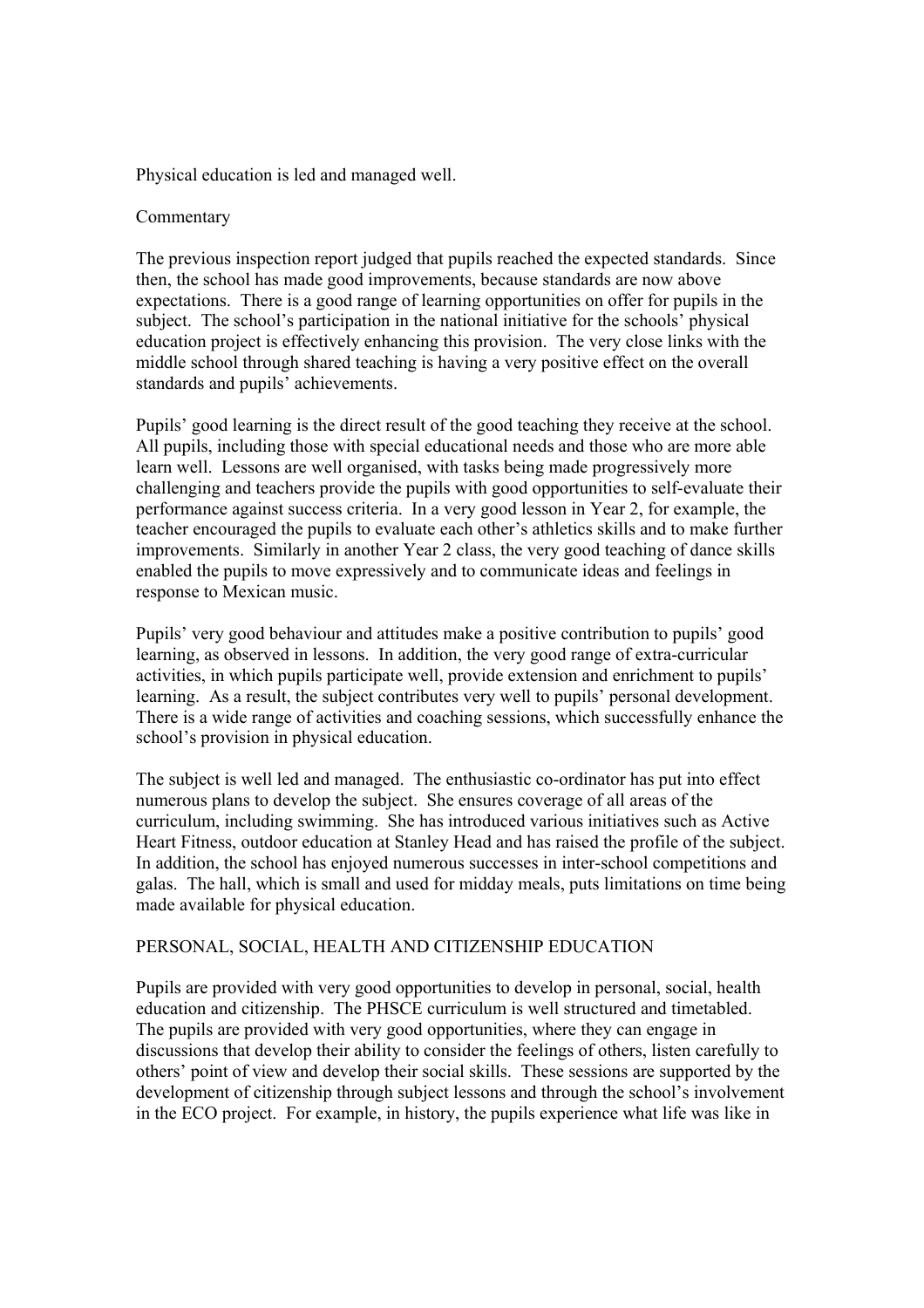the Victorian era and in geography, they learn to compare their life with children in different parts of Mexico. The school council, made up of pupils from Year 1 to Year 4, provides a very good forum for pupils to take an active part in the life of the school. Throughout the school, pupils develop social skills and their understanding of their action on the life and running of the school as a community. The interaction and high profile of all these aspects successfully develop pupils' understanding of their responsibilities of living in a community, of the impact of their actions on others, both positively and negatively and make a very good preparation for citizenship.

PART D: SUMMARY OF THE MAIN INSPECTION JUDGEMENTS

Inspection judgement Grade

The overall effectiveness of the school 3

How inclusive the school is 3

How the school's effectiveness has changed since its last inspection 4

Value for money provided by the school 3

Overall standards achieved 4

Pupils' achievement 4

Pupils' attitudes, values and other personal qualities (ethos) 3

Attendance 4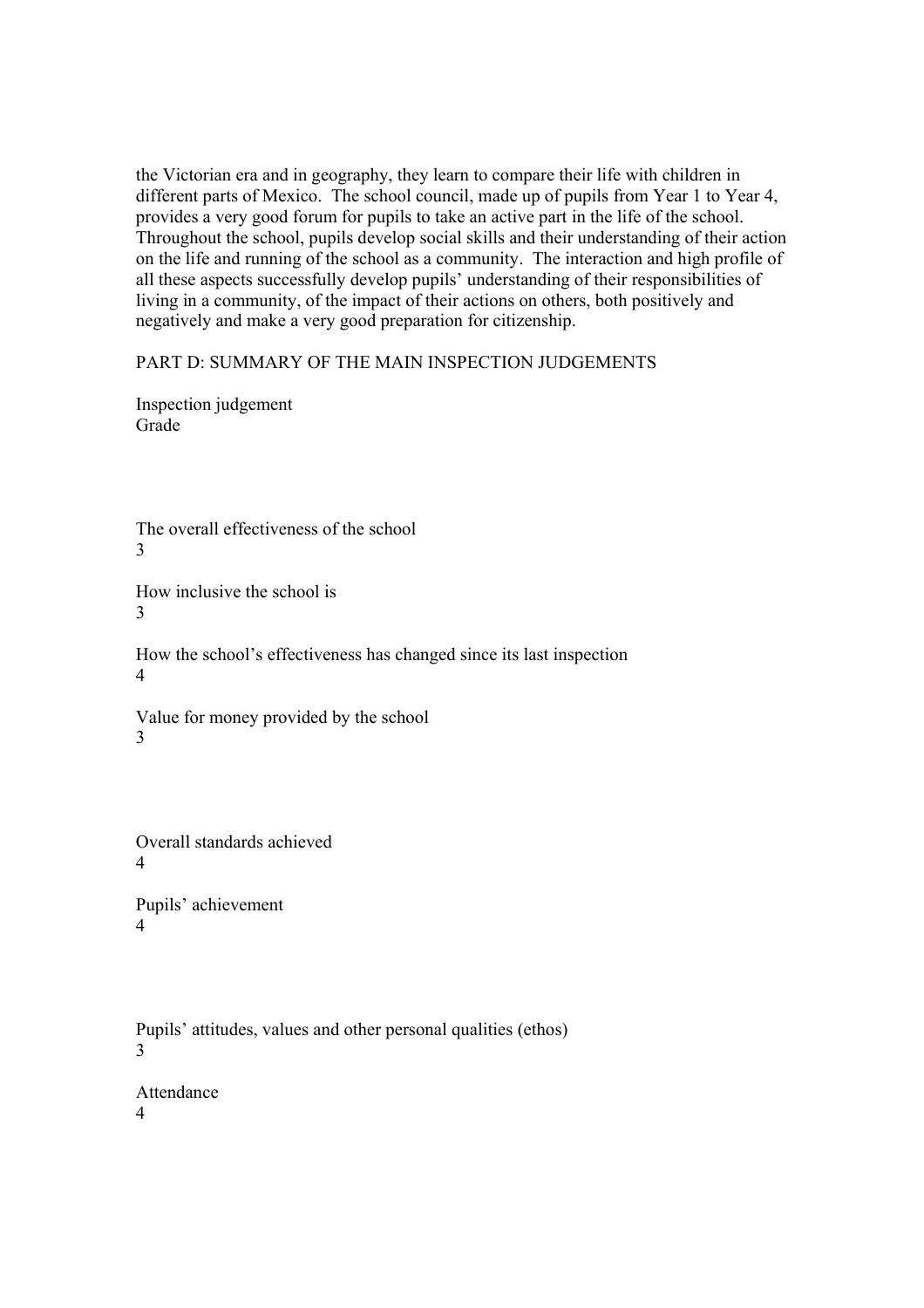# Attitudes

3

Behaviour, including the extent of exclusions 3

Pupils' spiritual, moral, social and cultural development 2

The quality of education provided by the school 3

The quality of teaching 4

How well pupils learn 4

The quality of assessment 4

How well the curriculum meets pupils needs 3

Enrichment of the curriculum, including out-of-school activities 2

Accommodation and resources 4

Pupils' care, welfare, health and safety 2

Support, advice and guidance for pupils 3

How well the school seeks and acts on pupils' views 3

The effectiveness of the school's links with parents 3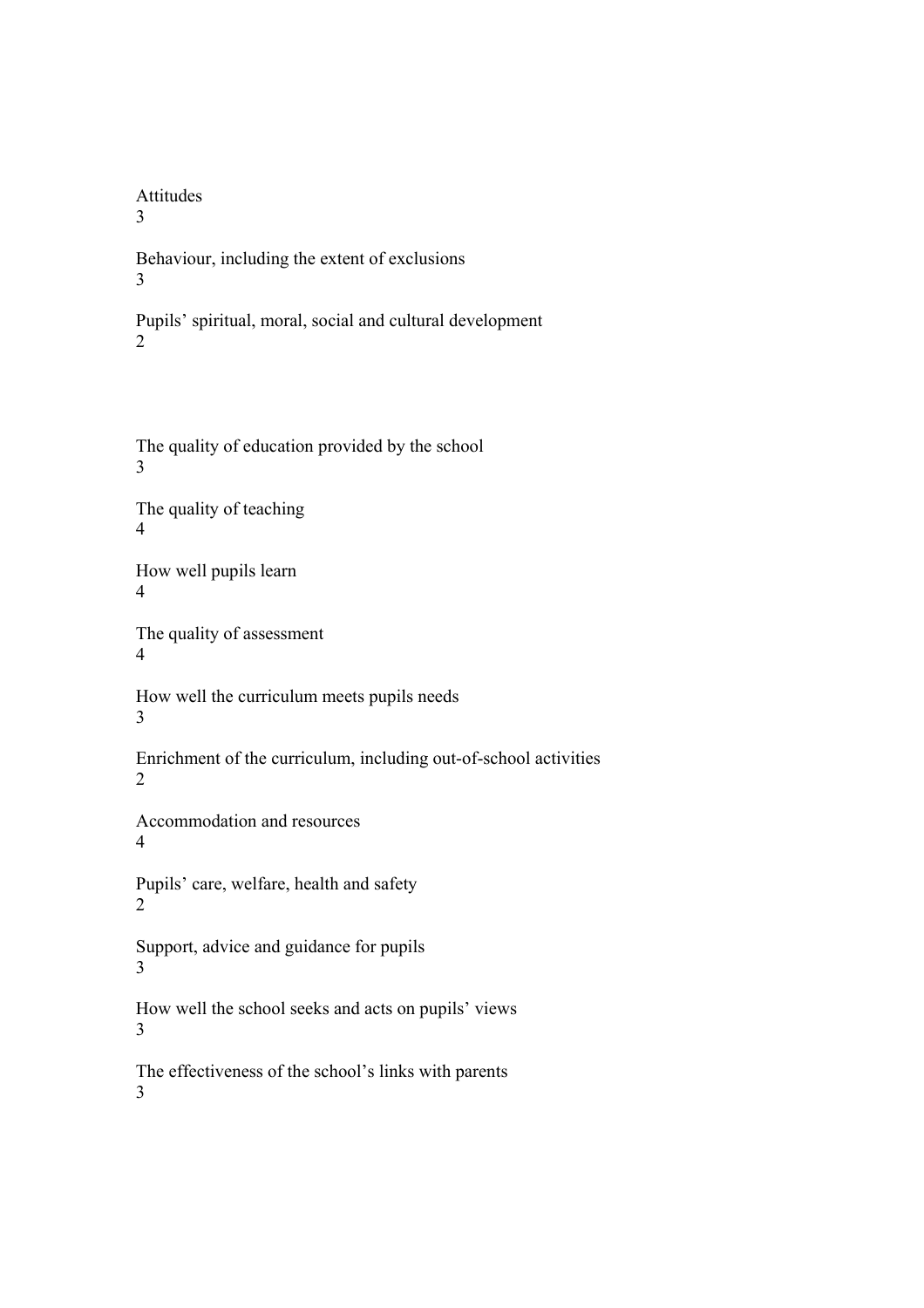The quality of the school's links with the community 2

The school's links with other schools and colleges 2

The leadership and management of the school 3

The governance of the school 3

The leadership of the headteacher 2

The leadership of other key staff 4

The effectiveness of management 4

Inspectors make judgements on a scale: excellent (grade 1); very good (2); good (3); satisfactory  $(4)$ ; unsatisfactory  $(5)$ ; poor  $(6)$ ; very poor  $(7)$ .

 Westwood First School - PAGE Normal Normal Heading 1 Heading 1 Heading 2 Heading 2 Heading 3 Heading 3 Heading 4 Heading 4 Heading 5 Heading 5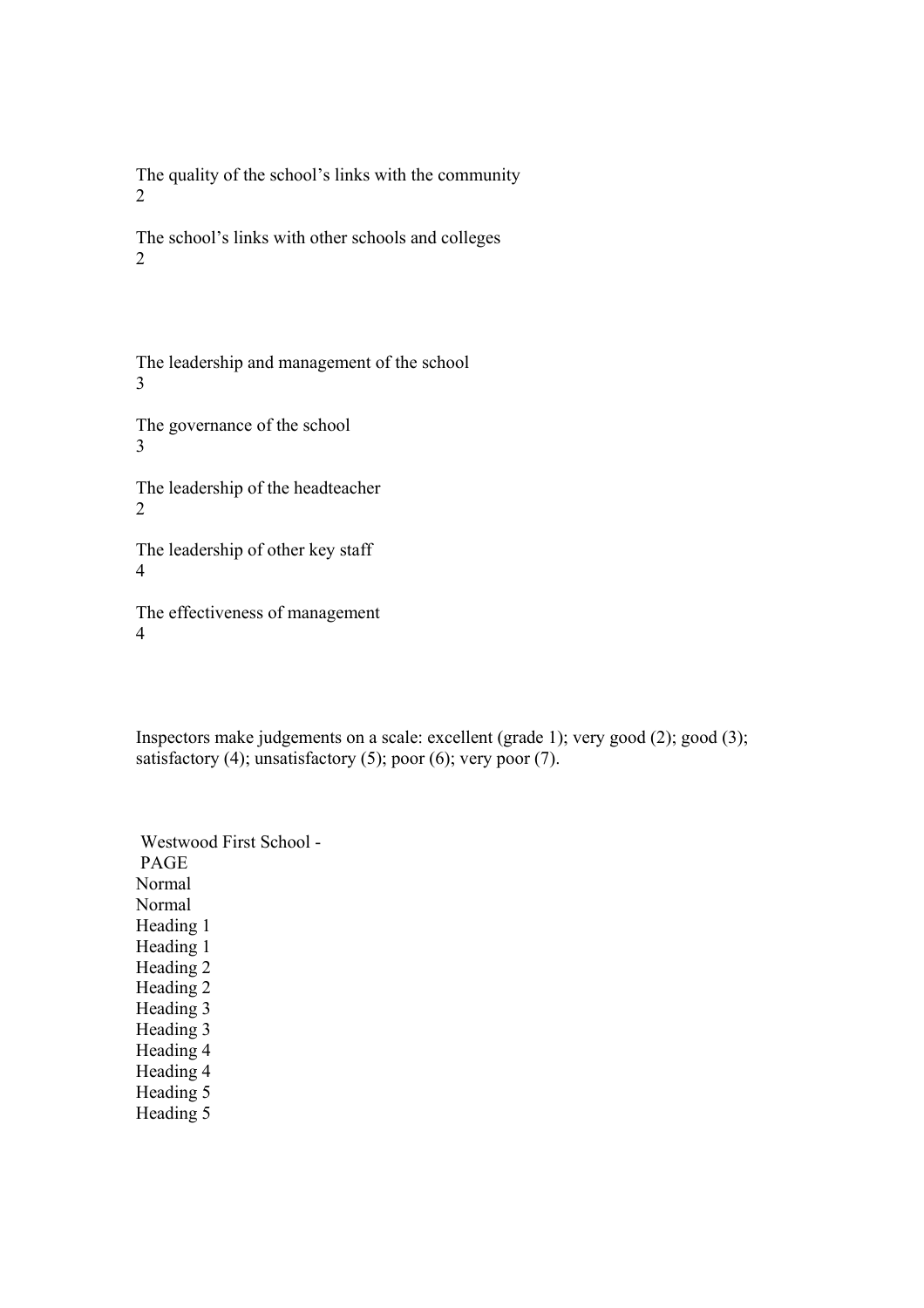Heading 6 Heading 6 Heading 7 Heading 7 Heading 8 Heading 8 Heading 9 Heading 9 Default Paragraph Font Default Paragraph Font Table Normal Table Normal No List No List Body Text First Indent Body Text First Indent Body Text Body Text Letter Text Letter Text Header Header Footer Footer Page Number Page Number Body Text 2 Body Text 2 Body Text 2 Body Text 2 Body Text 3 Body Text 3 Letter Body Text Letter Body Text Comment Reference Comment Reference Balloon Text Balloon Text Comment Text Comment Text SO Table 10 - Centred SO Table 10 - Centred Body Text Indent Body Text Indent \*€urn:schemas-microsoft-com:office:smarttags €PlaceType \*€urn:schemas-microsoft-com:office:smarttags €PlaceName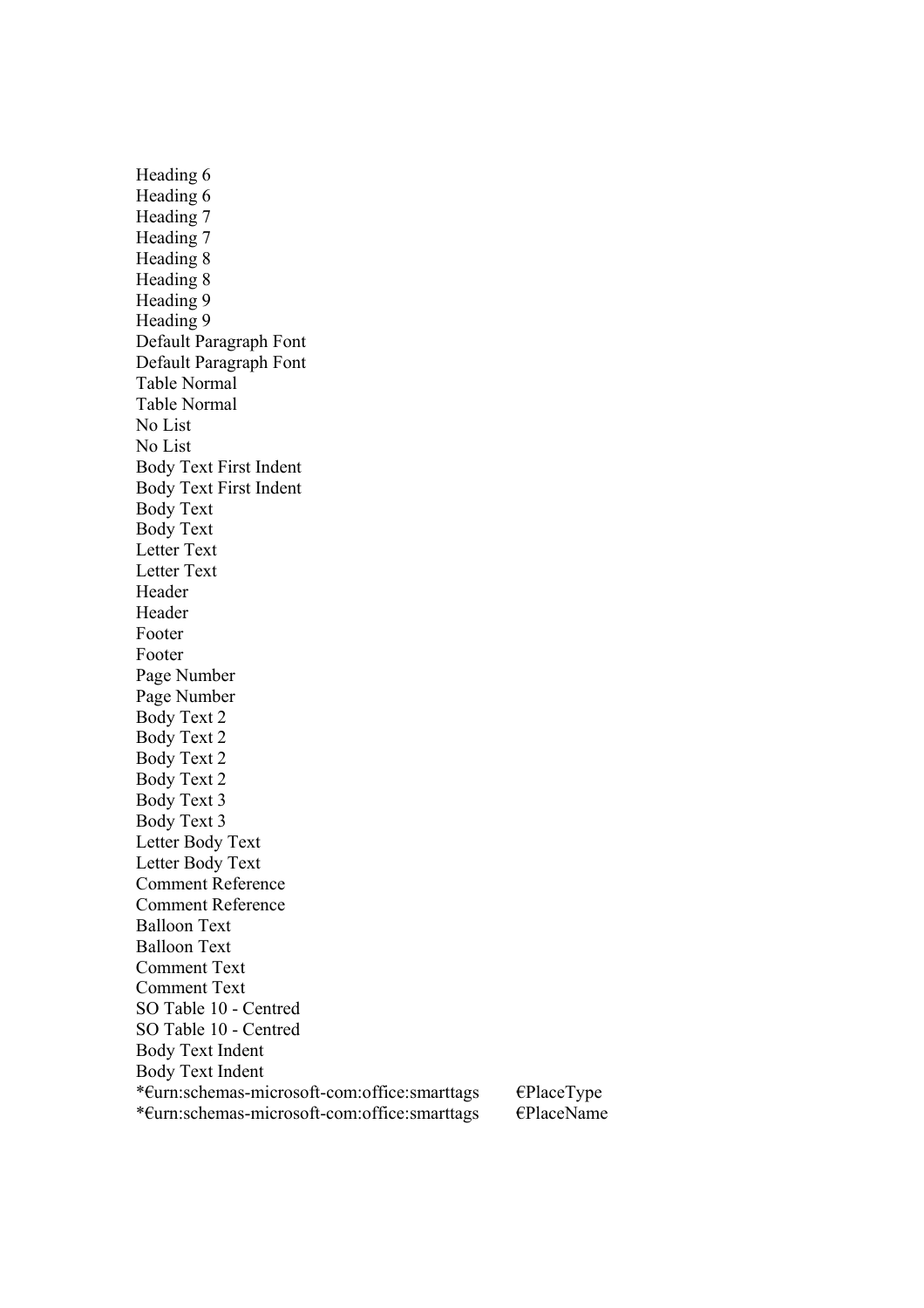\*€urn:schemas-microsoft-com:office:smarttags http://www.5iantlavalamp.com/h \*€urn:schemas-microsoft-com:office:smarttags City0€http://www.5iamas-microsoft-com:office:smarttags\_ \*€urn:schemas-microsoft-com:office:smarttags country-region http://www.5iantlavalamp.com/k \*€urn:schemas-microsoft-com:office:smarttags €address0€http://www.5iamas-microsoft-com:office:smarttagsi \*€urn:schemas-microsoft-com:office:smarttags Street/€http://www.5iantlavalampft-com:office:smarttags lkodonne lkodonne scornell scornell sabutche sabutche V%,G0x \$Z0bHRDÿ bZk6vmn¦ !dUH5V{ÿ Ik\_Jkr @\\CEA\_SER1\Printer21 winspool HP LaserJet 9000 PCL 5e l e\\CEA\_SER1\Printer21 HP LaserJet 9000 PCL 5e \\CEA\_SER1\Printer21 \\CEA\_SER1\Printer21 HP LaserJet 9000 PCL 5e Unknownÿ Times New Roman Times New Roman Symbol Symbol Tahoma Tahoma Courier New Courier New Wingdings Wingdings :R:\word templates\S10-REP\Full report template (PRI03).dot :R:\word templates\S10-REP\Full report template (PRI03).dot INSPECTION REPORT INSPECTION REPORT lkodonne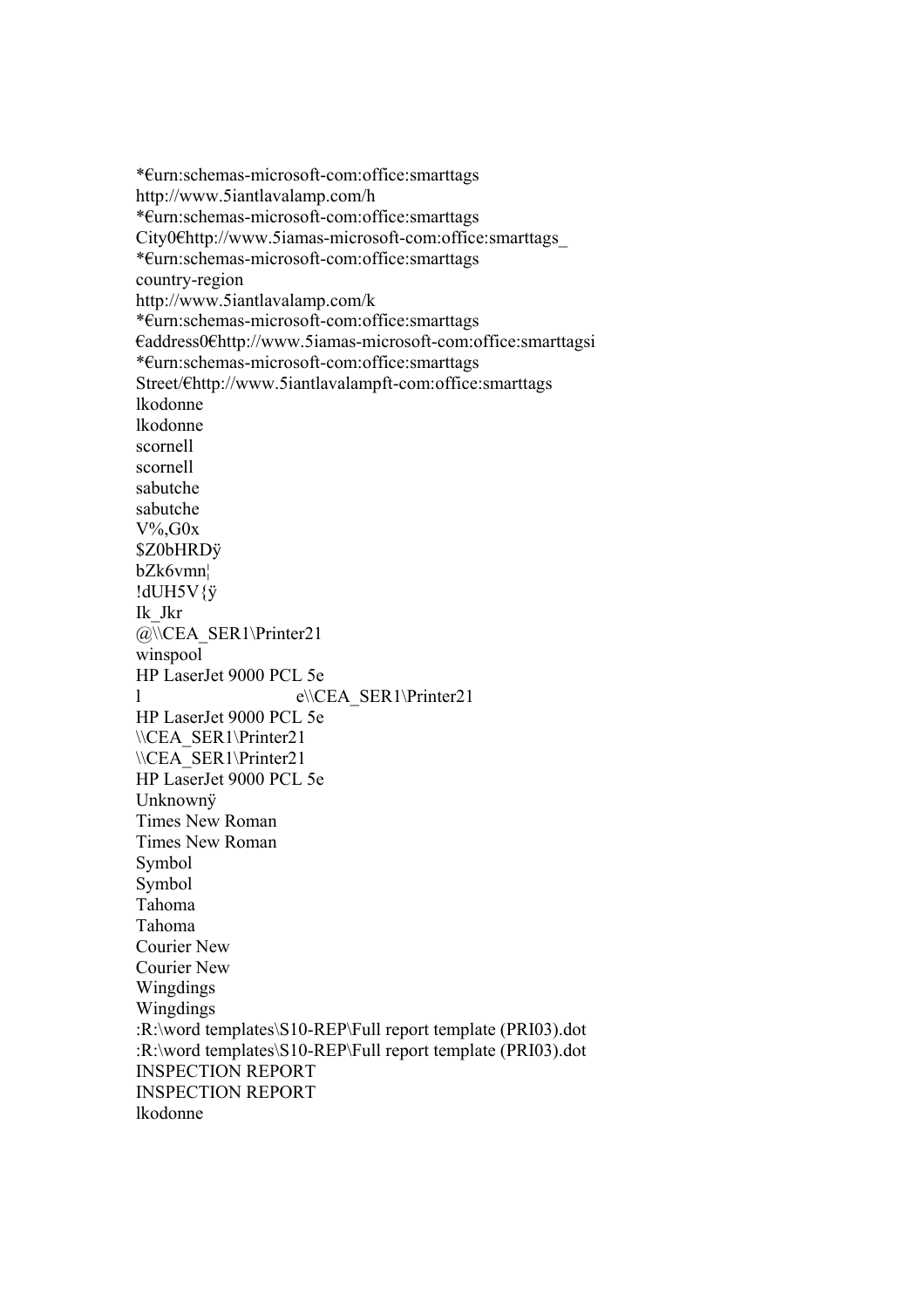lkodonne lkodonne lkodonne From: "Keith Edwards" <keith.edwards5@virgin.net>

Subject: Westwood 1st Draft Report

Date: Tue, 14 Jun 2005 16:01:08 +0100

MIME-Version: 1.0

Content-Type: text/plain;

charset="iso-8859-1"

Content-Transfer-Encoding: 7bit

X-Priority: 3

X-MSMail-Priority: Normal

X-MimeOLE: Produced By Microsoft MimeOLE V6.00.2600.0000

4 INSPECTION REPORT lkodonne Full report template (PRI03).dot lkodonne Microsoft Word 10.0 **OFSTED** INSPECTION REPORT \_AdHocReviewCycleID \_EmailSubject \_AuthorEmail \_AuthorEmailDisplayName \_PreviousAdHocReviewCycleID \_ReviewingToolsShownOnce Westwood First lydia.odonnell@camb-ed.com Lydia K. O'Donnell Root Entry 1Table 1Table WordDocument